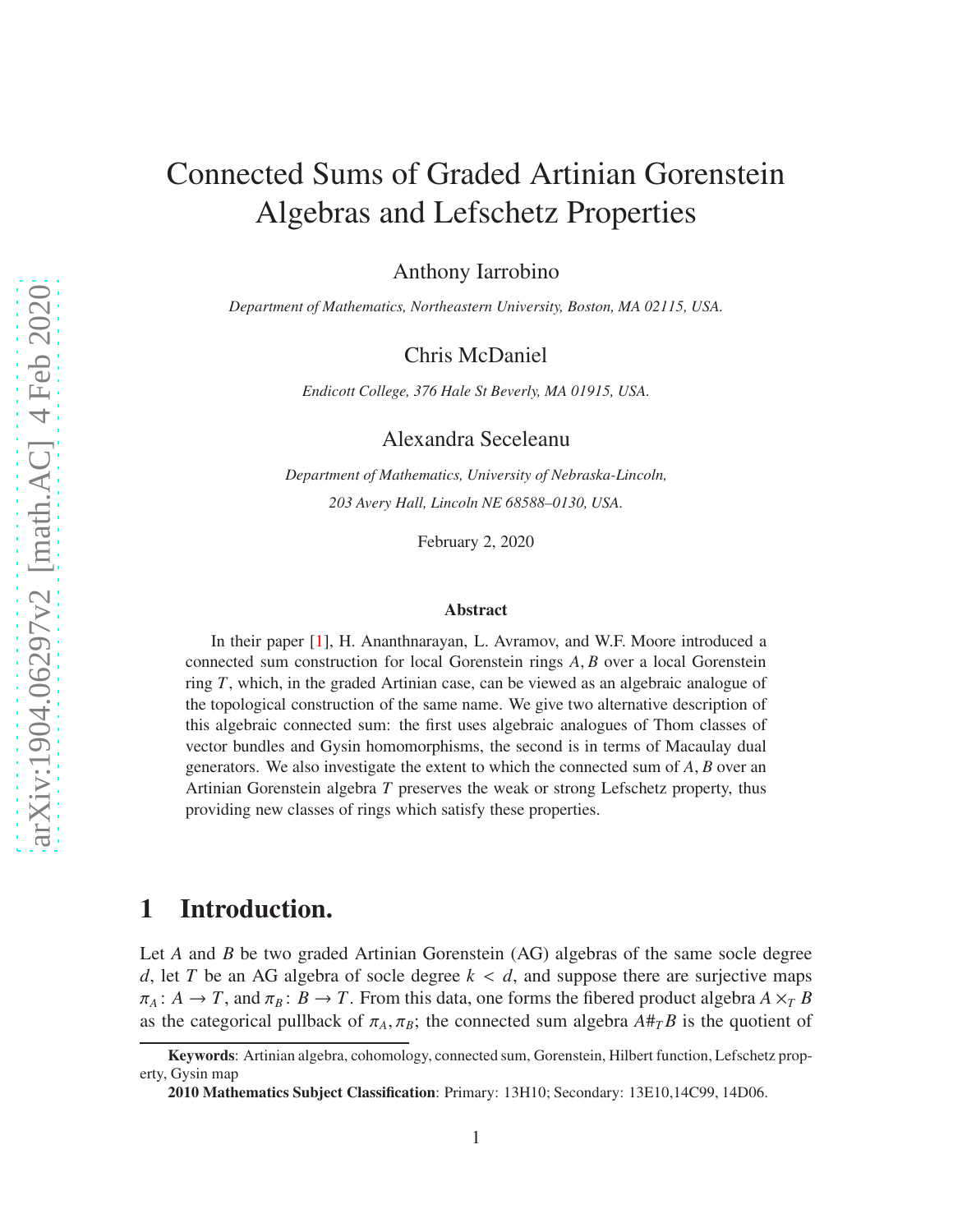*A*  $\times$ *T B* by a certain principal ideal  $\langle (\tau_A, \tau_B) \rangle \subset A \times T$  *B*. The connected sum is again an AG algebra.

This algebraic connected sum operation for local Gorenstein algebras *A*, *B* over a local Cohen-Macaulay algebra *T* was introduced by H. Ananthnarayan, L. Avramov, and W.F. Moore (A-A-M) in their 2012 paper [\[1\]](#page-55-0). In the present paper, we focus on the graded Artinian case, and give a slightly different description of the A-A-M construction, taking our cues from topology.

AG algebras can be viewed as algebraic analogues of cohomology rings (in even degrees) of smooth compact connected orientable manifolds, i.e.  $A_i \cong H^{2i}(M, \mathbb{F})$ . In this analogy one can view the connected sum of two AG algebras *A* and *B* over another AG algebra *T* as the cohomology ring of a connected sum manifold, obtained by gluing two 2*d*-dimensional manifolds  $M_1$  and  $M_2$  along diffeomorphic tubular neighborhoods of a common 2*k*-dimensional submanifold *N* (Theorem [A.1\)](#page-48-0). Here the elements  $\tau_1$  and  $\tau_2$  correspond to the respective Thom classes of the normal bundles of the submanifold *N* in each of *M*<sup>1</sup> and *M*2. Details on the connection between the algebraic and topological connected sums are provided in the Appendix. For further references, see [\[32\]](#page-57-0) (also [\[6\]](#page-55-1)) for discussion of Thom classes, and [\[26\]](#page-56-0) for a discussion of connected sums of manifolds.

The connected sum of two AG algebras *A*, *B* over the ground field  $T = \mathbb{F}$  (corresponding to the connected sum of two manifolds over a point) has been studied by several authors [\[2\]](#page-55-2), [\[3\]](#page-55-3), [\[8\]](#page-55-4), [\[30\]](#page-56-1), [\[34\]](#page-57-1), [\[35\]](#page-57-2). Moreover, connected sums of combinatorial objects such as simplicial complexes and polytopes have also led to algebraic connected sum operations on Stanley-Riesner rings [\[4\]](#page-55-5), [\[29\]](#page-56-2). While [\[1\]](#page-55-0) has already established several fundamental properties of the general connected sum construction (some of which we also prove here), we focus on two aspects which have not previously been considered in this generality. Specifically we study Macaulay-Matlis duality and Lefschetz properties of both fibered products and connected sums of AG algebras *A*, *B* over other AG algebras *T*. Our main results are summarized below.

Let  $Q$  be a polynomial ring, let  $R$  be the dual ring of  $Q$  (so  $R$  is a divided power algebra) and let  $I \subset Q$  be an ideal such that the quotient  $A = Q/I$  is an AG algebra of socle degree *d*. A classical result of Macaulay states that there is a homogeneous polynomial  $F \in R$  of degree *d*, unique up to scalar multiple, such that  $I = Ann(F)$ . The polynomial *F* is called the Macaulay dual generator for *A*. Since the connected sum of two AG algebras over an AG algebra is again an AG algebra, it seems natural to ask how their Macaulay dual generators are related. The following result (Theorem [4.6\)](#page-18-0) characterizes such connected sums in terms of their dual generators:

<span id="page-1-0"></span>**Theorem 1.** Let  $F, G \in R_d$  be two linearly independent homogeneous forms of degree d, *and suppose that there exists*  $\tau \in Q_{d-k}$  *(for some k < d) satisfying* 

- *(a)*  $τ ∘ F = τ ∘ G ≠ 0$ *, and*
- *(b)* Ann( $\tau \circ F = \tau \circ G$ ) = Ann( $F$ ) + Ann( $G$ ).

*In this case, set*

$$
A = \frac{Q}{\text{Ann } F}, \ B = \frac{Q}{\text{Ann}(G)}, \ T = \frac{Q}{\text{Ann}(\tau \circ F = \tau \circ G)},
$$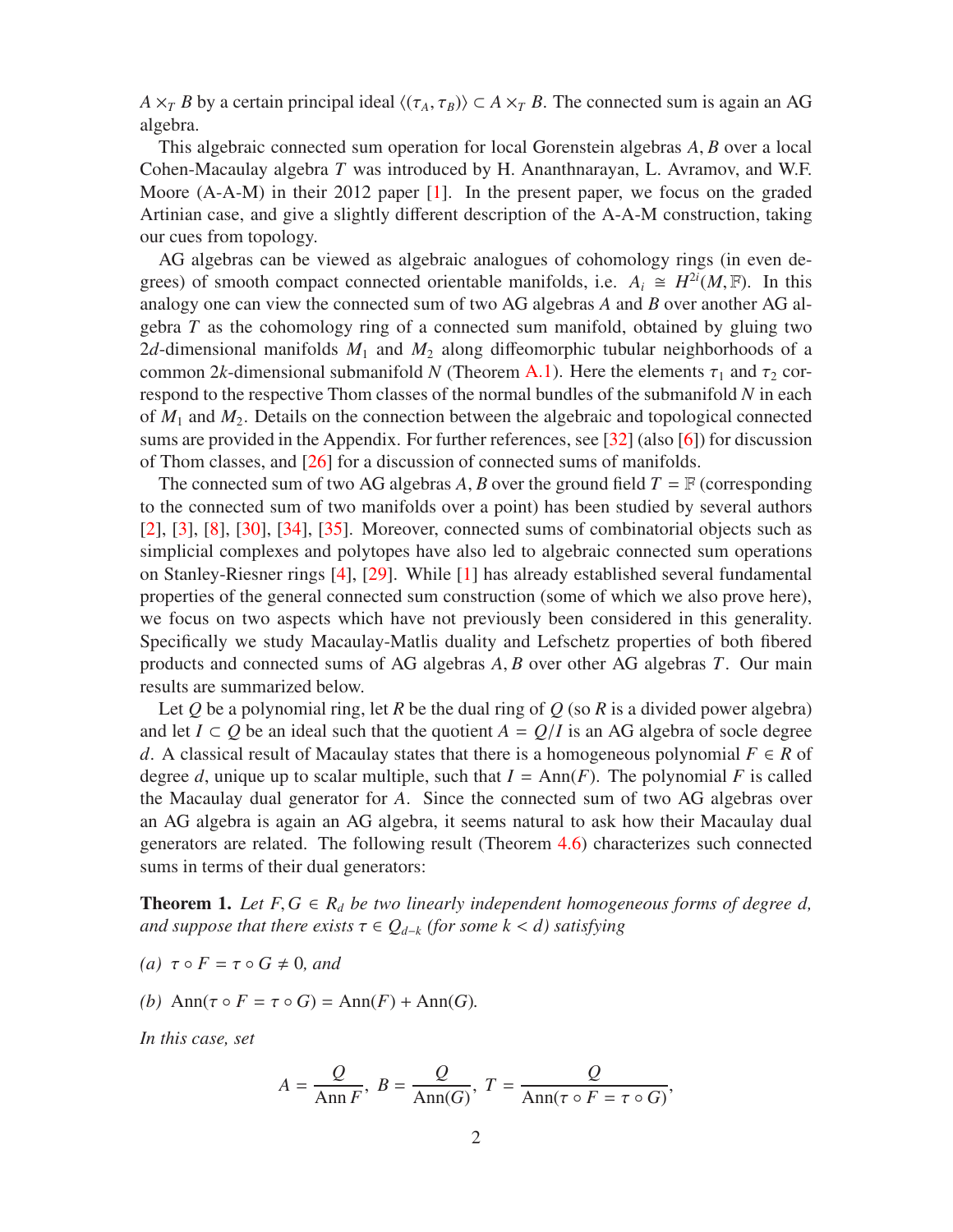*and let*  $\pi_A$ :  $A \to T$  *and*  $\pi_B$ :  $B \to T$  *be the natural projection maps. Then the Thom classes of*  $\pi_A$  *and*  $\pi_B$  *are given by*  $\tau_A = \tau + \text{Ann}(F)$  *and*  $\tau_B = \tau + \text{Ann}(G)$ *, and we have algebra isomorphisms*

$$
A \times_T B \cong \frac{Q}{\text{Ann}(F) \cap \text{Ann}(G)}, \quad A \#_T B \cong \frac{Q}{\text{Ann}(F - G)}.
$$

And, conversely, every connected sum  $A#_{T}B$  of graded AG algebras of the same socle de*gree over graded AG algebra T arises in this way.*

For the Thom classes see Definition [2.2,](#page-5-0) and for the connection of Thom classes with Macaulay dual generators, see Remarks 4.3 (b).

Theorem [1](#page-1-0) is new (as far as the authors can tell), although in the case  $T = \mathbb{F}$ , Theo-rem [1](#page-1-0) yields the well known result that  $C = Q/\text{Ann}(H)$  is a connected sum if and only if  $H = F - G$  where *F* and *G* are polynomials in distinct sets of variables, possibly after a change of coordinates (Corollary [4.10\)](#page-23-0). As another application of Theorem [1,](#page-1-0) we characterize connected sums over arbitrary *T* in the special case where *F* and *G* are monomials (Proposition [4.19\)](#page-27-0). In general, determining whether a homogeneous polynomial *H* is the Macaulay dual of a connected sum over some *T* seems to be a rather difficult problem. Over  $T = \mathbb{F}$ , this problem has been studied by several authors, e.g. [\[2\]](#page-55-2), [\[8\]](#page-55-4), [\[35\]](#page-57-2), and is related to the Waring rank of polynomials, see [\[8\]](#page-55-4).

The strong Lefschetz property (SLP) for graded AG algebras is an algebraic version of a property of cohomology rings of smooth complex projective varieties stemming from  $\bigoplus_{i=1}^{d}$ the hard Lefschetz theorem in algebraic geometry. We say a graded Artinian algebra  $A =$  $\mu_{i=0}^{a} A_i$  satisfies SLP if there is a linear form  $\ell \in A_1$  for which the multiplication maps  $\times \ell^k$ :  $A_i \rightarrow A_{i+k}$  have full rank for each degree *i* and each exponent *k*. The weak Lefschetz property (WLP) requires only that the multiplication maps  $\times \ell : A_i \to A_{i+1}$  have full rank for each *i*. These properties are especially intriguing for AG algebras, as they most closely resemble cohomology rings.

We show that if *A* and *B* are two graded AG algebras satisfying SLP, then over  $T =$ F, both their fibered product  $A \times_{\mathbb{F}} B$  and their connected sum  $A#_{\mathbb{F}}B$  have SLP as well (Propositions [5.6](#page-32-0) and [5.7\)](#page-32-1). That connected sums over  $\mathbb F$  preserve SLP has been previously shown by J. Watanabe and his coauthors [\[19,](#page-56-3) Proposition 3.77] using higher Hessians. While we do not use them here, we believe that higher Hessians may be a powerful tool for establishing SLP for connected sums over other *T*. On the other hand our examples show that, even if *A* and *B* both have SLP, the connected sum over general *T* can fail to have SLP. The corresponding fact from topology is that the connected sum of two complex projective manifolds over a complex submanifold may fail to be a projective manifold itself, or even homotopy equivalent to one (Remark [A.4\)](#page-54-0).

However we prove that connected sums which generalize the cohomology rings of blowups of manifolds at submanifolds with trivial normal bundles retain the SLP (Theorem [5.13\)](#page-34-0). The description for these rings is given by Theorem [2,](#page-2-0) which establishes the strong Lefschetz property for some families of Artinian Gorenstein algebras where it was previously unknown (Corollaries [5.14](#page-37-0) and [5.15\)](#page-38-0).

<span id="page-2-0"></span>**Theorem 2.** Let T, A and  $B = T[x]/(x^{d-k+1})$  be AG algebras with socle degrees k, d, d, *respectively and let*  $\pi_A$ :  $A \to T$  *and*  $\pi_B$ :  $B \to T$  *be surjective ring homomorphism such*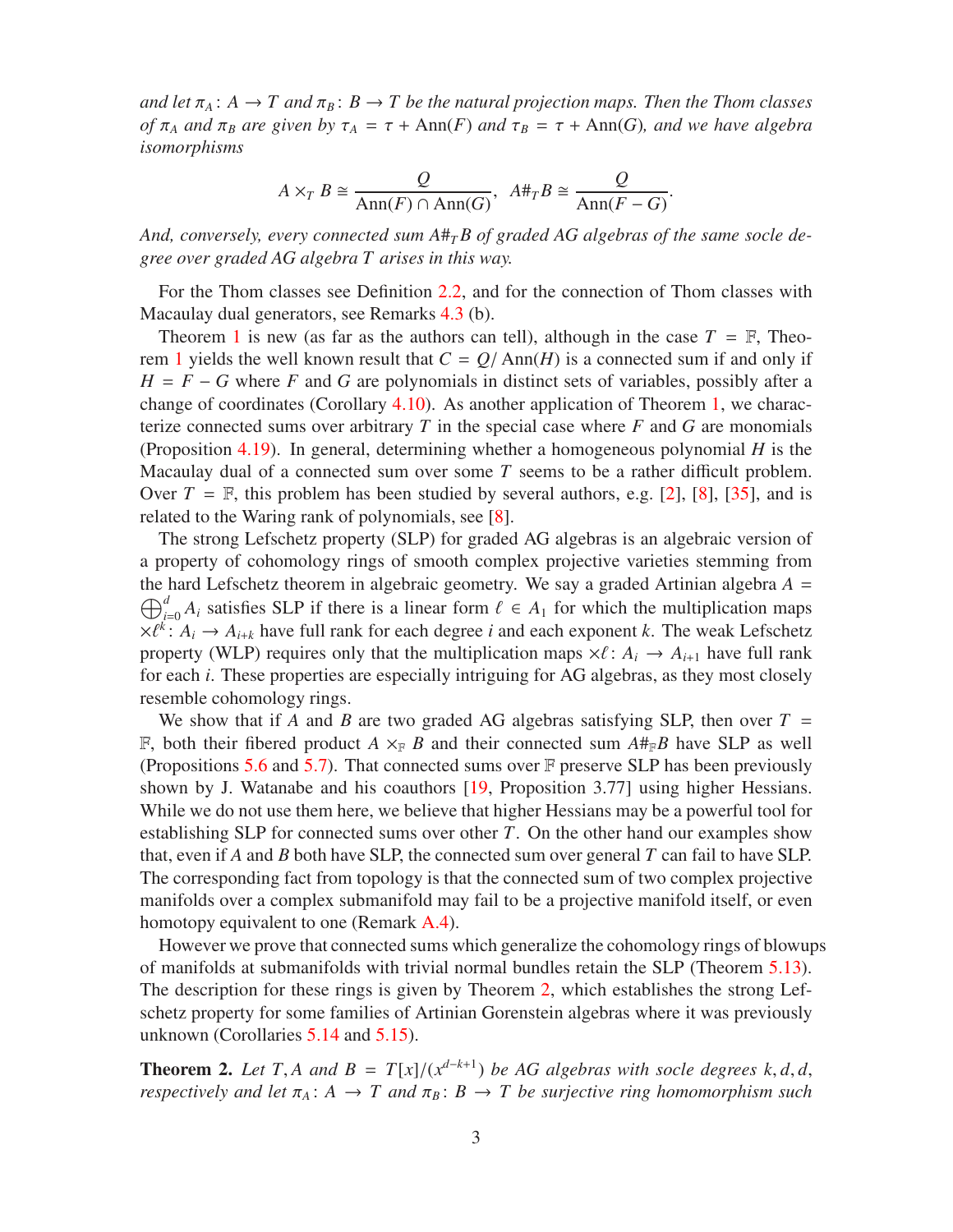*that the Thom class*  $\tau_A$  *satisfies*  $\pi_A(\tau_A) = 0$  *and*  $\pi_B(t) = t$  *for*  $t \in T$ *, while*  $\pi_B(x) = 0$ *. If A and T both satisfy the SLP, then the fibered product A* ×*<sup>T</sup> B also satisfies the SLP and moreover, if the field* F *is algebraically closed, then the connected sum A*#*TB also satisfies the SLP.*

We also show that connected sums and fibered products retain the WLP to some extent (Theorem [5.22\)](#page-42-0). This gives another family of algebras for which the weak Lefschetz property was not previously known.

<span id="page-3-0"></span>Theorem 3. *Let A and B be standard graded AG algebras of socle degree d satisfying the SLP, and let T be a graded AG algebra of socle degree k, with*  $k < \lfloor \frac{d-1}{2} \rfloor$ *, endowed with*  $\mathbb{F}$ *algebra homomorphisms*  $\pi_A : A \to T$  and  $\pi_B : B \to T$ . Then the resulting fibered product  $A \times_{T} B$  and the connected sum  $A \#_{T} B$  both satisfy the WLP.

Our Proposition [5.23](#page-43-0) shows that we need quite restrictive hypotheses for the conclusion of Theorem [3.](#page-3-0) While the connected sum can yield new families that do have WLP or SLP (Theorem [5.13\)](#page-34-0), it can also lead to new families having other Jordan types.

*This paper is organized as follows.* In Section [2](#page-4-0) we introduce algebraic versions of Thom classes and Gysin maps, named after their related topological objects, which are applied in Section [3](#page-9-0) to give an alternate description of the Ananthnarayan-Avramov-Moore constructions. In Section [4,](#page-15-0) we review the basic tenets of Macaulay duality, prove Theorem [1,](#page-1-0) and compute several examples. In Section [5](#page-30-0) we study Lefschetz properties and find several new classes of rings which satisfy the SLP or the WLP: the connected sums described in Theorem [2,](#page-2-0) which generalize the cohomology rings of blowups of manifolds at a point; and the connected sums and fibered products over  $\mathbb{F}$ , the rings described by Theorem [3.](#page-3-0) In the Appendix we describe the topological connected sum construction on smooth manifolds, and prove Theorem [A.1,](#page-48-0) which gives sufficient conditions for the cohomology ring of the (topological) connected sum of two manifolds to be the (algebraic) connected sum of the cohomology rings of the two manifolds.

Notation. Throughout this paper we use the following notation. We will assume unless otherwise stated, that all graded objects *M* are graded over the non-negative integers N, and  $M_i$  denotes the  $i^{th}$  graded component. For a graded object  $M$  we will write  $M(n)$  to be the graded object *M* shifted up by *n*, meaning that  $M(n)<sub>d</sub> = M<sub>d+n</sub>$ . All maps between graded objects will be graded of degree zero unless otherwise stated. All graded algebras *A* are assumed to be commutative and connected over an arbitrary fixed field F, meaning that  $A_0 = \mathbb{F}$ . However, in Section [5](#page-30-0) about Lefschetz properties, we will assume that the field  $\mathbb{F}$ is infinite of characteristic zero or of characteristic greater than the common socle degree *d* of *A*, *B*. Our graded algebras are not necessarily standard graded, meaning that *A* is not necessarily generated by *A*<sup>1</sup> as an algebra. Given a graded algebra *A*, its homogeneous maximal ideal will be denoted by  $m_A = \bigoplus_{i \geq 1} A_i$  or  $A_+$ . An algebra *A* is called *Artinian* if it is a finite dimensional vector space over F. The *socle* of an Artinian algebra *A* is the ideal  $0: A_{+}$ ; its *socle degree* is the largest integer *d* such that  $A_{d} \neq 0$ : it is sometimes called the *formal dimension* of *A* [\[30,](#page-56-1)[34\]](#page-57-1). The *type* of *A* is the vector space dimension of its socle. The *Hilbert series* of an Artinian algebra *A* is the generating function  $H(A, t) = \sum_{i \in \mathbb{N}} \dim_{\mathbb{F}}(A_i) t^i$ .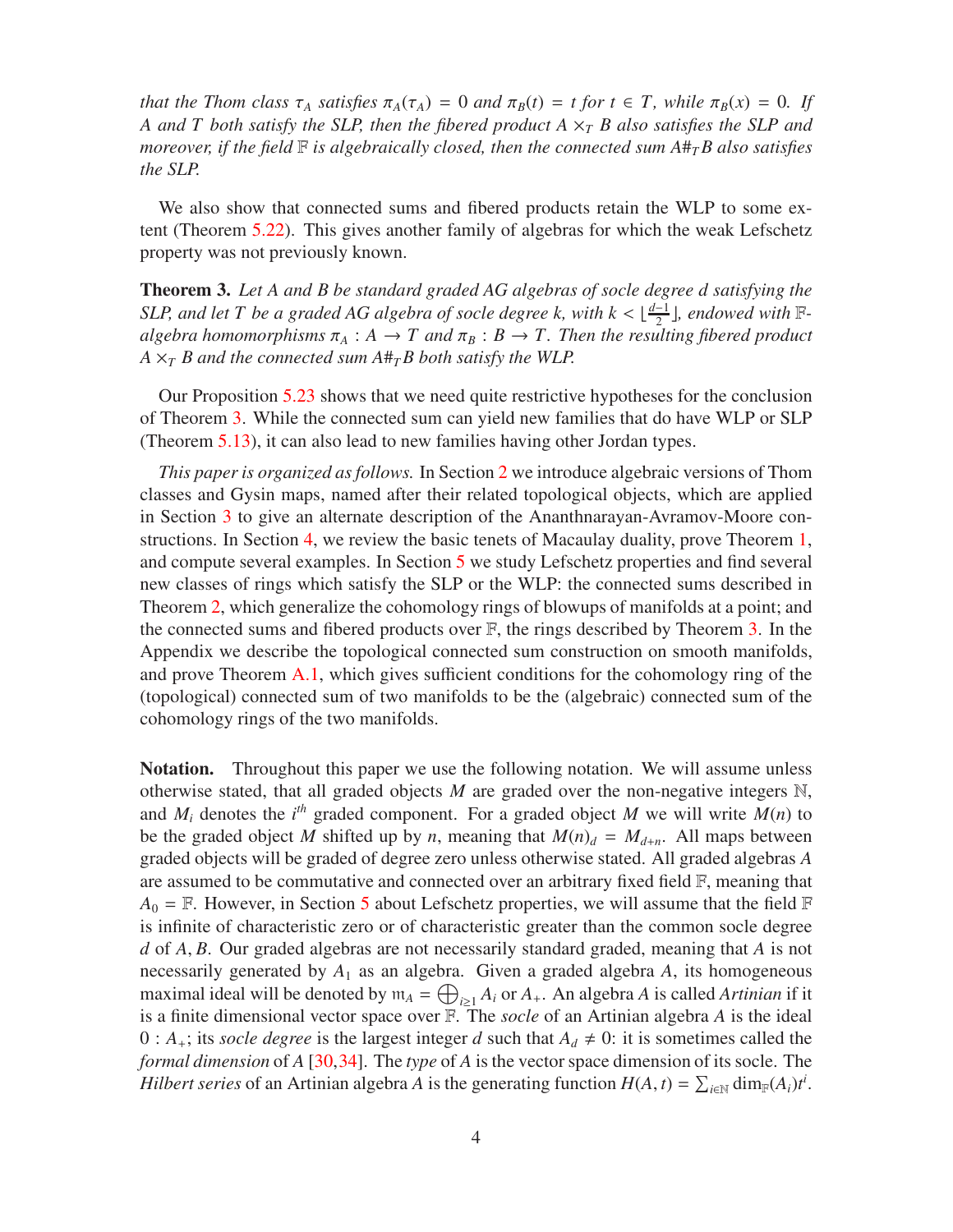In the topology literature this notion appears under the name of Poincaré series. By the *Hilbert function H*(*A*) of an Artinian algebra *A*, we mean the sequence of coefficients of its Hilbert series e.g. if  $H(A, t) = 1 + 2t + 3t^2$ , then  $H(A) = (1, 2, 3)$ . We write  $H(A)[n]$  to mean the coefficient sequence for the shifted Hilbert series  $t^n H(A, t)$ , e.g. if  $H(A, t) = 1 + 2t + 3t^2$ then  $H(A)[2] = (0, 0, 1, 2, 3)$ . Given a set *S* of elements in a vector space over the field  $\mathbb F$ we denote by  $\text{sp}_\mathbb{F} S$  their span.

## **Contents**

| $\mathbf{1}$   |                                        | Introduction.                                                                                   | 1               |
|----------------|----------------------------------------|-------------------------------------------------------------------------------------------------|-----------------|
| $\overline{2}$ |                                        | Preliminaries.                                                                                  | 5               |
|                | 2.1                                    |                                                                                                 | $5\overline{)}$ |
|                |                                        | 2.1.1                                                                                           | 6               |
|                |                                        | 2.1.2                                                                                           | 6               |
|                | 2.2                                    |                                                                                                 | 9               |
|                |                                        | 2.2.1                                                                                           | 10              |
| 3 <sup>1</sup> |                                        | <b>Fibered Products and Connected sums.</b>                                                     | 10              |
|                | 3.1                                    |                                                                                                 | 10              |
|                | 3.2                                    |                                                                                                 | 12              |
| 4              | 16<br><b>Macaulay Dual Generators.</b> |                                                                                                 |                 |
|                | 4.1                                    |                                                                                                 | 19              |
|                | 4.2                                    |                                                                                                 | 26              |
| 5              |                                        | <b>Lefschetz Properties.</b>                                                                    | 31              |
|                | 5.1                                    | Strong Lefschetz property of a connected sum                                                    | 33              |
|                | 5.2                                    |                                                                                                 | 41              |
| ${\bf A}^-$    |                                        | <b>Cohomology of the Connected Sums of Manifolds.</b>                                           | 48              |
|                | A.1                                    |                                                                                                 | 48              |
|                | A.2                                    |                                                                                                 | 49              |
|                | A.3                                    |                                                                                                 | 50              |
|                | A.4                                    |                                                                                                 | 51              |
|                | A.5                                    | Proof of Theorem A.1. $\dots \dots \dots \dots \dots \dots \dots \dots \dots \dots \dots \dots$ | 52              |
|                |                                        |                                                                                                 |                 |

## <span id="page-4-1"></span><span id="page-4-0"></span>2 Preliminaries.

### 2.1 Oriented AG Algebras.

Let *A* be a graded Artinian algebra with socle degree *d*. We say that *A* is *Gorenstein* if its socle  $(0 : m_A)$  is one dimensional as an  $\mathbb{F}\text{-vector space}$ , which must then necessarily be  $A_d$ . Equivalently, *A* is Gorenstein if its  $d^{th}$  graded piece  $A_d$  is one dimensional, and for any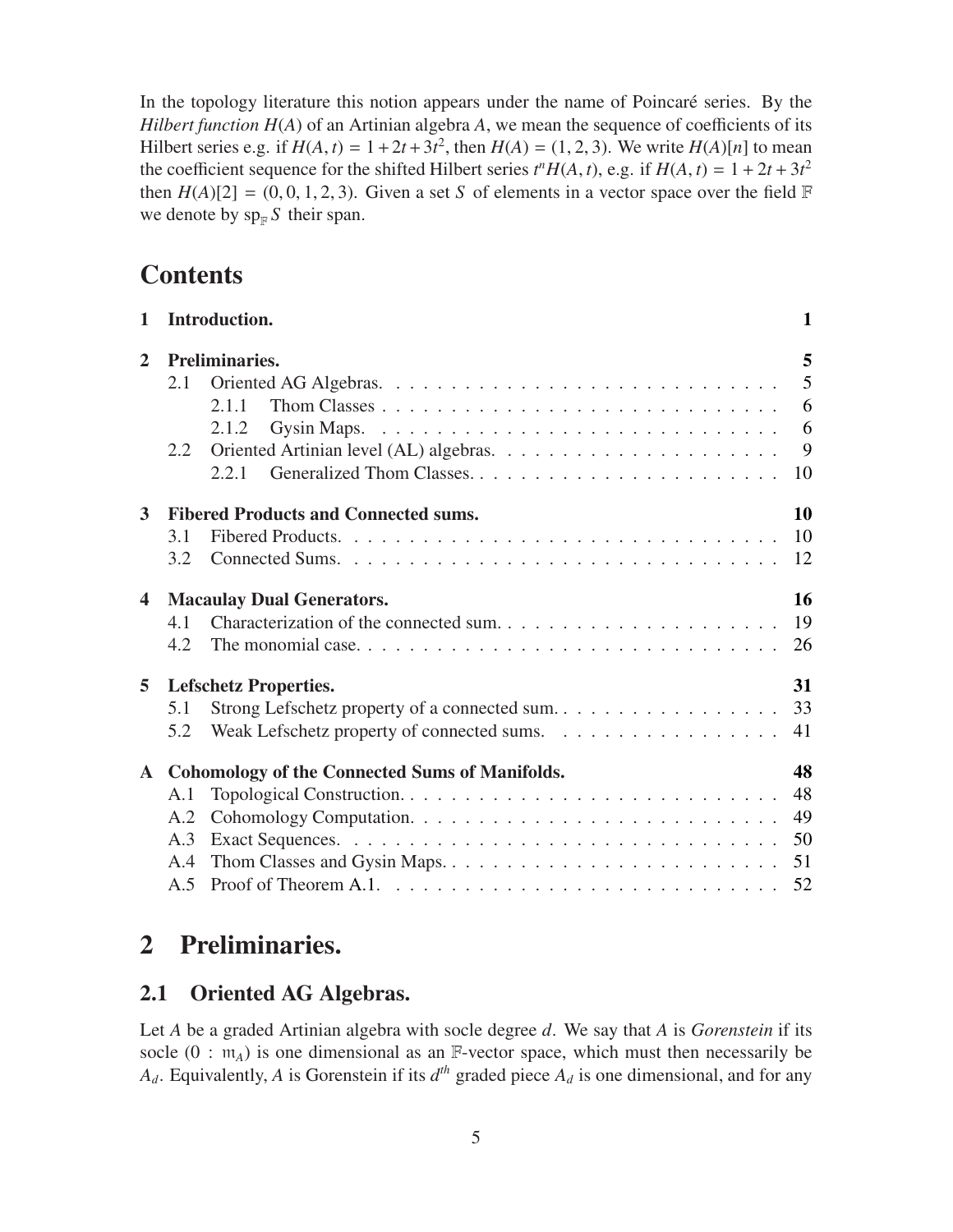non-zero map of graded vector spaces  $\int_A : A \to \mathbb{F}(-d)$  (which can be obtained by fixing a vector space isomorphism  $\int_A : A_d \to \mathbb{F}$  and extending it by zero to all of *A*) the bilinear pairing defined by multiplication in *A*

$$
A \times A \longrightarrow \mathbb{F}
$$

$$
(a, a') \longmapsto \int_A a \cdot a'
$$

is non-degenerate. We call the pair  $(A, \int_A)$  an *oriented AG algebra*, where  $\int_A$  is referred to as the *orientation*. Another notation found in the literature is  $\langle \cdot, \cdot \rangle_{\phi}$  where  $\phi$  is the isomorphism  $\phi: A_d \to \mathbb{F}$ .

#### <span id="page-5-1"></span>2.1.1 Thom Classes

Throughout this section suppose that  $(A, \int_A)$  and  $(T, \int_T)$  are oriented AG algebras with socle degrees *d* and *k*, respectively, and suppose that  $\pi$ :  $A \rightarrow T$  is a graded map between them.

<span id="page-5-3"></span>**Lemma 2.1.** *There exists a unique homogeneous element*  $\tau = \tau_{\pi} \in A_{d-k}$  *such that* 

$$
\int_A \tau \cdot a = \int_T \pi(a), \ \ \forall a \in A.
$$

*Proof.* Since the pairing (, ):  $A \times A \rightarrow \mathbb{F}$  is non-degenerate, and *A* is finite dimensional as an F-vector space, the map  $A \ni t \mapsto \int_A t \cdot (-) \in \text{Hom}_{\mathbb{F}}(A, \mathbb{F})$  is an isomorphism of graded vector spaces. Therefore there exists a unique  $\tau \in A$  corresponding to the homomorphism  $\int_T \circ \pi \in \text{Hom}_{\mathbb{F}}(A, \mathbb{F}),$  i.e.

$$
\int_A \tau \cdot a = \int_T \pi(a), \ \ \forall a \in A.
$$

Since  $\int_T \circ \pi \colon A \to \mathbb{F}$  is a graded map which vanishes on every graded component except  $A_k$ ,  $\tau$  must be homogeneous of degree *d* − *k*.

<span id="page-5-0"></span>**Definition 2.2.** The element  $\tau \in A_{d-k}$  above is called the *Thom class* for  $\pi: A \to T$ . Note that it depends not only on the map  $\pi$ , but also on the orientations chosen for *A* and *T*.

**Remark 2.3.** D.M. Meyer and L. Smith refer to our Thom classes as transition elements [\[30,](#page-56-1) p. 14]. In fact they refer to a transition element as a Thom class in positive characteristic in certain cases when the two algebras carry an action of the Steenrod algebra [\[30,](#page-56-1) p. 56]. We will see in Section [4](#page-15-0) (Remark 4.3 (b)) that the Thom class has an alternative characterization in terms of the Macaulay dual generators of *A* and *T*.

#### <span id="page-5-2"></span>2.1.2 Gysin Maps.

The map  $\pi: A \rightarrow T$  gives *T* an *A*-module structure.

<span id="page-5-4"></span>**Lemma 2.4** (Gysin map). *There exists an unique A-module map*  $\iota = \iota_{\pi} : T(k - d) \rightarrow A$ *satisfying*  $\iota(1_T) = \tau_{\pi}$ .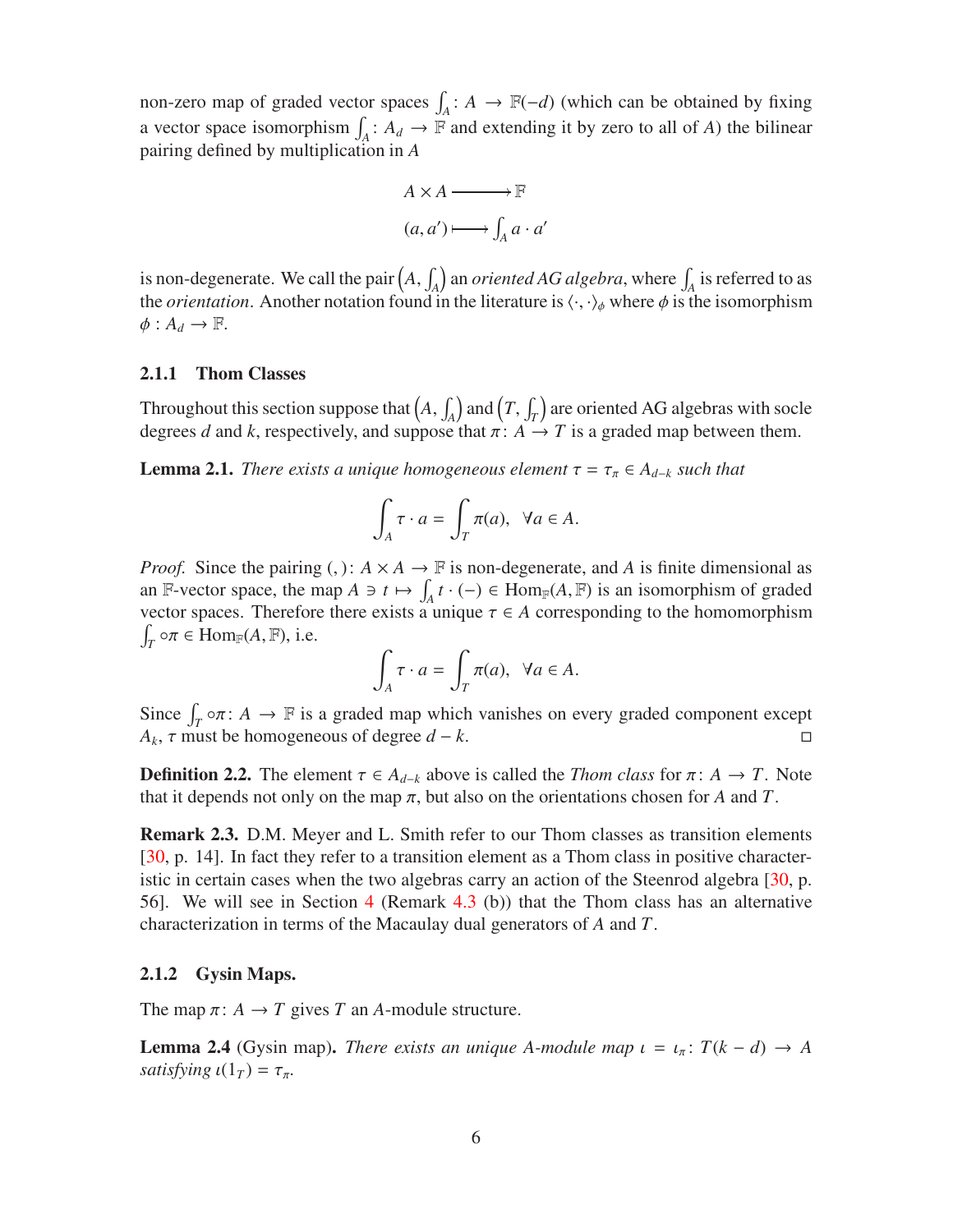*Proof.* For each  $t \in T$ , there is a unique corresponding homomorphism  $\int_T t \cdot (-) \colon T \to$ F which pulls back via  $\pi$  to give the homomorphism  $\int_T t \cdot \pi(-)$ :  $A \to \mathbb{F}$ , which in turn corresponds to a unique element  $\iota(t) \in A$ . In other words, the map  $\iota: T(d - k) \to A$  is defined by the condition that

$$
\int_A t(t) \cdot a = \int_T t \cdot \pi(a), \ \ \forall a \in A.
$$

We need only check that it is a map of *A*-modules. For  $t_1, t_2 \in T$  and fixed  $a \in A$  we have for every  $a' \in A$ :

$$
\int_A \iota(t_1 + at_2) \cdot a' = \int_T (t_1 + \pi(a)t_2) \cdot \pi(a')
$$

$$
= \int_T t_1 \pi(a') + \int_T \pi(a)t_2 \cdot \pi(a')
$$

$$
= \int_T t_1 \pi(a') + \int_T t_2 \pi(a \cdot a')
$$

$$
= \int_A \iota(t_1) \cdot a' + \int_A a \cdot \iota(t_2) \cdot a'
$$

which shows that  $\iota(t_1 + at_2) = \iota(t_1) + a \cdot \iota(t_2)$ , and hence that  $\iota: T(k-d) \to A$  is an *A*-module map. Clearly we must then have  $\iota(1_T) = \tau_{\pi}$ . map. Clearly we must then have  $\iota(1_T) = \tau_{\pi}$ .

<span id="page-6-3"></span>**Definition 2.5.** The map  $\iota$ :  $T(k-d) \rightarrow A$  we term the *Gysin map* associated to  $\pi$ :  $A \rightarrow T$ . Note that it also depends not only on  $\pi$  but also on the chosen orientations of A and  $T$ .<sup>[1](#page-6-0)</sup>

<span id="page-6-1"></span>**Lemma 2.6.** *The map*  $\pi$ :  $A \to T$  *is surjective if and only if*  $\iota$ :  $T(k-d) \to A$  *is injective.* 

*Proof.* Assume that  $\pi$  is surjective, and suppose that  $\iota(t) = 0$  for some  $t \in T$ . Then  $\int_A \iota(t)$ .  $a = \int_T t \cdot \pi(a) = 0$  for all  $a \in A$ . Since  $\pi$  is surjective we must therefore have that  $\int_T t \cdot t' = 0$ for all  $t' \in T$ , and hence  $t = 0$  by the non-degeneracy of the pairing on  $T$ .

Conversely, assume that  $\pi$  is not surjective, and let  $S \subseteq T$  be the image of  $\pi: A \to T$ . Since  $S \neq T$ , there is a non-zero  $\phi \in \text{Hom}_{\mathbb{F}}(T, \mathbb{F})$  such that  $\phi(S) = 0$ . Let  $t \in T$  be the non-zero element for which  $\phi = \int_T^T t \cdot (-)$ . Then we have  $\int_A u(t) \cdot a = \int_T^T t \cdot \pi(a) = 0$  for all  $a \in A$ . It follows from the non-degeneracy of the pairing on *A* that  $u(t)$  must be zero, hence  $\iota: T(k-d) \to A$  is not injective.

<span id="page-6-2"></span>**Lemma 2.7.** Assume that  $\pi: A \to T$  is surjective. Then the Gysin map  $\iota: T(k-d) \to A$ *coincides with the multiplication map*  $\times \tau$ :  $T(k-d) \rightarrow A$ ,  $t \mapsto \tau \cdot t$  where  $\tau \cdot t$  is interpreted *as the product in A given by*  $\tau \cdot a$ *, where a is any*  $\pi$  *lift of t.* 

*Proof.* First note that the multiplication map is well defined since for  $a \in \text{ker}(\pi)$  and any  $a' \in A$  we have

$$
\int_{A} (\tau \cdot a) \cdot a' = \int_{A} \tau \cdot (a \cdot a')
$$

$$
= \int_{T} \pi (a \cdot a') = 0
$$

<span id="page-6-0"></span><sup>&</sup>lt;sup>1</sup>See Remark [A.3](#page-51-1) for an explanation of this nomenclature.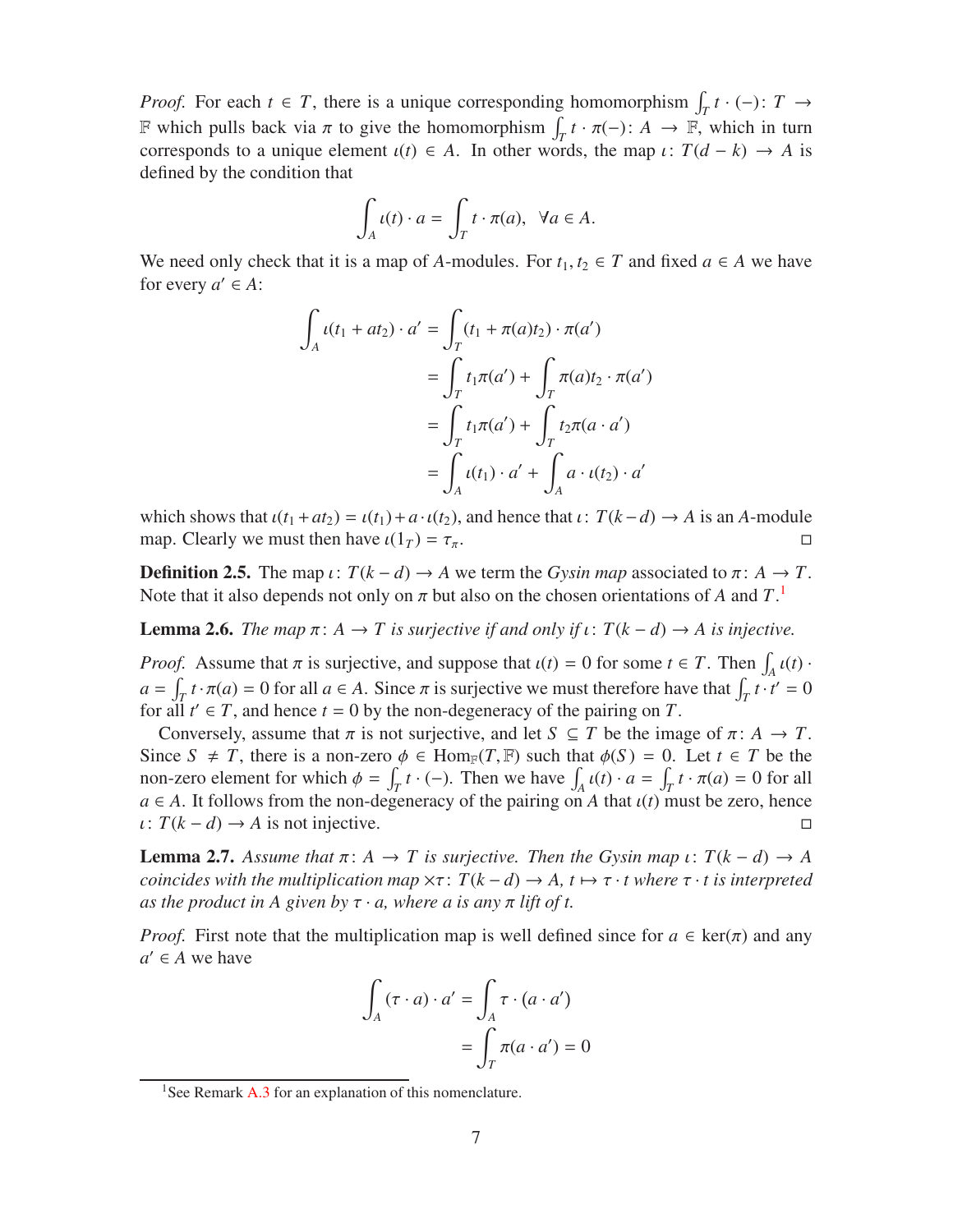To see that the multiplication map coincides with the Gysin map note that for every  $a' \in A$ we have

$$
\int_{A} (\tau \cdot t) \cdot a' = \int_{T} t \cdot \pi(a')
$$

$$
= \int_{A} \iota(t) \cdot a'.
$$

Thus  $\tau \cdot t = \iota(t)$  by non-degeneracy of the pairing on *A*.

In the following remark we give an alternate interpretation of the Thom class and Gysin map using certain dualizing functors on AG algebras.

<span id="page-7-0"></span>**Remark 2.8.** Applying the dualizing functor  $\vee$  = Hom<sub>F</sub>(-, F) to the surjective map  $\pi$ : *A*  $\rightarrow$ *T* yields an injective graded map  $\pi^* : T^{\vee} \to A^{\vee}$ . Since both *T* and *A* are AG algebras of socle degrees *k* and *d* respectively, there are graded isomorphisms  $T(k) \cong T^{\vee}$  and  $A(d) \cong A^{\vee}$ given by  $t \mapsto \int_T t \cdot -$  and  $a \mapsto \int_A a \cdot -$ . This can be summarized using the following commutative diagram, where *j* is defined to be the composite of the inverse of the rightmost map and the other two maps.

$$
T^{\vee} \xrightarrow{\pi^*} A^{\vee}
$$
  
\n
$$
\cong \uparrow
$$
  
\n
$$
T(k) \xrightarrow{j} A(d).
$$

The commutativity of the diagram yields  $\int_A j(1_T) \cdot a = \int_T 1_T \cdot \pi(a)$ ,  $\forall a \in A$ .

Comparing with Lemma [2.1](#page-5-3) gives that  $\tau_{\pi} = j(1_T)$ , that is, the Thom class is determined by the map *j* induced by  $\pi^*$ . The Gysin map introduced in Lemma [2.4](#page-5-4) is thus a graded shift of *j*, namely  $\iota_{\pi} = j(-d) : T(k - d) \rightarrow A$ .

Our Gysin map corresponds to the map  $\iota_S : V \to S$  in [\[1,](#page-55-0) §2, Fig. 2.0.1] in the special case that *V* is the dualizing module of an AG algebra. Next we compute the image of the Gysin map for future reference. The diagram above can be extended to the following



By [\[7,](#page-55-6) Proposition 3.6.16] the following functors are equal  $-\sqrt{ }$  = Hom<sub>F</sub>( $-$ , F) = Hom<sub>*A*</sub>( $-$ , *A*<sup> $\vee$ </sup>). In light of this, we compute

$$
\ker(\pi)^{\vee} = \text{Hom}_{A}(\ker(\pi), A^{\vee}) \cong \text{Hom}_{A}(\ker(\pi), A(d)) = A(d)/(0 :_{A(d)} \ker(\pi)),
$$

which leads to Im(j) = (0 :<sub>A(d)</sub> ker( $\pi$ )) and thus Im( $\iota_{\pi}$ ) = (0 :<sub>A</sub> ker( $\pi$ )).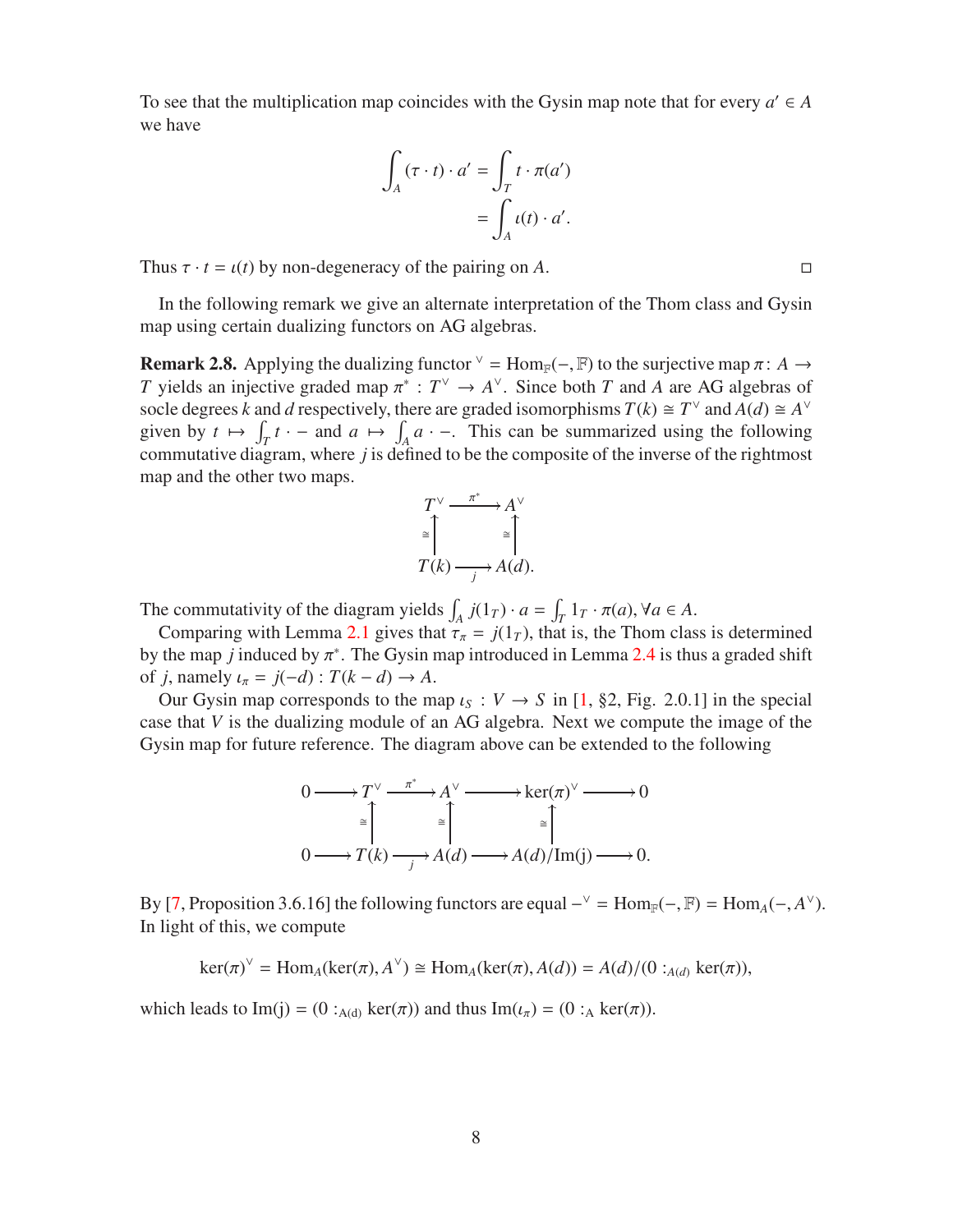### <span id="page-8-0"></span>2.2 Oriented Artinian level (AL) algebras.

The class of Artinian level algebras generalizes the class of Artinian Gorenstein algebras. Recall that the *socle* of an Artinian algebra *A* is the vector subspace

$$
soc(A) = \{a \in A \mid m \cdot a = 0, \forall m \in \mathfrak{m}_A\} = (0 : \mathfrak{m}_A).
$$

Definition 2.9 (Artinian level algebra). The *type* of an Artinian algebra *A* is the vector space dimension of its socle. We say that a graded Artinian algebra *A* is *Artinian level* (AL) if all elements of its socle have the same degree, i.e.  $\operatorname{soc}(A) \subseteq A_d$ , where  $d = \max\{i \mid A_i \neq 0\}$ . In particular, *A* is graded Artinian Gorenstein (AG) if and only if *A* is level of type one.

Let  $A = \bigoplus_{i=0}^{d} A_i$  be an Artinian algebra with  $A_d \neq 0$ . Then  $A_d$  is a finite dimensional F-vector space, say of dimension *n*. We may choose a vector space isomorphism  $A_d \cong \mathbb{F}^n$ and extend it by zero to an F-linear map  $\int_A : A(d) \to \mathbb{F}^n$ . We call the map  $\int_A : A(d) \to \mathbb{F}^n$ an orientation on *A*. Every orientation defines a *generalized bilinear pairing*

<span id="page-8-1"></span>
$$
A \times A \longrightarrow \mathbb{F}^n
$$
  
(a, a')  $\longmapsto \int_A a \cdot a'.$  (1)

If we let  $\pi_i: \mathbb{F}^n \to \mathbb{F}$  denote the projection map onto the *i*<sup>th</sup> coordinate, then the composite  $\pi_i$  (*a*, *a*') gives a bilinear pairing on *A* in the usual sense. We say that the generalized bilinear pairing is *non-degenerate* if for every non-zero  $a \in A$ , there exists  $a' \in A$  such that  $\int_A a \cdot a' \neq 0 \in \mathbb{F}^n$ .

<span id="page-8-2"></span>Lemma 2.10. *The generalized bilinear pairing in Equation* [\(1\)](#page-8-1) *is non-degenerate if and only if A is level.*

*Proof.* Suppose that *A* is an Artinian level algebra. We show that the pairing in Equation [\(1\)](#page-8-1) restricted to the subspace  $A_i \times A_{d-i} \subset A \times A$  is non-degenerate for each degree  $0 \le i \le d$ by downward induction on *i*. If  $i = d$ , then if  $a \in A_d$  is non-zero then  $\int_A a \cdot 1 \neq 0$  since  $\int_A : A_d \to \mathbb{F}^n$  is an isomorphism. Next fix  $i < d$  and assume that the pairing is nondegenerate for all *j* such that  $i < j \le d$ . Fix  $a \in A_i$  non-zero. Since A is level, we must have soc(*A*) =  $A_d$ . Therefore since  $i < d$ ,  $a \in A_i$  cannot be in the socle, hence there is a homogeneous element  $x \in \mathfrak{m}_A = A_+$  for which  $a \cdot x \neq 0$  (if no such x existed, a would be in the socle!). Thus  $deg(a \cdot x) = j \ge i + 1$  hence by our inductive hypothesis, there exists  $y \in A_{d-j}$  for which  $\int_A (a \cdot x) \cdot y \neq 0$  in F. If we take  $a' = xy \in A_{d-i}$  we see that  $\int_A a \cdot a' \neq 0 \in \mathbb{F}^n$ , so the generalized pairing is non-degenerate.

Conversely assume that the generalized bilinear pairing in Equation [\(1\)](#page-8-1) is non-degenerate. Fix a non-zero homogeneous element  $a \in \text{soc}(A)$ . Suppose that  $a \in A_i$  for some *i*. By non-degeneracy of the generalized bilinear pairing, there exists  $a' \in A_{d-i}$  for which  $\int_A a \cdot a' \neq 0 \in \mathbb{F}^n$ . On the other hand if  $d - i > 0$  then  $a' \in A_+$  from which it follows that  $a \cdot a' = 0$ . Thus  $d - i = 0$  and hence  $i = d$ . This shows that soc(*A*) ⊂  $A_d$  and thus *A* is  $level.$ 

**Definition 2.11.** A pair  $\left(A, \int_A\right)$  consisting of a graded Artinian level algebra of socle degree *d* and type *n*, and an orientation  $\int_A$ :  $A(d) \to \mathbb{F}^n$  we shall call an *oriented AL algebra*.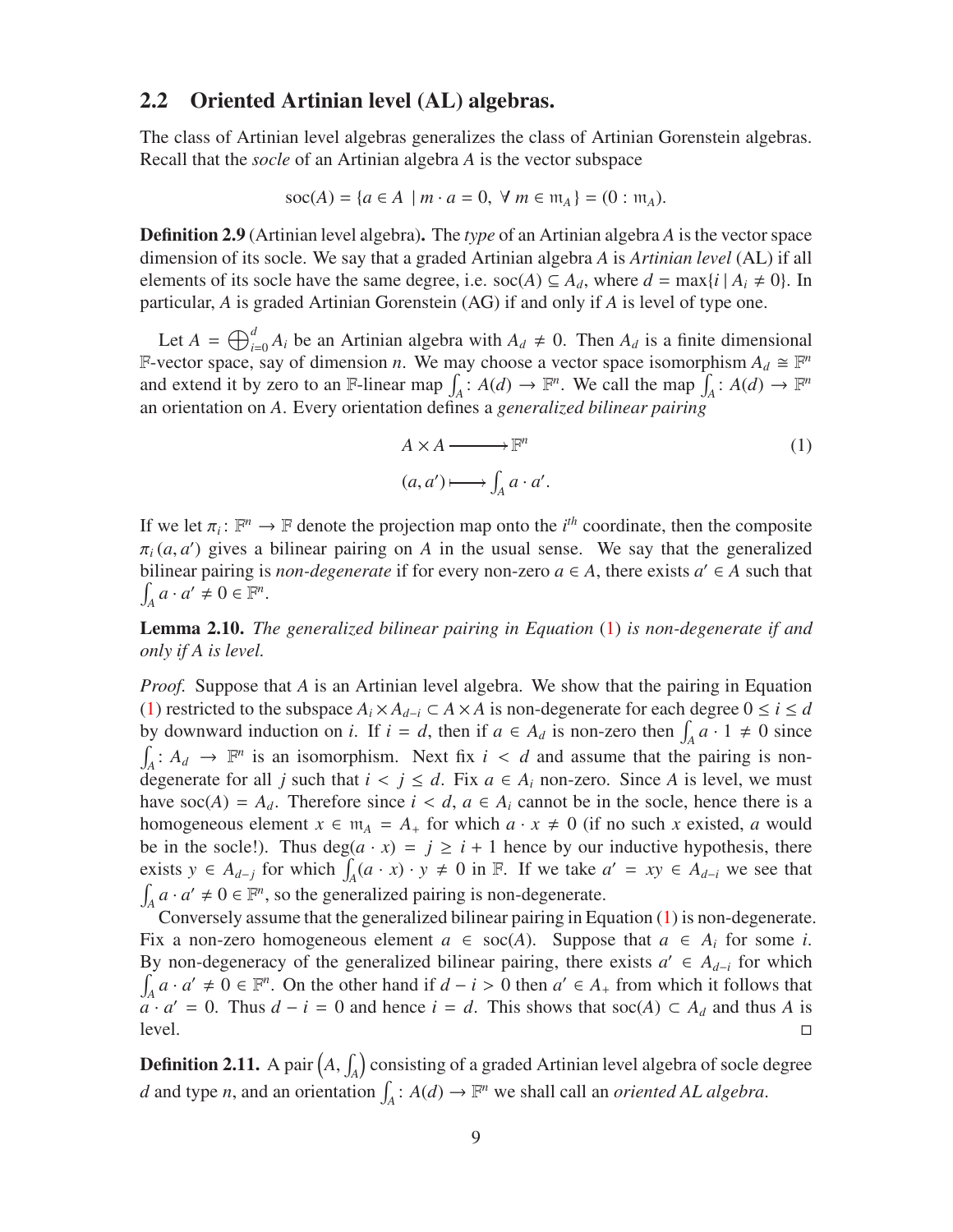#### <span id="page-9-1"></span>2.2.1 Generalized Thom Classes.

<span id="page-9-3"></span>**Lemma 2.12.** Suppose that  $\left(L,\int_L\right)$  is an oriented AL algebra with socle degree  $d$  of type n and that  $\left(K,\int_K\right)$  is an oriented AG algebra with socle degree k, and suppose that  $\pi\colon L\to K$ *is any algebra map between them. Then there is a linear functional*  $\psi \colon \mathbb{F}^n \to \mathbb{F}$  and a *homogeneous element*  $\tau \in L_{d-k}$  *such that* 

$$
\int_K \pi(y) = \psi\left(\int_L \tau \cdot y\right), \ \forall y \in L.
$$

*Proof.* By Lemma [2.10,](#page-8-2) we see that the map

$$
L \longrightarrow \text{Hom}_{\mathbb{F}}(L, \mathbb{F}^n)
$$

$$
x \longmapsto \int_L x \cdot (-)
$$

is injective. Hence there must be some linear map  $\psi : \mathbb{F}^n \to \mathbb{F}$  such that the composition

$$
L\operatorname{\longrightarrow}\operatorname{Hom}_{\mathbb{F}}(L,\mathbb{F}^n)\xrightarrow{\psi_*}\operatorname{Hom}_{\mathbb{F}}(L,\mathbb{F})
$$

is injective, hence also an isomorphism. Then since  $\int_K \circ \pi \in \text{Hom}_{\mathbb{F}}(L, \mathbb{F})$ , we deduce that there must be  $\tau \in L_{d-k}$  such that

$$
\int_K \circ \pi = \psi_* \circ \int_L \tau \cdot (-),
$$

and the result follows.

Lemma [4.4](#page-16-0) below is related, but uses Macaulay dual generators.

<span id="page-9-0"></span>**Definition 2.13.** The pair  $(\psi, \tau)$  is a *generalized Thom class* for the map  $\pi: L \to K$ .

### <span id="page-9-2"></span>3 Fibered Products and Connected sums.

#### 3.1 Fibered Products.

The fibered product is a particular instance of a general categorical construction termed pullback. The categories of rings, F algebras, Artinian algebra and AG algebras are all closed under pullback and in each of these categories the pullback is called the fiber product. The existence of fibered products in the category of  $F$  algebras is closely related to a dual concept to pushout in the dual category of (finite) affine schemes [\[21,](#page-56-4) p. 87]. We now give the formal definition.

<span id="page-9-4"></span>**Definition 3.1.** The *fibered product* of *A* and *B* over *T* (with respect to maps  $\pi_A$  and  $\pi_B$ ) is the set

$$
A\times_{T} B = \{(a,b)\in A\oplus B \mid \pi_{A}(a)=\pi_{B}(b)\}.
$$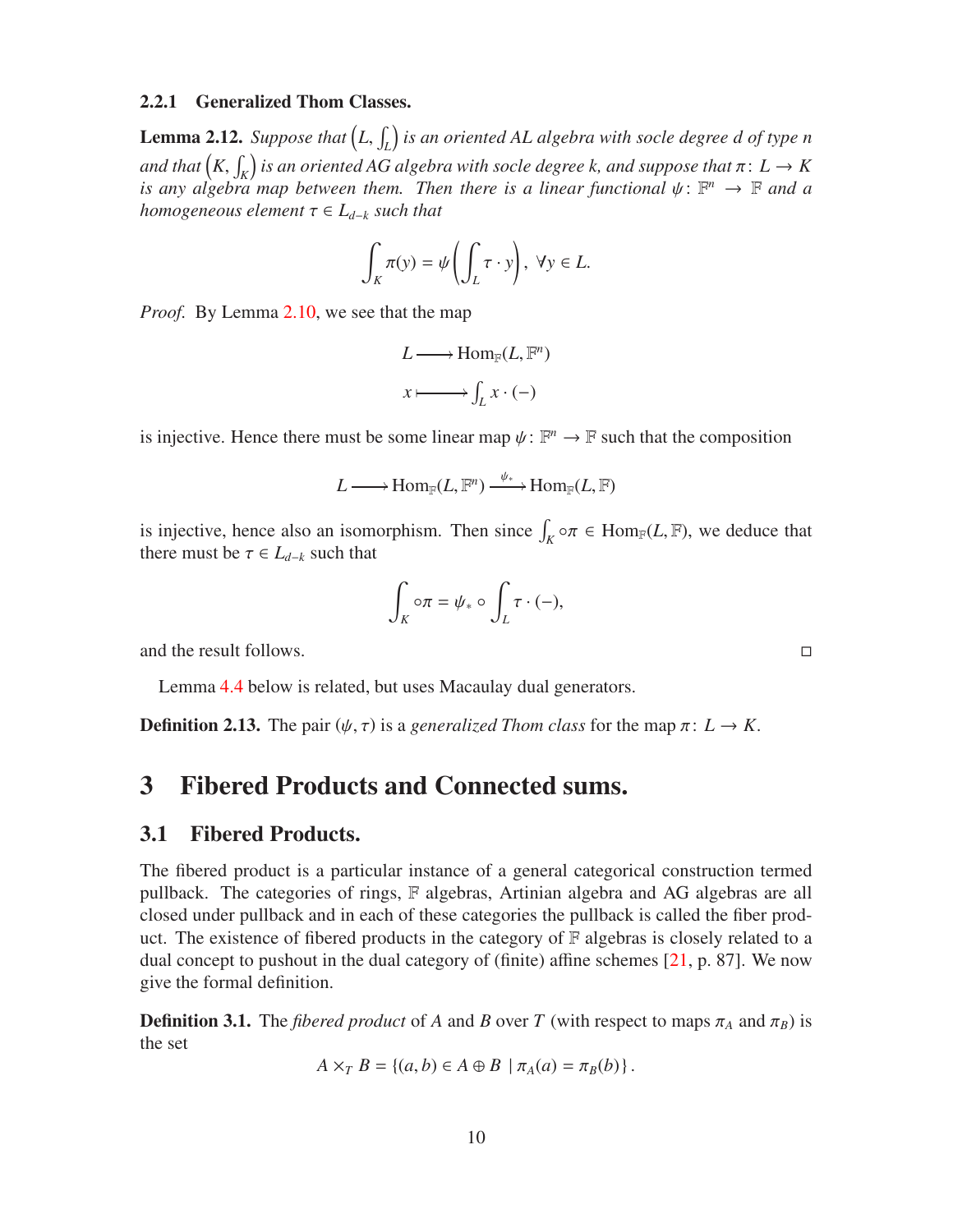Since  $\pi_A$  and  $\pi_B$  are algebra maps, it follows that the fibered product  $A \times_T B$  a subalgebra of the direct sum algebra  $A \oplus B$ . Let  $\rho_1$ :  $A \times_T B \to A$  and  $\rho_2$ :  $A \times_T B \to B$  be the natural projection maps.

Pullbacks satisfy the following well-known universal property cf. [\[33\]](#page-57-3).

<span id="page-10-2"></span>**Lemma 3.2.** *The fibered product A*  $\times$ <sup>*T</sup></sup> <i>B satisfies the following universal property: If C is*</sup> *another*  $\mathbb F$  *algebra with maps*  $\phi_1: C \to A$  *and*  $\phi_2: C \to B$  *such that*  $\pi_A \circ \phi_1(c) = \pi_B \circ \phi_2(c)$ *for all c*  $\in$  *C*, then there is a unique  $\mathbb F$  *algebra homomorphism*  $\Phi$ :  $C \to A \times_T B$  which makes *the diagram below commute:*

<span id="page-10-0"></span>

Note that the fibered product fits into a short exact sequence of graded vector spaces:

<span id="page-10-1"></span>
$$
0 \longrightarrow A \times_T B \xrightarrow{\rho_1 \oplus \rho_2} A \oplus B \xrightarrow{\pi_A - \pi_B} T \longrightarrow 0.
$$
 (3)

Equations [\(2\)](#page-10-0) and [\(3\)](#page-10-1) uniquely determine the fibered product up to isomorphism:

<span id="page-10-3"></span>**Lemma 3.3.** *Suppose that* C *is an Artinian algebra with algebra maps*  $\phi_1$ :  $C \rightarrow A$  *and*  $\phi_2$ :  $C \rightarrow B$ . Assume that

- *1.*  $\pi_A \circ \phi_1 = \pi_B \circ \phi_2$ , and that
- *2. the sequence of maps*

$$
0 \longrightarrow C \xrightarrow{\phi_1 \oplus \phi_2} A \oplus B \xrightarrow{\pi_A - \pi_B} T \longrightarrow 0
$$

*is exact.*

*Then*  $C \cong A \times_T B$  *as*  $\mathbb{F}$  *algebras.* 

*Proof.* By the universal property (Lemma [3.2\)](#page-10-2), there exists an F algebra map  $\Phi: C \rightarrow$ *A*  $\times$ *T B* such that  $\rho$ <sup>*i*</sup>  $\circ$   $\Phi$  =  $\phi$ <sup>*i*</sup> for *i* = 1, 2. Therefore, in the sequence of maps



the triangle must commute. But since  $\phi_1 \oplus \phi_2$  is injective,  $\Phi: C \to A \times T$  *B* must be injective too. Finally by our exactness assumption, *C* and  $A \times T$  *B* have the same vector space dimension, hence  $\Phi$  must be an isomorphism. space dimension, hence Φ must be an isomorphism.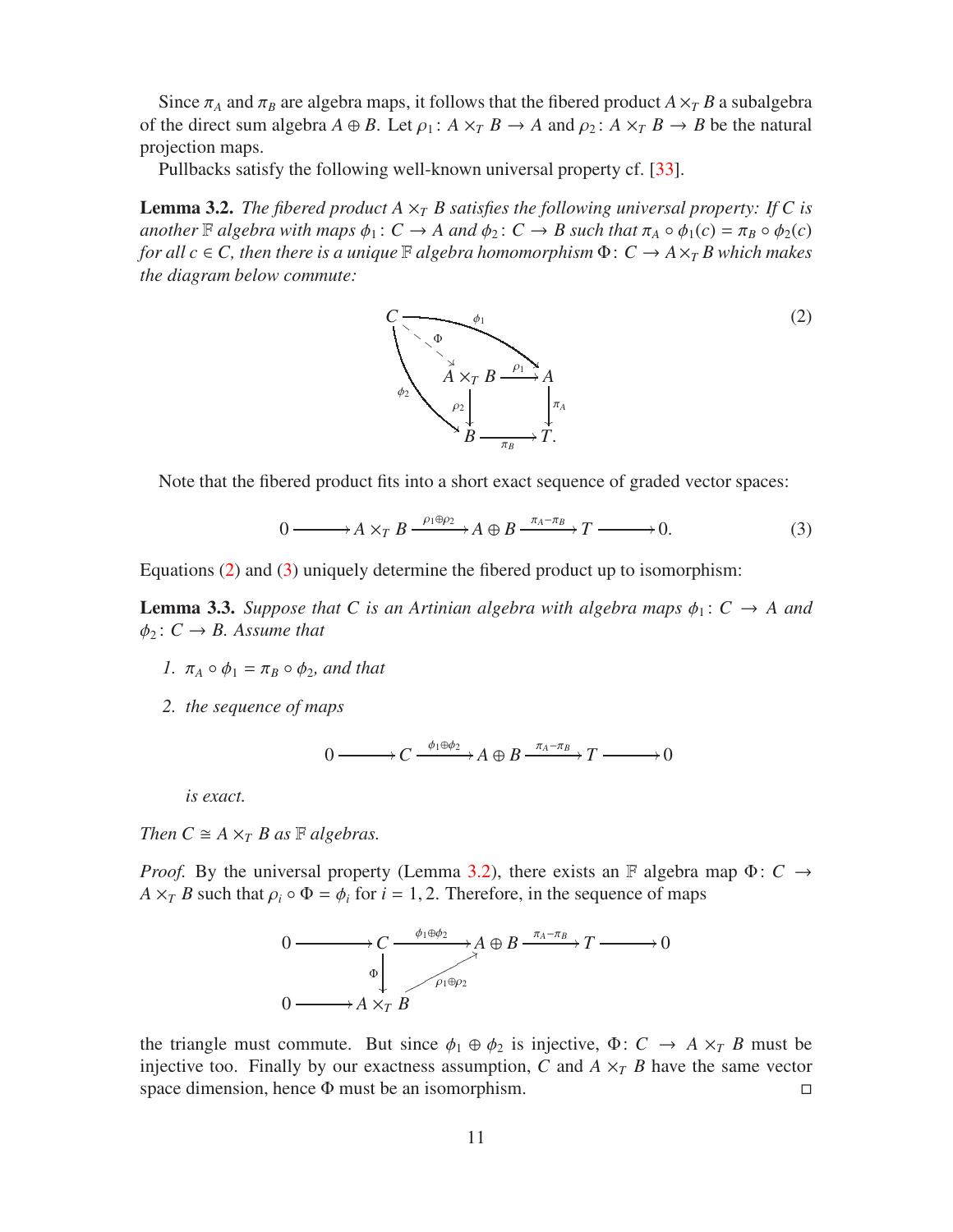<span id="page-11-3"></span>**Lemma 3.4.** *The fibered product*  $C = A \times_T B$  *of graded Artinian level algebras* A, *B of the same socle degree d and types (socle dimensions) s, t, respectively, over an AG graded algebra T of socle degree k is an Artinian level algebra of socle degree d and type s* + *t if*  $k < d$ , and of type  $s + t - 1$  if  $k = d$ .

*Proof.* Clearly  $A \times_{T} B$  is Artinian, since it is a subalgebra of an Artinian algebra  $A \oplus B$ . Suppose that  $(a, b) \in A \times_{T} B$  is a non-zero element in the socle. Then for any  $(x, y) \in$  $m_{A\times_{T}B}$  = (*A* ×*T B*)<sub>+</sub> we have (*x, y*) · (*a, b*) = (0, 0). Note that for any *x* ∈ m<sub>*A*</sub> = *A*<sub>+</sub>,  $\pi_A(x) \in \mathfrak{m}_T = T_+$ , hence by our surjectivity assumptions there exists  $y \in \mathfrak{m}_B = B_+$  such that  $(x, y)$  ∈  $(A \times_T B)_+$ . Since  $(x, y) \cdot (a, b) = (0, 0)$ , we deduce that  $xa = 0$ . Since  $x \in A_+$ was arbitrary, this shows that  $a \in A$  is in the socle of A. A similar argument shows that  $b \in B$  is in the socle of *B*. Since the socle degrees of *A* and *B* are both equal to *d* (again by our assumptions), we deduce that the degree of  $(a, b)$  must also be equal to *d*. Since  $(a, b)$ was an arbitrary non-zero socle element, this argument shows that the socle of  $A \times_{T} B$  is concentrated in degree *d*, and thus  $A \times_T B$  is level. The previous argument shows that

 $\operatorname{soc}(A \times_T B) \subseteq \operatorname{soc}(A) \times \operatorname{soc}(B)$ .

If  $k < d$ , we also have that  $\operatorname{soc}(A) \times \operatorname{soc}(B) \subset \operatorname{soc}(A \times_T B)$ , thus it follows that dim<sub>F</sub> soc( $A \times_T$  $B$ ) = dim<sub>F</sub> soc(*A*)+dim<sub>F</sub> soc(*B*) = *s*+*t*, so we have equality in the displayed equation above. The formula for the socle dimension follows from the next Lemma  $3.5$ .

<span id="page-11-1"></span>**Lemma 3.5** (See also [\[1,](#page-55-0) Remark 3.2]). *The Hilbert series of the fibered product*  $A \times_T B$ *satisfies*

$$
H(A \times_T B, t) = H(A, t) + H(B, t) - H(T, t).
$$

*Proof.* The result follows immediately from the exact sequence  $(3)$ .

#### <span id="page-11-0"></span>3.2 Connected Sums.

For the rest of this section let  $(A, \int_A)$ ,  $(B, \int_B)$ , and  $(T, \int_T)$  be oriented AG algebras with socle degrees *d*, *d*, and *k*, respectively. Suppose we have surjective graded ring homomorphisms  $\pi_A: A \to T$  and  $\pi_B: B \to T$ , with Thom classes  $\tau_A \in A_{d-k}$  and  $\tau_B \in B_{d-k}$  respectively.

For the following definition we assume that  $\pi_A(\tau_A) = \pi_B(\tau_B)$ , so that  $(\tau_A, \tau_B) \in A \times_T B$ . This condition is clearly satisfied if the socle degrees *d* of *A*, *B*, and *k* of *T*, respectively, satisfy the inequality  $d > 2k$  since in that case  $\pi_A(\tau_A) = \pi_B(\tau_B) = 0$ .

<span id="page-11-2"></span>Definition 3.6. The connected sum of oriented Artinian algebras *A* and *B* over *T* (with respect to maps  $\pi_A$  and  $\pi_B$ ) is the quotient ring of the fibered product  $A \times T$  *B* by the principal ideal generated by the pair of Thom classes  $(\tau_A, \tau_B)$ , i.e.

$$
A\#_T B = \frac{A \times_T B}{\langle (\tau_A, \tau_B) \rangle}.
$$

Note that this depends on  $\pi_A$ ,  $\pi_B$  and the orientations on *A*, *B*.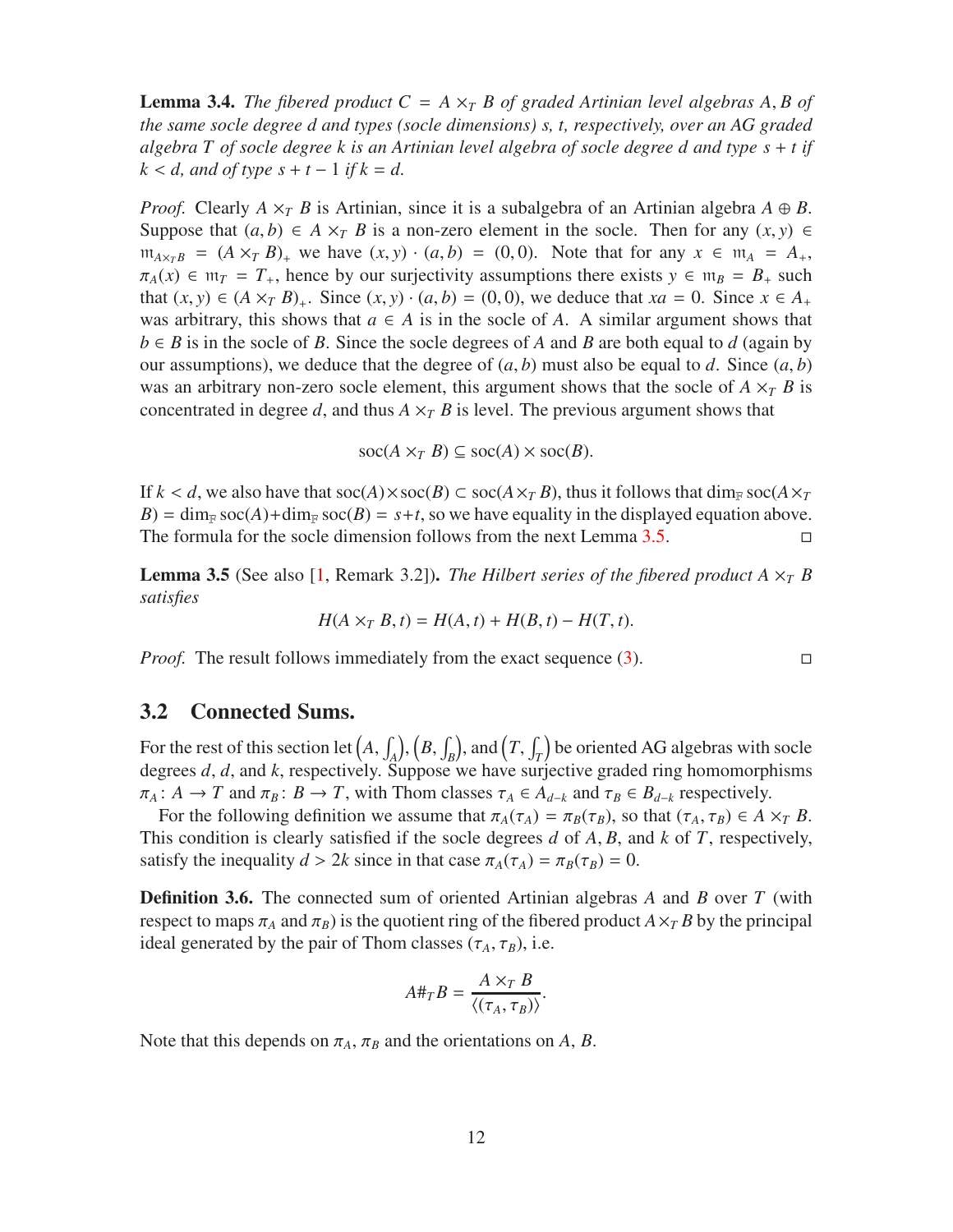Our definition for the connected sum is a special case of the notion by the same name defined in diagram  $(2.0.1)$  of  $[1]$ . Indeed, the situation presented in this paper corresponds to the case where, in the notation of  $[1, (2.0.1)]$ , *V* is the canonical module of *T*. See Remark [2.8](#page-7-0) for details on the maps appearing in that diagram.

The connected sum is also characterized by a short exact sequence of vector spaces:

<span id="page-12-1"></span>Lemma 3.7. *There is a short exact sequence of graded vector spaces*

<span id="page-12-0"></span>
$$
0 \longrightarrow T(k-d) \xrightarrow{\times \tau_A \oplus \times \tau_B} A \times_T B \longrightarrow A \#_T B \longrightarrow 0
$$
 (4)

*where the non-trivial map on the left is the direct sum of Gysin maps for*  $\pi_A$  *and*  $\pi_B$ *, and the map on the right is the natural quotient map. Moreover, if C is another Artinian algebra with a surjective map*  $\phi$ :  $A \times_{T} B \rightarrow C$  *making the sequence* 

$$
0 \longrightarrow T(k-d) \xrightarrow{\times \tau_A \oplus \times \tau_B} A \times_T B \xrightarrow{\phi} C \longrightarrow 0
$$

*exact, then*  $C \cong A \#_{T} B$  *as*  $\mathbb{F}$  *algebras.* 

*Proof.* The image of the sum of Gysin maps  $\times \tau_A \oplus \times \tau_B$ :  $T(k - d) \rightarrow A \oplus B$  is contained in the image of  $\rho_1 \oplus \rho_2$ :  $A \times_T B \to A \oplus B$  by our assumption that  $\pi_A(\tau_A) = \pi_B(\tau_B)$ . Since  $\pi_A$ ,  $\pi_B$  are surjective, Lemma [2.6](#page-6-1) implies that each Gysin map is injective, hence so is their direct sum. This shows exactness on the left. Exactness on the right is due to the natural projection being surjective. To see exactness in the middle, it suffices to observe that the image of the direct sum of Gysin maps  $\times \tau_A \oplus \times \tau_B$ :  $T(k-d) \to A \times T B$  is exactly the principal ideal in *A*  $\times$ <sup>*T*</sup> *B* generated by the pair ( $\tau$ <sub>*A*</sub>,  $\tau$ <sub>*B*</sub>), but this follows from the description of the Gysin map in Lemma [2.7.](#page-6-2)

Next, suppose that *C* is an Artinian algebra with a map  $\phi$ :  $A \times_{T} B \rightarrow C$  which fits into the  $A#_{T}B$  slot in the short exact sequence in [\(4\)](#page-12-0). Then  $\phi$  passes to an isomorphism  $C \cong A \times_{T} B/\langle (\tau_A, \tau_B) \rangle = A \#_{T} B$  which is the desired isomorphism.

**Lemma 3.8** (See also [\[1,](#page-55-0) Theorem 2.8]). *Let*  $(A, \int_A)$ ,  $(B, \int_B)$ , and  $(T, \int_T)$  be oriented AG *algebras with socle degrees d, d, and k, respectively, and let*  $\pi_A$ :  $A \to T$  *and*  $\pi_B$ :  $B \to T$  *be surjective homomorphisms with Thom classes*  $\tau_A \in A_{d-k}$  *and*  $\tau_B \in B_{d-k}$ . Then the connected *sum A*#*TB is a (not necessarily standard) graded Artinian Gorenstein* F *algebra.*

*Proof.* It suffices to show that the socle is one dimensional. Fix a homogeneous element  $c = (a, b) \in \text{soc}(A \#_{T} B)$ . Note that for each  $x \in \text{ker}(\pi_{A}) \subset A_{+}$ , we have  $(x, 0) \in (A \times_{T} B)_{+}$ , hence  $(x, 0) \in (A \#_T B)_+$ . Thus we must have  $(x, 0) \cdot (a, b) = 0$  which implies that  $x \cdot a = \tau_A \cdot t$ for some  $t \in T$ , and also  $0 \cdot b = \tau_B \cdot t$  for the same  $t \in T$ . Since  $\pi_A$  is surjective, Lemma [2.6](#page-6-1) implies that the multiplication map  $\times \tau_A$ , i.e. the Gysin map, is injective. Hence we must have  $t = 0$  hence  $x \cdot a = 0$  for any  $x \in \text{ker}(\pi_A)$  and so  $a \in (0 : \text{ker}(\pi_A)) = \text{Im}(\iota_A)$  by Remark [2.8.](#page-7-0) Therefore we deduce that  $a = \tau_A \cdot t_1$  for some  $t_1 \in T$ . A similar argument shows that  $b = \tau_B \cdot t_2$  for some  $t_2 \in T$ . Note that  $t_1 = t_2$  if and only if  $(a, b) = 0$  in  $A \#_T B$ . Therefore we can replace the representative pair  $(a, b) = (\tau_A \cdot t_1, \tau_B \cdot t_2)$  by  $(a, b) - (\tau_A \cdot t_1, \tau_B \cdot t_1)$ , and hence we may write  $c = (0, \tau_B(t_2 - t_1))$ . Then note that for any  $y \in B_+$ , and for any  $x \in \pi_A^{-1}(\pi_B(y))$  (which must exist by surjectivity of  $\pi_B$ ), we have  $\overline{(x, y)} \in (A \#_T B)_+$ , and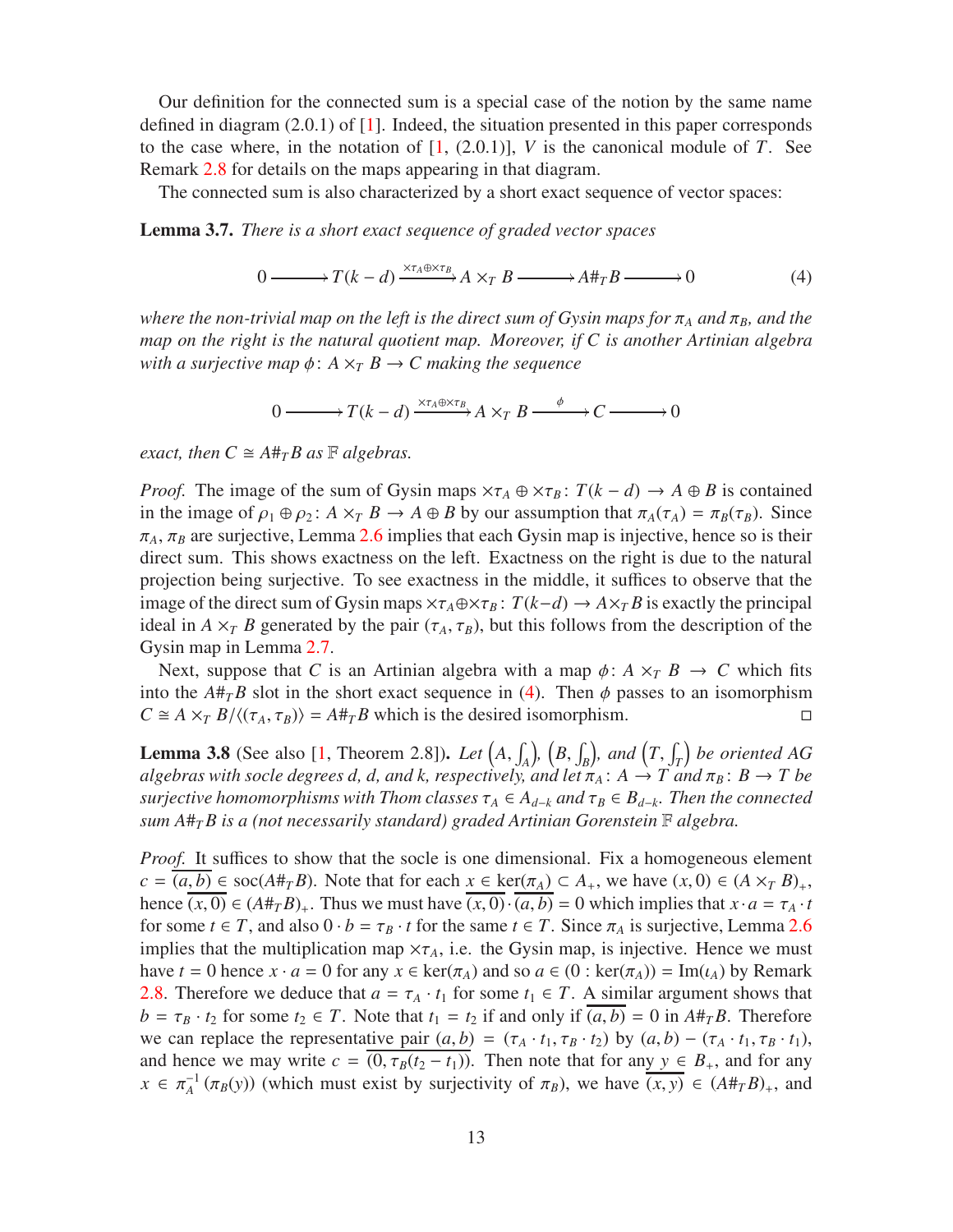thus  $\overline{(x, y)} \cdot c = \overline{(0, 0)}$ . From this we deduce that  $y \cdot \tau_B(t_2 - t_1) = 0$ , hence it follows that  $\tau_B(t_2 - t_1) \in \text{soc}(B) = B_d$ . This argument shows that

$$
\operatorname{soc}(A \#_T B) \subset (A \#_T B)_d = \frac{(A \times_T B)_d}{\langle (\tau_A, \tau_B) \rangle_d}.
$$

Since  $(A \times_T B)_d$  is two dimensional and  $\langle (\tau_A, \tau_B) \rangle_d$  is one dimensional, we conclude that soc  $(A#_T B)_d$  must be at most, hence exactly, one dimensional.

<span id="page-13-1"></span>Lemma 3.9 (See also [\[1,](#page-55-0) Theorem 3.3]). *The Hilbert series of the connected sum satisfies*

$$
H(A \#_T B, t) = H(A, t) + H(B, t) - (1 + t^{d-k})H(T, t).
$$

*Equivalently, the Hilbert functions satisfy*  $H(A \#_{T} B) = H(A) + H(B) - H(T) - H(T)[d - k]$ *.* 

*Proof.* The result follows from Sequence [\(4\)](#page-12-0) and Lemma [3.5.](#page-11-1) □

Remark 3.10. We will see in Section [4](#page-15-0) that the characterizing sequences [\(3\)](#page-10-1) and [\(4\)](#page-12-0) can be interpreted respectively as a Mayer-Vietoris sequence

<span id="page-13-2"></span>
$$
0 \longrightarrow Q/I_1 \cap I_2 \longrightarrow Q/I_1 \oplus Q/I_2 \xrightarrow{\pi_1 - \pi_2} Q/I_1 + I_2 \longrightarrow 0 \tag{5}
$$

and a multiplication sequence:

<span id="page-13-3"></span>
$$
0 \longrightarrow Q/(I:\tau)(k-d) \xrightarrow{\times \tau} Q/I \longrightarrow Q/I + (\tau) \longrightarrow 0 \tag{6}
$$

where *Q* is a polynomial ring,  $I_1, I_2, I \subset Q$  homogeneous ideals, and  $\tau \in Q_{d-k}$  a homogeneous polynomial.

<span id="page-13-4"></span>**Example 3.11** (Fibered product and Connected Sum). Let  $A = \mathbb{F}[x, y]/(x^2, y^4)$  and  $B =$  $\mathbb{F}[u, v]/(u^3, v^3)$  each with the standard grading deg(*x*) = deg(*y*) = deg(*u*) = deg(*v*) = 1. Let  $T = \mathbb{F}[z]/(z^2)$ , and define maps  $\pi_A : A \to T$ ,  $\pi_A(x) = z$ ,  $\pi_A(y) = 0$  and  $\pi_B : B \to T$ ,  $\pi_B(u) = z$ ,  $\pi_B(v) = 0$ . Then the fibered product *A*  $\times_T B$  is generated as an algebra by elements  $z_1 = (y, 0)$ ,  $z_2 = (x, u)$ , and  $z_3 = (0, v)$ , all having degree one. One can check that it has the following presentation:

<span id="page-13-0"></span>
$$
A \times_{T} B = \frac{\mathbb{F}[z_{1}, z_{2}, z_{3}]}{\langle z_{1}^{4}, z_{2}^{3}, z_{3}^{3}, z_{1}z_{3}, z_{1}z_{2}^{2} \rangle}.
$$
 (7)

The Hilbert function of the fibered product is

$$
H(A \times_T B) = (1, 3, 5, 4, 2)
$$
  
= (1, 2, 2, 2, 1) + (1, 2, 3, 2, 1) – (1, 1, 0, 0, 0)  
= H(A) + H(B) – H(T).

Fix orientations on *A*, *B*, and *T* by  $\int_A : xy^3 \mapsto 1$ ,  $\int_B : u^2v^2 \mapsto 1$ , and  $\int_T : z \mapsto 1$ , respectively. Then the Thom classes for  $\pi_A : A \to T$  and  $\pi_B : B \to T$  are, respectively,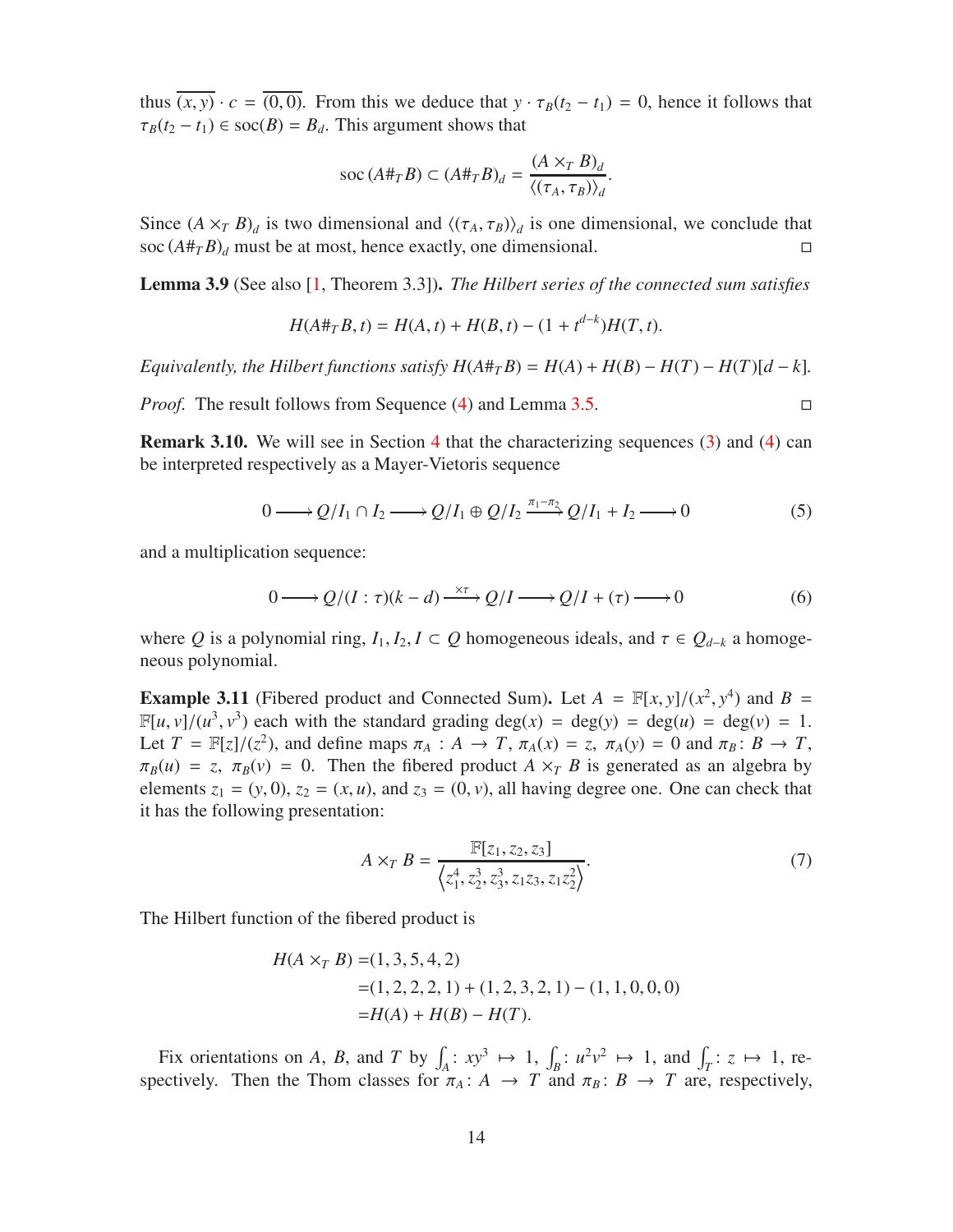$\tau_A = y^3 \in A_3$ ,  $\tau_B = uv^2$ . Note that  $\pi_A(\tau_A) = 0 = \pi_B(\tau_B)$ , hence  $(\tau_A, \tau_B) \in A \times T$ , *B*, and in terms of Presentation [\(7\)](#page-13-0) we have  $(\tau_A, \tau_B) = z_1^3 + z_2 z_3^2$  $3<sup>2</sup>$ . Therefore we see that

$$
A\#_T B = \frac{\mathbb{F}[z_1, z_2, z_3]}{\left\langle z_1^4, z_2^3, z_3^3, z_1 z_3, z_1 z_2^2, z_1^3 + z_2 z_3^2 \right\rangle}.
$$
 (8)

The Hilbert function of the connected sum is

$$
H(A#_T B) = (1, 3, 5, 3, 1)
$$
  
= (1, 2, 2, 2, 1) + (1, 2, 3, 2, 1) – (1, 1, 0, 0, 0) – (0, 0, 0, 1, 1)  
= H(A) + H(B) – H(T) – H(T)[3]

<span id="page-14-0"></span>Proposition 3.12 (See also [\[2,](#page-55-2) Proposition 2.4(b)]). *Let R*, *R* ′ *be graded polynomial rings* with homogeneous maximal ideals  $m_R$  and  $m_{R'}$ , respectively. Let  $(A = R/I, \int_A)$  and  $(B = R'/I', \int_B)$ *be oriented AG algebras each with socle degree d, and let*  $\pi_A : A \to \mathbb{F}$  and  $\pi_B : B \to \mathbb{F}$  be *the natural projection maps with Thom classes*  $\tau_A \in A_d$  *and*  $\tau_B \in B_d$ *. Then the fibered product*  $A \times_{\mathbb{F}} B$  *has a presentation* 

$$
A \times_{\mathbb{F}} B \cong \frac{R \otimes_{\mathbb{F}} R'}{\mathfrak{m}_R \otimes \mathfrak{m}_{R'} + I \otimes R' + R \otimes I'}.
$$

*and the connected sum A*#F*B has a presentation*

$$
A\#_{\mathbb{F}}B \cong \frac{R\otimes_{\mathbb{F}} R'}{\mathfrak{m}_R\otimes \mathfrak{m}_{R'} + I \otimes R' + R \otimes I' + (\tau_A \otimes 1 + 1 \otimes \tau_B)}.
$$

In particular, if A and B are standard graded then so are  $A \times_F B$  and  $A \#_F B$ .

*Proof.* We first obtain presentations for *A* and *B* as quotients of  $R \otimes_F R'$  and subsequently use these to present the desired connected sum and fiber product. Indeed, we have

$$
A \cong A \otimes_{\mathbb{F}} \mathbb{F} \cong R/I \otimes_{\mathbb{F}} R'/\mathfrak{m}_{R'} \cong R \otimes_{\mathbb{F}} R'/I \otimes R' + R \otimes \mathfrak{m}_{R'}
$$
  

$$
B \cong \mathbb{F} \otimes_{\mathbb{F}} B \cong R/\mathfrak{m}_{R} \otimes_{\mathbb{F}} R'/I' \cong R \otimes_{\mathbb{F}} R'/\mathfrak{m}_{R} \otimes R' + R \otimes I'
$$
  

$$
F \cong \mathbb{F} \otimes_{\mathbb{F}} \mathbb{F} \cong R/\mathfrak{m}_{R} \otimes_{\mathbb{F}} R'/\mathfrak{m}_{R'} \cong R \otimes_{\mathbb{F}} R'/\mathfrak{m}_{R} \otimes R' + R \otimes \mathfrak{m}_{R'}.
$$

Notice that there is an equality of ideals

$$
(I \otimes R' + R \otimes \mathfrak{m}_{R'}) + (\mathfrak{m}_R \otimes R' + R \otimes I') = \mathfrak{m}_R \otimes R' + R \otimes \mathfrak{m}_{R'}
$$

which leads to the following short exact sequence

$$
0 \to R\otimes_{\mathbb F} R'/(I\otimes R' + R\otimes \mathfrak{m}_{R'}) \cap (\mathfrak{m}_R\otimes R' + R\otimes I') \to A\oplus B \to \mathbb F \to 0.
$$

Comparing the above to the short exact sequence given in Equation [\(3\)](#page-10-1)

$$
0 \to A \times_{\mathbb{F}} B \to A \oplus B \stackrel{\pi_A - \pi_B}{\longrightarrow} \mathbb{F} \to 0
$$

it follows that

$$
A \times_{\mathbb{F}} B \cong R \otimes_{\mathbb{F}} R' / (I \otimes R' + R \otimes \mathfrak{m}_{R'}) \cap (\mathfrak{m}_R \otimes R' + R \otimes I'). \tag{9}
$$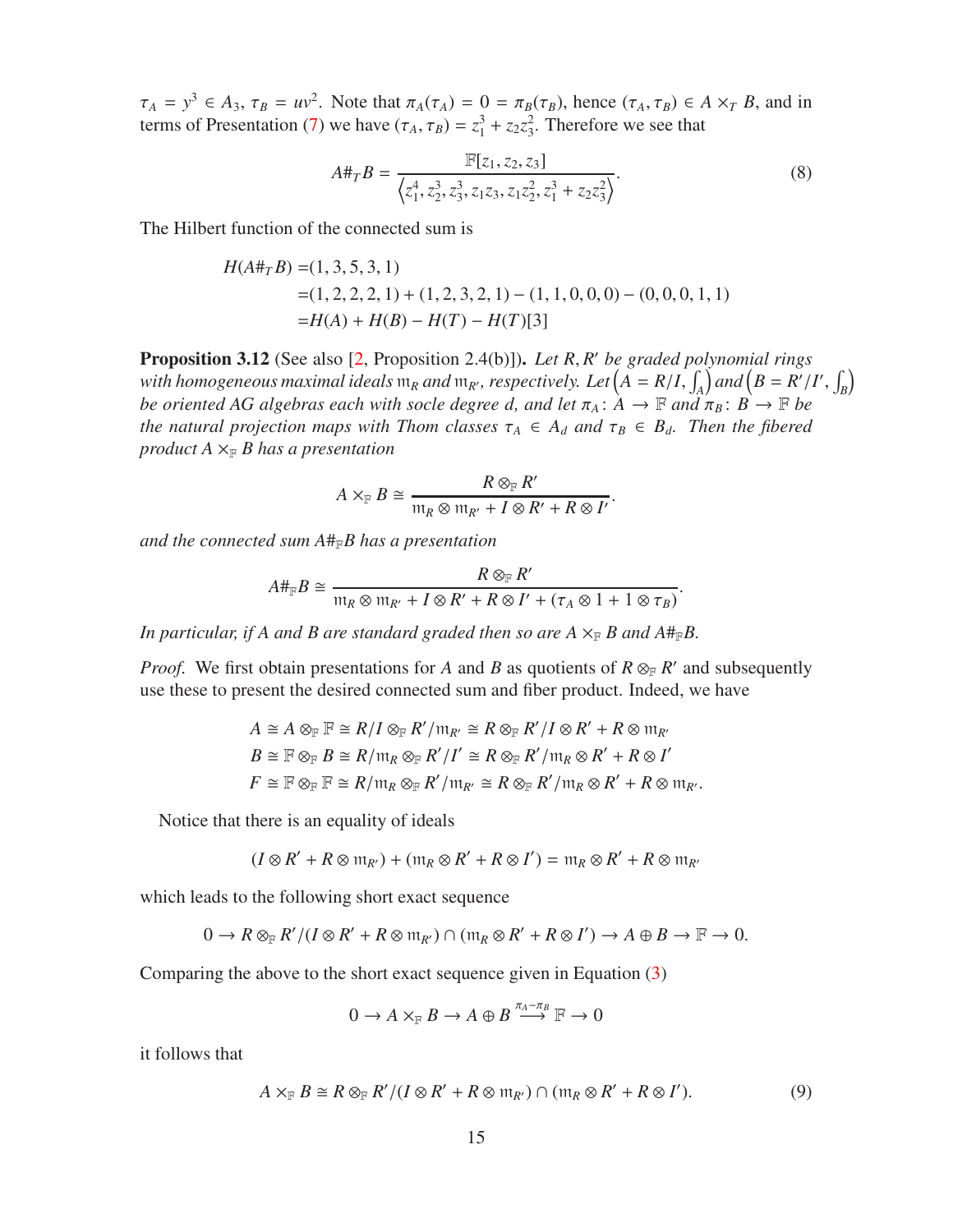It remains to show that this simplifies to the claimed expression. To see this, notice that the containment

$$
\mathfrak{m}_R \otimes \mathfrak{m}_{R'} + I \otimes R' + R \otimes I' \subseteq (I \otimes R' + R \otimes \mathfrak{m}_{R'}) \cap (\mathfrak{m}_R \otimes R' + R \otimes I')
$$

is clear as  $I \subseteq \mathfrak{m}_R$  and  $I' \subseteq \mathfrak{m}_{R'}$ . To show the reverse containment it is sufficient to note the following identities

$$
\frac{(I \otimes R' + R \otimes \mathfrak{m}_{R'}) \cap (\mathfrak{m}_R \otimes R' + R \otimes I')}{\mathfrak{m}_R \otimes \mathfrak{m}_{R'}}
$$
\n
$$
= (I \otimes \mathbb{F} + \mathbb{F} \otimes \mathfrak{m}_{R'}) \cap (\mathfrak{m}_R \otimes \mathbb{F} + \mathbb{F} \otimes I')
$$
\n
$$
= I \otimes \mathbb{F} + \mathbb{F} \otimes I'
$$
\n
$$
= \frac{\mathfrak{m}_R \otimes \mathfrak{m}_{R'} + I \otimes R' + R \otimes I'}{\mathfrak{m}_R \otimes \mathfrak{m}_{R'}}.
$$

This gives the desired presentation for  $A \times_{\mathbb{F}} B$ . As for  $A \#_{\mathbb{F}} B$ , the given presentation follows from Definition [3.6.](#page-11-2)

If *R* and *R*<sup> $\prime$ </sup> are generated in degree 1 thens so is *R*  $\otimes_F R'$ . This yields the assertion about  $A \times_{\mathbb{F}} B$ ,  $A \#_{\mathbb{F}} B$  being standard graded whenever *A* and *B* are.

### <span id="page-15-0"></span>4 Macaulay Dual Generators.

Let  $Q = \mathbb{F}[x_1, \ldots, x_n]$  be a (not necessarily standard) graded polynomial ring and let  $R =$  $\mathbb{F}[X_1, \ldots, X_n]$  be the *divided power algebra*, i.e. a polynomial ring regarded as a Q module with the contraction action  $x_i \circ X_j^k =$  $\left\{\right.$  $\overline{\mathcal{L}}$  $X_j^{k-1} \delta_{ij}$  if  $k > 0$ 0 otherwise where  $\delta_{ij}$  is the Kronecker delta.

Then for each degree  $i \geq 0$  the action of Q on R defines a non-degenerate F-bilinear pairing

$$
Q_i \times R_i \longrightarrow \mathbb{F}
$$
  
(f, F)  $\longmapsto$   $f \circ F$  (10)

This implies that for each  $i \ge 0$  we have an isomorphism of  $\mathbb{F}$ -vector spaces  $R_i \cong \text{Hom}_{\mathbb{F}}(Q_i, \mathbb{F})$ given by  $F \mapsto \{f \mapsto f \circ F\}.$ 

The following fact is a classical result of Macaulay, cf. [\[12,](#page-55-7) Theorem 21.6]. See also [\[19,](#page-56-3) Proposition 2.67].

<span id="page-15-1"></span>**Fact 4.1.** An Artinian algebra  $A = Q/I$  is level with socle degree d, and type m if and only if there exists *m* linearly independent homogeneous forms of degree  $d, G_1, \ldots, G_m \in R_d$ such that  $I = Ann(G_1, ..., G_m)$ , meaning that *I* is the annihilator of the *Q* submodule of *R* generated by  $G_1, \ldots, G_m$ .

In particular, if *A* is Gorenstein with socle degree *d*, then  $I = Ann<sub>Q</sub>(F<sub>A</sub>)$  for some homogeneous polynomial  $F_A \in R_d$ . Moreover this polynomial is unique up to a scalar multiple.

**Definition 4.2.** The polynomials  $G_1, \ldots, G_m$  or  $F_A$  in Fact [4.1](#page-15-1) are referred to as a set of *Macaulay dual generators* of the graded Artinian level algebra *A*.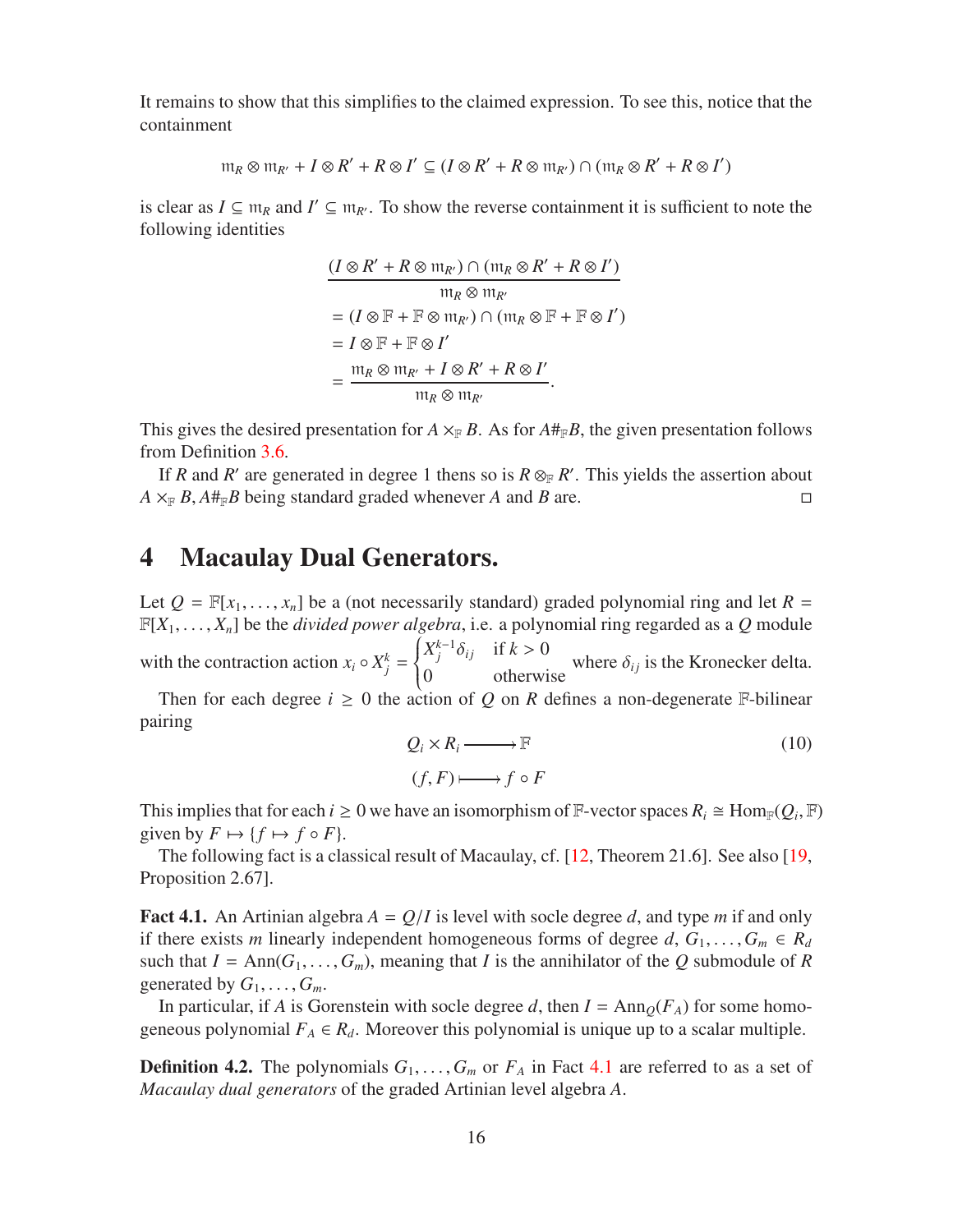**Remarks 4.3.** (a) Note that an orientation on an Artinian level algebra  $A = Q/I$  of socle degree *d* and type *m* is determined by fixing a set of Macaulay dual generators  $G_1, \ldots, G_m \in R_d$ :

$$
\int_A a + \mathrm{Ann}(G_1, \ldots, G_m) := (a \circ G_1(0), \ldots, a \circ G_m(0))^t \in \mathbb{F}^m, \ \forall \ a \in \mathcal{Q}
$$

where  $a \circ G_i(0)$  means evaluate the polynomial  $a \circ G_i \in R$  at  $X_1 = 0, \ldots, X_n = 0$ . Conversely, given an oriented AL algebra  $(A, \int_A)$ , and a presentation  $A = Q/I$ , there is a choice of Macaulay dual generators  $G_1, \ldots, G_m$  such that  $I = Ann(G_1, \ldots, G_m)$  and  $\int_A a + I = (a \circ G_1(0), \dots, a \circ G_m(0))^t \in \mathbb{F}^m$  for all  $a \in Q$ .

From now on, when we speak of Macaulay dual generators of an *oriented* AL algebra  $(A, \int_A)$  of type *m* and socle degree *d*, we shall mean a set of *m* homogeneous *d*-forms  $G_1, \ldots, G_m \in R_d$  such that  $A = Q/\text{Ann}(G_1, \ldots, G_m)$  and

$$
\int_A a + \mathrm{Ann}(G_1,\ldots,G_m) = (a \circ G_1(0),\ldots,a \circ G_m(0))^t, \ \ \forall a \in Q.
$$

(b) Note that given a homomorphism  $\pi$  :  $A \to T$  of AG algebras having dual generators *F*, *H* of degrees *d* and *k*, respectively, the Thom class of Definition [2.2](#page-5-0) is the element  $\tau$ of  $A_{d-k}$  such that  $\tau \circ F = H$ . We sometimes regard  $\tau$  as an element in  $Q_{d-k}$ , which is unique up to Ann(*F*). Recall from Lemma [2.7](#page-6-2) that the Gysin A-module map  $\iota_A : T \to T$ *A* is  $\iota(t) = t \cdot \tau \in A$ .

The following is essentially a direct consequence of Lemma [2.12.](#page-9-3)

<span id="page-16-0"></span>**Lemma 4.4.** Suppose that  $(L, \int_L)$  is an oriented AL algebra of socle degree d and type m, *suppose that*  $(K, \int_K)$  *is an oriented AG algebra of socle degree*  $k \leq d$ *, and suppose that*  $\pi: L \to K$  is a surjective algebra map between them. If L has a presentation  $L = Q/I$ *with Macaulay dual generators*  $G_1, \ldots, G_m \in R_d$ , then K has a presentation  $K = Q/J$  with *Macaulay dual generator F given by*

<span id="page-16-1"></span>
$$
F = \sum_{i=1}^{m} a_i \cdot (\tau \circ G_i)
$$
 (11)

*for some constants*  $a_1, \ldots, a_m \in \mathbb{F}$  *and for some homogeneous polynomial*  $\tau \in Q_{d-k}$ . More*over with these presentations, the generalized Thom class for the map*  $\pi: L \to K$  *is the pair*  $(\psi := (a_1, \ldots, a_m), \tau + \text{Ann}(G_1, \ldots, G_m)).$ 

*Proof.* Let  $(L, \int_L)$ ,  $(K, \int_K)$  and  $\pi: L \to K$  be as above, and suppose that  $L = Q/I$  has Macaulay dual generators  $G_1, \ldots, G_m \in R_d$ . Then since  $\pi: L \to K$  is surjective, K also has a presentation of the form  $K = Q/J$  for some  $J \supseteq I$ . Since K is Artinian Gorenstein of socle degree *k*, there is some homogeneous form  $F \in R_k$  for which  $J = Ann(F)$ , by Fact [4.1.](#page-15-1) To complete the proof we need to find constants  $a_1, \ldots, a_m \in \mathbb{F}$  and a homogeneous polynomial  $\tau \in Q_{d-k}$  such that Equation [\(11\)](#page-16-1) holds. Let  $(\psi, \tau_0)$  be the generalized Thom class for the map  $\pi: L \to K$ , where  $\psi: \text{Hom}_{\mathbb{F}}(\mathbb{F}^k, \mathbb{F})$  and  $\tau_0 \in L_{d-k}$ . Choose a basis for  $L_d$  so that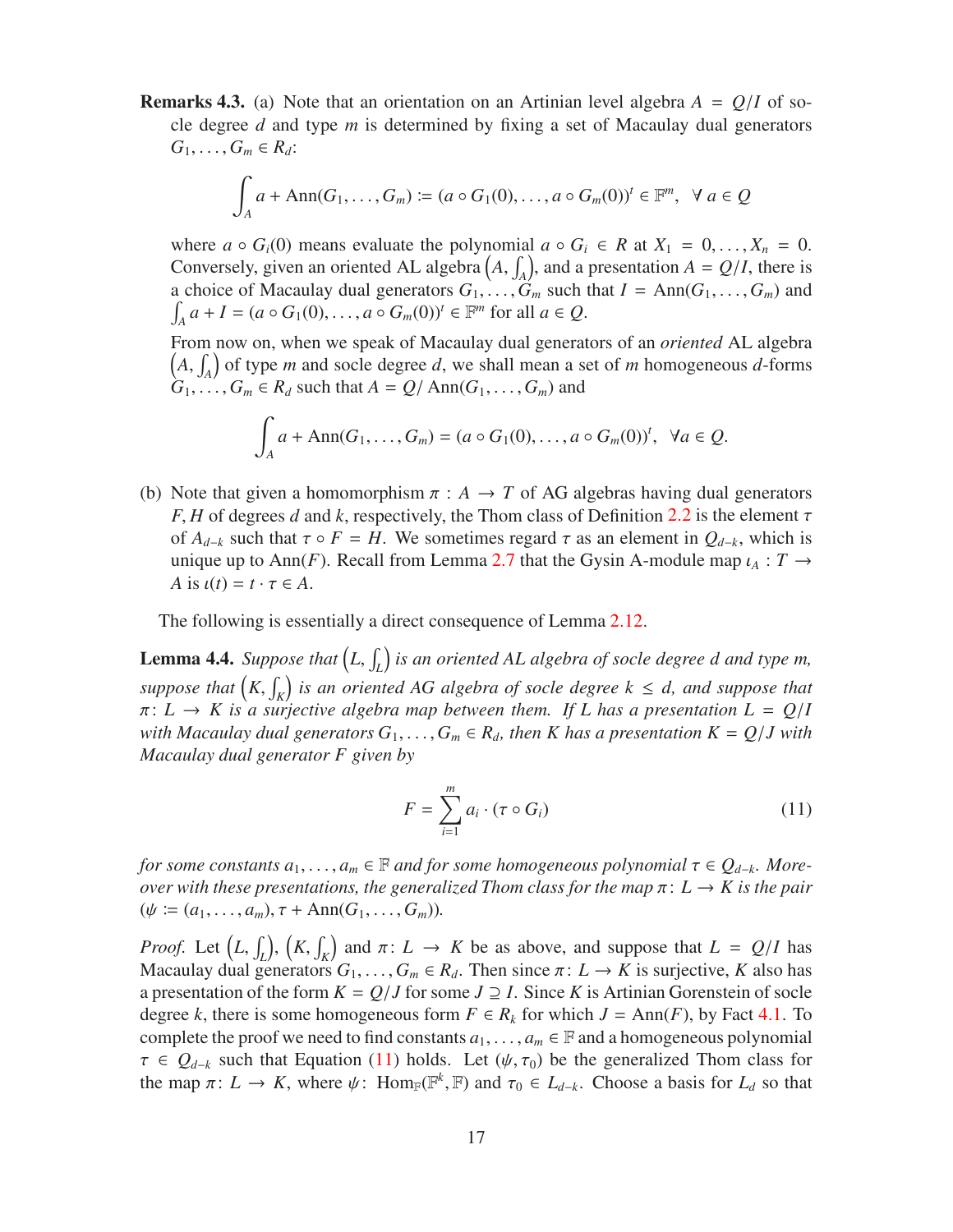$\psi = (a_1, \ldots, a_m)$  and choose  $\tau \in Q_{d-k}$  such that  $\tau_0 = \tau + I$ . Then for  $y \in Q$ , set  $y_0 = y + I \in L$ , and compute:

$$
\int_K \pi(y_0) = \psi \left( \int_L \tau_0 \cdot y_0 \right)
$$
  
=  $(a_1, \dots, a_m) \cdot ((y \cdot \tau) \circ G_1(0), \dots, (y \cdot \tau) \circ G_m(0))^t$   
=  $\sum_{i=1}^m a_i (y \cdot \tau) \circ G_i(0)$   
=  $y \circ \left( \sum_{i=1}^m a_i \cdot \tau \circ G_i \right)(0).$ 

Set  $F = \sum_{i=1}^{m} a_i \cdot \tau \circ G_i \in R_k$ . It remains to show that  $J = \text{Ann}(F)$ . Suppose that  $x \in \text{Ann}(F)$ , and set  $x_0 = x + I \in L$ . Then for any other  $z \in Q$  with  $z_0 = z + I$ , we have

$$
\int_K \pi(z_0) \cdot \pi(x_0) = 0
$$

which implies that  $\pi(x_0) = x + J = 0 + J$ , since *K* is Gorenstein. Therefore  $x \in J$ . Conversely, suppose that  $x \in J$ . Then again for any other  $z \in Q$ , we must have  $xz \in Ann(F)$ , and taking  $z = 1$  shows that  $x \in Ann(F)$ . Hence  $J = Ann(F)$  and the proof is complete.  $\Box$ 

<span id="page-17-0"></span>Example 4.5 (Macaulay dual generators). Let

$$
A = \mathbb{F}[x]/(x^4), B = \mathbb{F}[u, v]/(u^3, v^2), T = \mathbb{F}[z]/(z^2),
$$

of Hilbert functions  $H(A) = (1, 1, 1, 1)$  and  $H(B) = (1, 2, 2, 1)$ . Define maps  $\pi_A : A \to T$ ,  $\pi_A(x) = z$  and  $\pi_B: B \to T$ ,  $\pi_B(u) = z$ ,  $\pi_B(v) = 0$ . Then the fibered product has the presentation – here  $z_1$ ,  $z_2$  have degree one, and  $z_3$  has degree two –

$$
A \times_T B = \frac{\mathbb{F}[z_1, z_2, z_3]}{(z_1^4, z_2^2, z_3^2, z_1 z_3, z_1^2 z_2 - z_2 z_3)}, \text{ where } \begin{cases} z_1 = (x, u) \\ z_2 = (0, v) \\ z_3 = (0, u^2) \end{cases}
$$

A set of Macaulay dual generators for  $A \times_T B$  are given by the homogeneous weight three forms

$$
G_1 = Z_1^3
$$
, and  $G_2 = Z_1^2 Z_2 + Z_2 Z_3$ ,

and *A*  $\times$ <sup>*T*</sup> *B* has Hilbert function (1, 2, 3, 2) = *H*(*A*) + *H*(*B*) – *H*(*T*).

Set  $Q = \mathbb{F}[z_1, z_2, z_3]$  with variable degrees 1, 1, 2. The natural projection maps given by  $\phi_A$ :  $A \times_T B \to A$  and  $\pi_B$ :  $A \times_T B \to B$  give *A* and *B* the new presentations

$$
A \cong \frac{\mathbb{F}[z_1, z_2, z_3]}{(z_1^4, z_2, z_3)}, \text{ and } B \cong \frac{\mathbb{F}[z_1, z_2, z_3]}{(z_1^4, z_2^2, z_3^2, z_1 z_3, z_1^2 z_2 - z_2 z_3, z_1^2 - z_3, z_1^3)} = \frac{\mathbb{F}[z_1, z_2, z_3]}{(z_1^3, z_2^2, z_1^2 - z_3)}
$$

which have Macaulay dual generators, respectively,

$$
F_A = G_1 = Z_1^3
$$
 and  $F_B = G_2 = Z_1^2 Z_2 + Z_2 Z_3$ .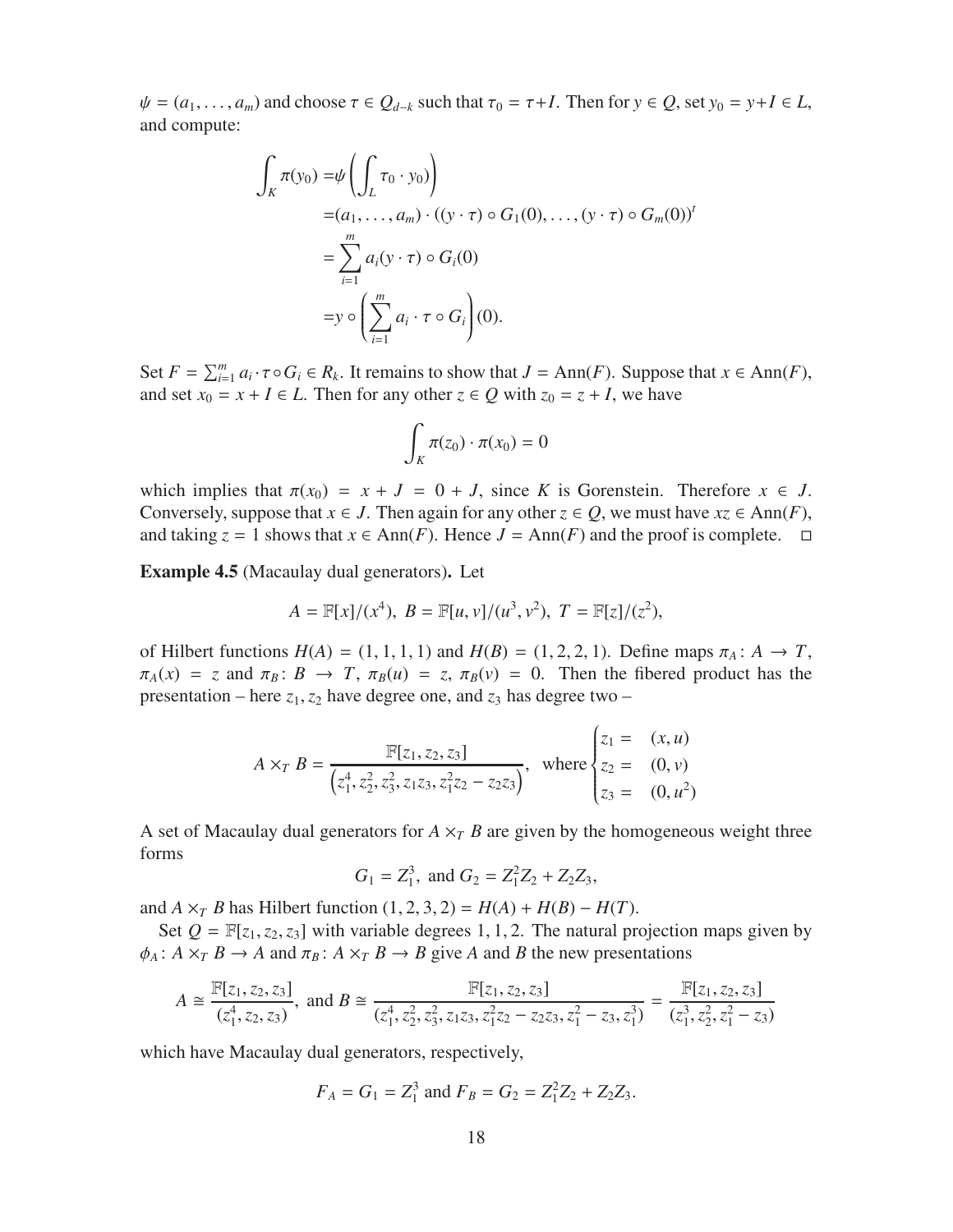Also composing projection maps, say  $\pi_A \circ \phi_A$ :  $A \times_T B \to T$  we get a presentation for *T* as

$$
T = \frac{\mathbb{F}[z_1, z_2, z_3]}{(z_1^2, z_2, z_3)} = \frac{\mathbb{F}[z_1, z_2, z_3]}{\text{Ann}(Z_1)}.
$$

With these orientations, we see that the Thom classes for the maps  $\pi_A : A \to T$  and  $\pi_B : B \to$ *T* are given by

$$
\tau_A = z_1^2 + \text{Ann}(Z_1^3) \in A_1
$$
, and  $\tau_B = z_1z_2 + \text{Ann}(Z_1^2Z_2 + Z_2Z_3)$ ,

and we have  $\pi_A(\tau_A) = 0 = \pi_B(\tau_B)$ . Set  $\tau = (z_1^2 - z_3) + z_1z_2 \in Q_2$  so that we have

$$
\tau_A = \tau + \text{Ann}(F_A)
$$
, and  $\tau_B = \tau + \text{Ann}(F_B)$ ;

$$
\tau \circ G_1 = \tau \circ G_2 = Z_1
$$
, and  $\text{Ann}(\tau \circ G_1) = \text{Ann}(G_1) + \text{Ann}(G_2) = (z_1^2, z_2, z_3)$ .

Then  $\tau$  + Ann( $G_1, G_2$ ) = ( $\tau_A, \tau_B$ )  $\in A \times T$  *B*. We then have a presentation for the connected sum  $C = A \#_{T} B = A \times_{T} B/(\tau) = A \times_{T} B/\langle \tau, z_{1} \tau \rangle$ , whence

$$
A\#_T B \cong \frac{\mathbb{F}[z_1, z_2, z_3]}{\left(z_1^4, z_2^2, z_3^2, z_1 z_3, z_1^2 z_2 - z_2 z_3, (z_1^2 - z_3) + z_1 z_2\right)}
$$

$$
= \frac{\mathbb{F}[z_1, z_2, z_3]}{\text{Ann}(Z_1^3 - (Z_1^2 Z_2 + Z_2 Z_3))} = \frac{\mathbb{F}[z_1, z_2, z_3]}{\text{Ann}(F_A - F_B)}
$$

<span id="page-18-1"></span>has Hilbert function  $H(C) = (1, 2, 2, 1) = H(A) + H(B) - H(T) - H(T)[1]$  as in Lemma [3.9.](#page-13-1)

### 4.1 Characterization of the connected sum.

We generalize Example [4.5,](#page-17-0) to characterize the connected sum via Macaulay duality. This is our first main result, Theorem [1](#page-1-0) from the Introduction, which we restate here for the convenience of the reader.

<span id="page-18-0"></span>**Theorem 4.6.** *Let*  $Q = \mathbb{F}[x_1, \ldots, x_n]$  *be a (possibly non-standard) graded polynomial ring, and let*  $R = \mathbb{F}[X_1, \ldots, X_n]$  *be its dual ring (a divided power algebra). Let*  $F, G \in R_d$  *be two linearly independent homogeneous forms of degree d, and suppose that there exists* τ ∈ *Q<sup>d</sup>*−*<sup>k</sup> (for some k* < *d) satisfying*

(a) 
$$
\tau \circ F = \tau \circ G \neq 0
$$
, and

*(b)* Ann( $\tau \circ F = \tau \circ G$ ) = Ann( $F$ ) + Ann( $G$ ).

*Define the oriented AG algebras*

$$
A = \frac{Q}{\text{Ann } F}, \ B = \frac{Q}{\text{Ann}(G)}, \ T = \frac{Q}{\text{Ann}(\tau \circ F = \tau \circ G)},
$$

*and let*  $\pi_A$ :  $A \to T$  *and*  $\pi_B$ :  $B \to T$  *be the natural projection maps. Then the Thom classes of*  $\pi_A$  *and*  $\pi_B$  *are given by*  $\tau_A = \tau + \text{Ann}(F)$  *and*  $\tau_B = \tau + \text{Ann}(G)$ *, and we have algebra isomorphisms*

$$
A \times_T B \cong \frac{Q}{\text{Ann}(F) \cap \text{Ann}(G)}, \quad A \#_T B \cong \frac{Q}{\text{Ann}(F - G)}.
$$

*And, conversely, every connected sum A*  $\times$ <sup>*T</sup></sup> <i>B of graded AG algebras of the same socle*</sup> *degree over a graded AG algebra T arises in this way.*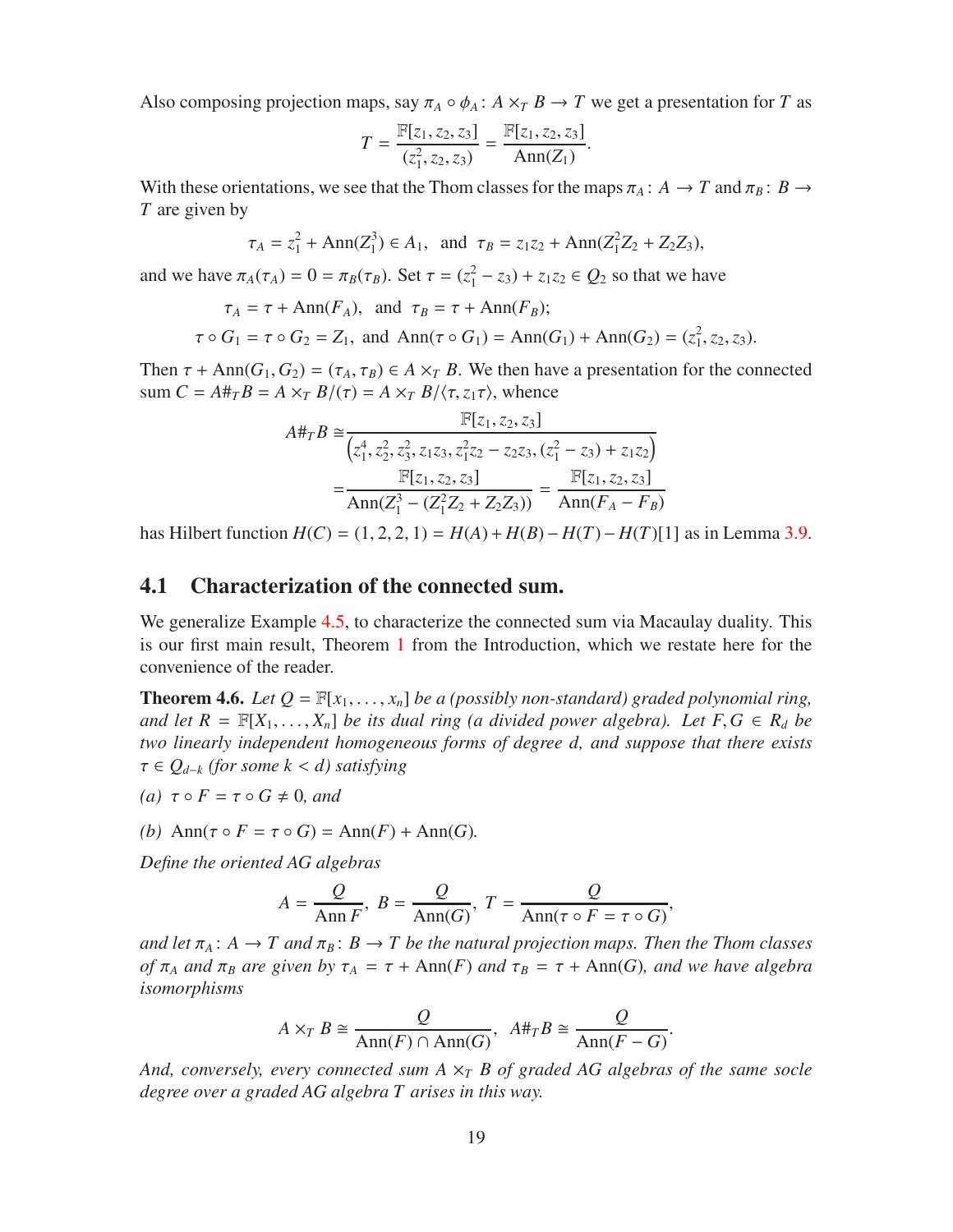*Proof.* For the forward direction, let  $F, G \in R_d$ ,  $\tau \in Q_{d-k}$ , A, B, T,  $\pi_A: A \to T$  and  $\pi_B$ :  $B \to T$  be as in the statement of the Theorem. For the fibered product we look at the Mayer-Vietoris sequence [\(5\)](#page-13-2) with  $I_1 = \text{Ann}(F)$  and  $I_2 = \text{Ann}(G)$ :

<span id="page-19-0"></span>
$$
0 \longrightarrow \frac{Q}{\text{Ann}(F) \cap \text{Ann}(G)} \longrightarrow \frac{Q}{\text{Ann}(F)} \oplus \frac{Q}{\text{Ann}(G)} \xrightarrow{\pi_A - \pi_B} \frac{Q}{\text{Ann}(F) + \text{Ann}(G)} \longrightarrow 0. \tag{12}
$$

Note that by Condition (b), the rightmost term in  $(12)$  is *T*, and thus by Lemma [3.3,](#page-10-3) we must have an algebra isomorphism

$$
A \times_T B = \frac{Q}{\text{Ann}(F) \cap \text{Ann}(G)} = \frac{Q}{\text{Ann}(F, G)}.
$$

For the Thom classes, note that for any  $y \in Q_k$  we have

$$
(y \cdot \tau) \circ F = y \circ (\tau \circ F)
$$
, and  $(y \cdot \tau) \circ G = y \circ (\tau \circ G)$ 

which shows that  $\tau_A = \tau + \text{Ann}(F)$  and  $\tau_B = \tau + \text{Ann}(G)$ . Hence the total Thom class  $(\tau_A, \tau_B) \in A \times_T B$  is identified with  $\tau + \text{Ann}(F, G) \in Q/\text{Ann}(F, G)$ .

For the connected sum, consider the multiplication by  $\tau$  sequence [\(6\)](#page-13-3), where  $I = Ann(F, G)$ :

$$
0 \longrightarrow \frac{Q}{(\text{Ann}(F,G):\tau)}(k-d) \longrightarrow \frac{\alpha}{\text{Ann}(F,G)} \longrightarrow \frac{Q}{\text{Ann}(F,G)+(\tau)} \longrightarrow 0. \tag{13}
$$

Looking at the leftmost term, note that we have

$$
(\text{Ann}(F, G) : \tau) = (\text{Ann}(F) \cap \text{Ann}(G) : \tau)
$$
  
= (\text{Ann}(F) : \tau) \cap (\text{Ann}(G) : \tau)  
= \text{Ann}(\tau \circ F) \cap \text{Ann}(\tau \circ G)  
(\Rightarrow \text{ by condition (a))}  
= \text{Ann}(\tau \circ F = \tau \circ G).

Hence the leftmost term is *T*, and we have already seen that the middle term is  $A \times_T B$ , hence by Lemma [3.7](#page-12-1) the rightmost term must be isomorphic to the connected sum  $A#_{T}B$ , i.e.

$$
A \#_T B \cong \frac{Q}{\text{Ann}(F, G) + (\tau)}.
$$

It remains to see that  $\text{Ann}(F, G) + (\tau) = \text{Ann}(F - G)$ . But since  $A \#_{T} B$  is Gorenstein, Lemma [4.4](#page-16-0) implies that there are constants  $a, b \in \mathbb{F}$  for which Ann( $F, G$ ) + ( $\tau$ ) = Ann( $aF$  – *bG*). On the other hand, since  $\tau \in Ann(aF - bG)$ , condition (a) guarantees that  $a = b = 1$ , and the proof of the forward implication is complete.

For the converse, suppose that  $(A, \int_A)$ ,  $(B, \int_B)$  are oriented AG algebras of socle degree *d*, and  $(T, \int_T)$  is an oriented AG algebra with socle degree  $k < d$ , such that  $\pi_A : A \to T$  and  $\pi_B: B \to T$  are surjective algebra maps with Thom classes  $\tau_A \in A_{d-k}$  and  $\tau_B \in B_{d-k}$ , and consider the associated fibered product  $A \times_T B$  and connected sum  $A \#_{T} B$ . We follow the method of Example [4.5.](#page-17-0) Since  $A \times_T B$  is an AL algebra, it has a presentation

$$
A \times_T B \cong \frac{Q}{\text{Ann}(H_1, H_2)}
$$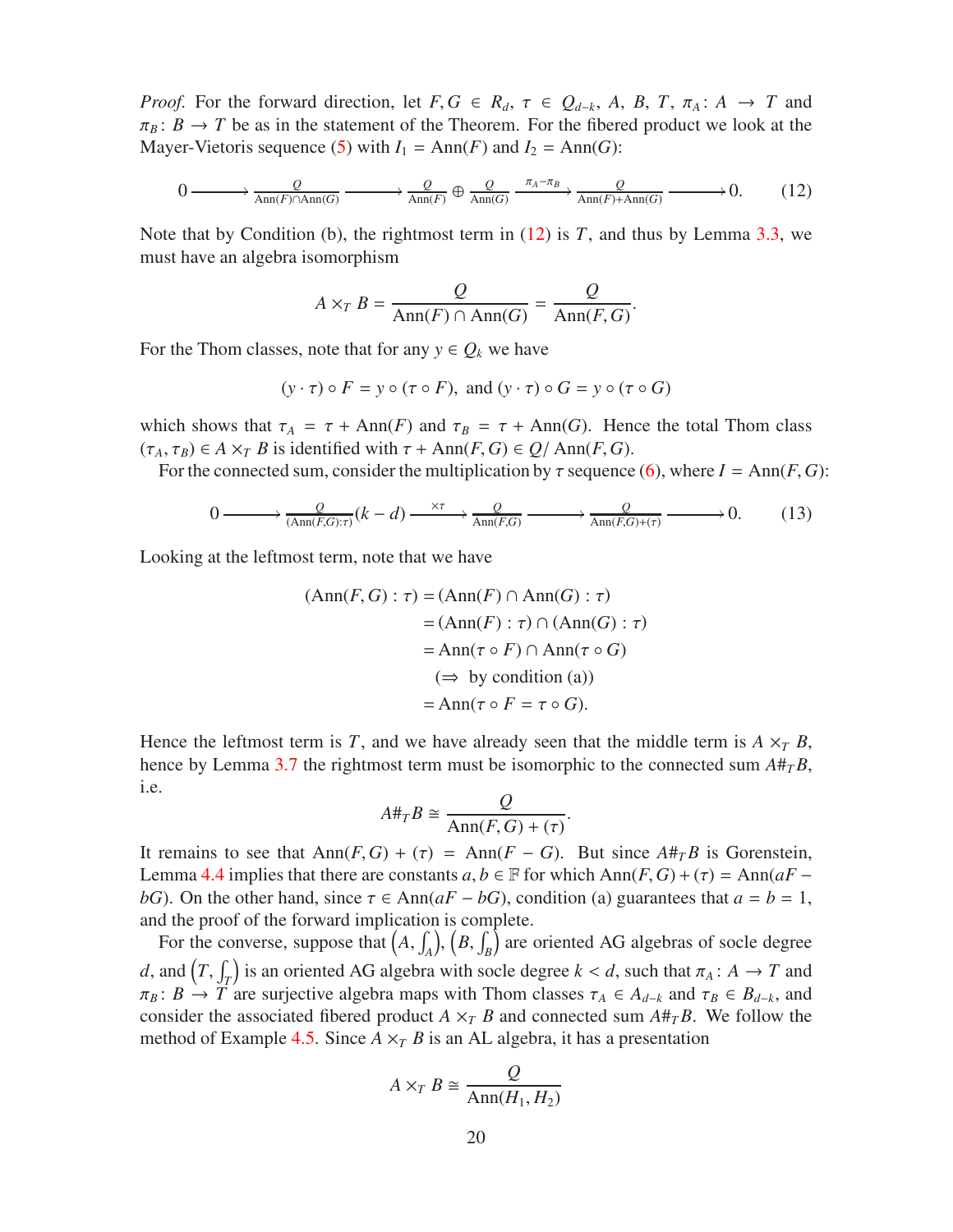for some polynomial ring *Q*, with dual ring *R*, and some two linearly independent homogeneous *d*-forms  $H_1, H_2 \in R_d$ . Then the projection maps  $\phi_A : A \times_T B \to A$  and  $\phi_B : A \times_T B \to B$ give *A* and *B* presentations of the form  $A = Q/I_A$  and  $B = Q/I_B$ . By Lemma [4.4,](#page-16-0) *A* and *B* have respective Macaulay dual generators  $F = a_1H_1 + a_2H_2$  and  $G = b_1H_1 + b_2H_2$  such that for all  $a, b \in Q$ 

$$
\int_A (a + I_A) = a \circ F, \text{ and } \int_B (b + I_B) = b \circ G.
$$

Note that *F* and *G* must be linearly independent. Indeed because  $A \times_{T} B$  contains elements of the form  $(a, 0)$  with  $a \neq 0 \in A$  (e.g. take  $a \in A_d$  a socle generator, so that  $\pi_A(a) = 0$ since  $k < d$ ), there exists  $q \in Q$ ,  $q + \text{Ann}(H_1, H_2) \cong (a, 0)$  for  $\phi_A(q + \text{Ann}(H_1, H_2)) =$  $q + \text{Ann}(F) \cong a \neq 0$  but  $\phi_B(q + \text{Ann}(H_1, H_2)) = q + \text{Ann}(G) \cong 0$ . This implies that *F* and *G* are not scalar multiples of each other (since we found *q* ∈ Ann(*F*) \ Ann(*G*)), and hence they must be linearly independent. Therefore they form a basis for the  $\mathbb{F}$ -span of  $H_1, H_2$ , and we can write

$$
A \times_T B = \frac{Q}{\text{Ann}(H_1, H_2)} = \frac{Q}{\text{Ann}(F, G)}
$$

.

For *T*, note that the surjective map  $\pi_A: A \cong \frac{Q}{\text{Ann}(F)} \to T$  gives a presentation for *T*,  $T = Q/J$ , which is the same as the presentation given by the map  $\pi_B : B \cong Q/\text{Ann}(G) \to T$ by the commutativity of the diagram



Therefore  $J \supseteq \text{Ann}(F)$ , Ann(*G*), and hence  $J \supseteq \text{Ann}(F) + \text{Ann}(G)$ . Let  $\iota: Q/\text{Ann}(F) +$ Ann(*G*)  $\rightarrow$  *Q*/*J*  $\cong$  *T* be the natural projection map. Then comparing the Mayer-Vietoris sequence with the fibered product sequence



we see that since the left two vertical arrows are isomorphisms, so is  $\iota$ . Hence  $J = Ann(F) +$ Ann(*G*). On the other hand, let  $\tau_A \cong \tau_1 + \text{Ann}(F)$  and  $\tau_B \cong \tau_2 + \text{Ann}(G)$  be the Thom classes for  $\pi_A$  and  $\pi_B$ . Since  $\pi_A(\tau_A) = \pi_B(\tau_B)$ , there is a total Thom class  $(\tau_A, \tau_B) \in A \times_T B$ , and hence there is a  $\tau \in Q_{d-k}$  such that  $(\tau_A, \tau_B) \cong \tau + \text{Ann}(F, G)$ ; in particular we have  $\tau_A = \tau + \text{Ann}(F)$  and  $\tau_B = \tau + \text{Ann}(G)$ . We will show that  $\tau$  satisfies conditions (a) and (b). First, by definition of Thom class we have for every  $q \in Q$ 

$$
\int_A q \cdot \tau + \text{Ann}(F) := \int_T \pi_A(q + \text{Ann}(F)) = \int_T q + J
$$

$$
= (q \cdot \tau) \circ F = q \circ (\tau \circ F).
$$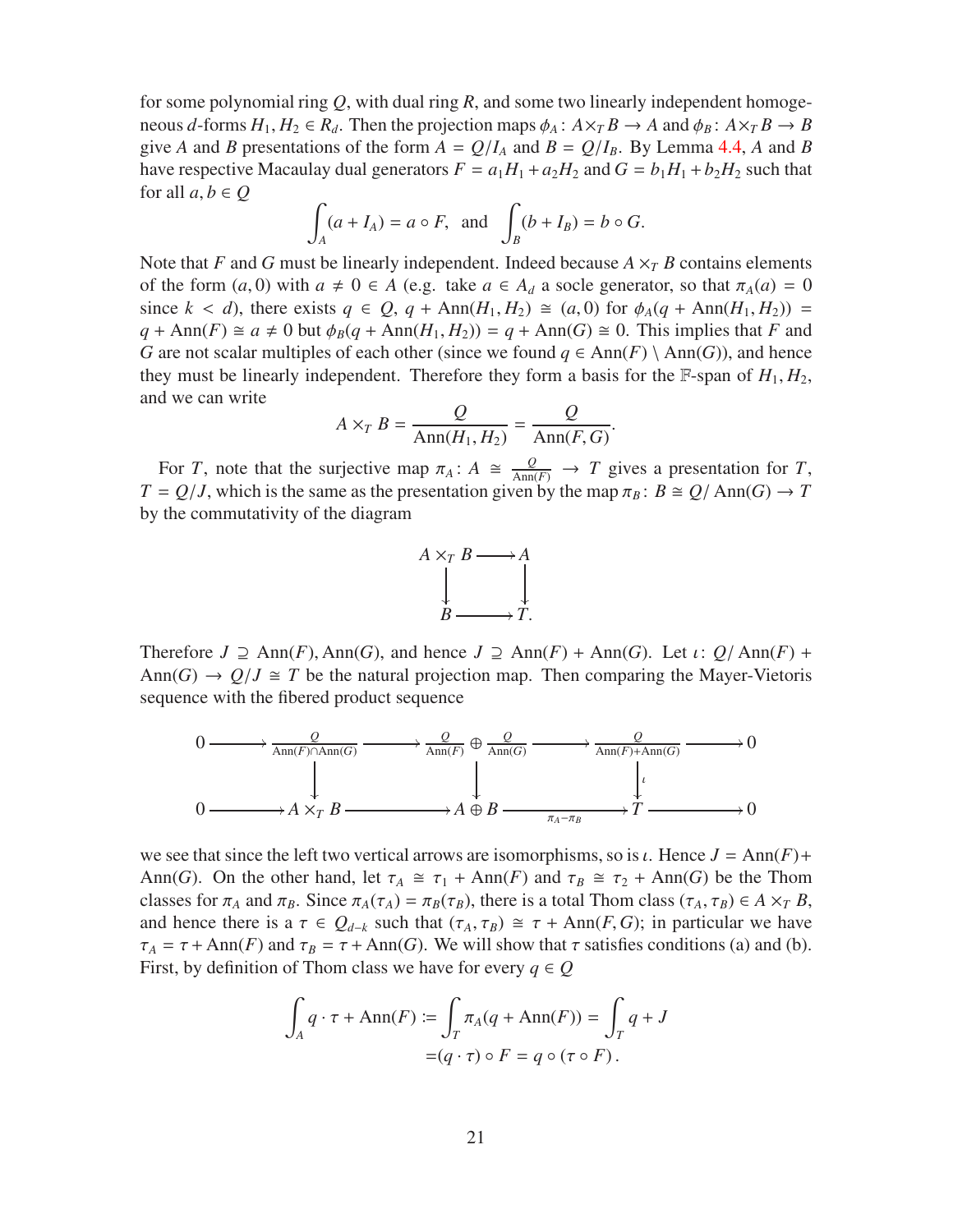Similarly we have

$$
\int_B q \cdot \tau + \text{Ann}(G) := \int_T \pi_B(q + \text{Ann}(G)) = \int_T q + J
$$

$$
= (q \cdot \tau) \circ G = q \circ (\tau \circ G).
$$

Since  $q \circ (\tau \circ F) = q \circ (\tau \circ G)$  for all  $q \in Q$ , we must have

(a) 
$$
\tau \circ F = \tau \circ G \neq 0
$$
.

Also since  $(T, \int_T)$  is oriented AG algebra with socle degree *k* and presentation  $T = Q/J$ , there must be a homogeneous *k*-form  $H \in R_k$  such that  $J = Ann(H)$  and  $\int_T q + Ann(H)$ *q* ◦ *H* for all *q* ∈ *Q*. But from the equations above, we must have  $H = \tau \circ F = \tau \circ G$ , and hence

(b)  $\text{Ann}(\tau \circ F = H = \tau \circ G) = \text{Ann}(F) + \text{Ann}(G) = J.$ 

Finally from the natural projection  $\Phi$ :  $A \times_T B \cong Q/\text{Ann}(F, G) \to A \#_T B$ , we deduce from Lemma [4.4](#page-16-0) that the connected sum  $A#_T B$  has a presentation of the form

$$
A \#_T B \cong \frac{Q}{\text{Ann}(aF - bG)},
$$

and since  $\tau \in \text{Ann}(aF - bG)$ , that  $a = b = 1$ .

**Example 4.7.** Let  $Q = \mathbb{F}[x, y, z]$ ,  $F_1 = XY$ , and  $F_2 = YZ$ , and set

$$
A = Q/\text{Ann}(XY) = \frac{\mathbb{F}[x, y, z]}{(x^2, y^2, z)}
$$

$$
B = Q/\text{Ann}(YZ) = \frac{\mathbb{F}[x, y, z]}{(x, y^2, z^2)}
$$

$$
D = Q/\text{Ann}(XY, YZ) = \frac{\mathbb{F}[x, y, z]}{(x^2, y^2, z^2, xz)}
$$

$$
C = Q/\text{Ann}(XY - YZ) = \frac{\mathbb{F}[x, y, z]}{(x^2, y^2, z^2, xz, x + z)}.
$$

Note that  $\tau = x + z$  satisfies

(a) 
$$
\tau \circ F = Y = \tau \circ G \neq 0
$$
, and

(b) Ann(*Y*) = 
$$
(x, y^2, z)
$$
 = Ann(*F*) + Ann(*G*)

Set

$$
T = Q/\operatorname{Ann}(Y) = \frac{\mathbb{F}[x, y, z]}{(x, y^2, z)}
$$

and let  $\pi_A: A \to T$  and  $\pi_B: B \to T$  be the natural maps. Then the Thom classes are  $\tau_A = x + \text{Ann}(XY)$  and  $\tau_B = z + \text{Ann}(YZ)$ . The fibered product is given by

$$
A \times_T B = \mathbb{F}[(x, 0), (y, y), (0, z)]
$$
  

$$
\approx \frac{\mathbb{F}[x, y, z]}{(x^2, y^2, z^2, xz)} = D
$$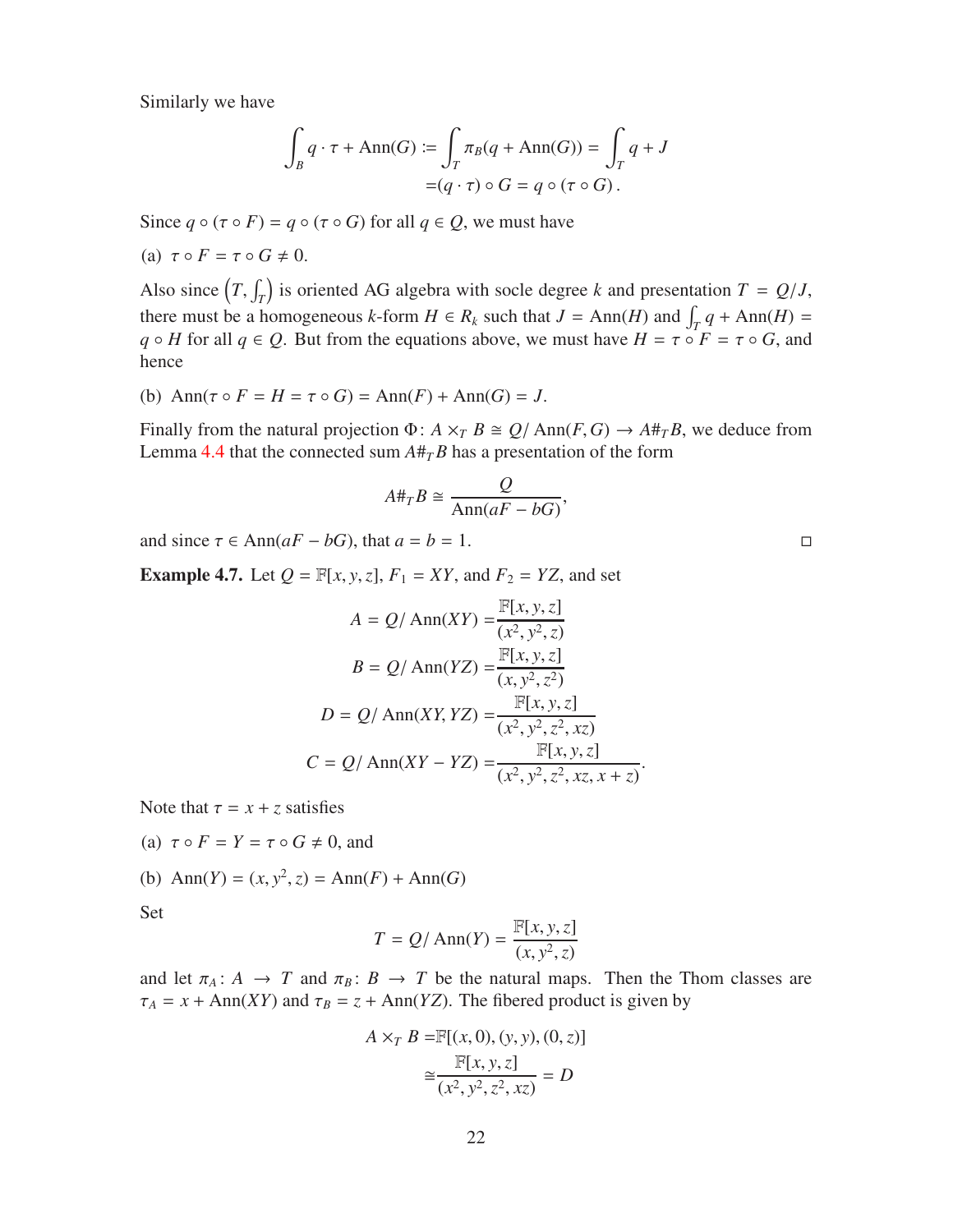the total Thom class is  $\tau = x + z$ , and the connected sum is

$$
A \#_T B = \frac{A \times_T B}{(\tau)} \cong \frac{\mathbb{F}[x, y, z]}{(x^2, y^2, z^2, xz, x+z)} = C.
$$

Remark 4.8. Theorem [4.6](#page-18-0) shows that the Macaulay dual generator of a connected sum *A*#*TB* is *always* the difference of the Macaulay dual generators of *A* and *B* over the *correct* polynomial ring *Q*ˆ. Moreover, as indicated in the proof, this *correct* polynomial ring can always be determined from a Macaulay dual presentation of the fibered product  $A \times_T B$ . The next Example [4.9](#page-22-0) shows the importance of finding the correct ring  $\hat{Q}$ .

<span id="page-22-0"></span>**Example 4.9.** Let  $Q = \mathbb{F}[x, y]$ ,  $F = X^2$ , and  $G = XY$ , and set

$$
A = Q/\text{Ann}(X^2) = \frac{\mathbb{F}[x, y]}{(x^3, y)}
$$
  
\n
$$
B = Q/\text{Ann}(XY) = \frac{\mathbb{F}[x, y]}{(x^2, y^2)}
$$
  
\n
$$
D = Q/\text{Ann}(X^2, XY) = \frac{\mathbb{F}[x, y]}{(x^3, y^2, x^2y)}, \text{ and}
$$
  
\n
$$
C = Q/\text{Ann}(X^2 - XY) = \frac{\mathbb{F}[x, y]}{(x^3, y^2, x^2y, x^2 + xy)}.
$$

Note that  $\tau = x^2 + xy \in Q_2$  satisfies

(a)  $\tau \circ F = 1 = \tau \circ G \neq 0$ 

but it does not satisfy condition (b), i.e.

$$
Ann(1) = (x, y) \neq (x^2, y) = Ann(F) + Ann(G).
$$

Here if we set

$$
T = Q/\operatorname{Ann}(1) = \frac{\mathbb{F}[x, y]}{(x, y)} = \mathbb{F},
$$

then a simple Hilbert function computation shows that  $C \neq A \#_{T} B$ :

$$
H(A#_T B) = H(A) + H(B) - H(T) - H(T)[d - k = 2]
$$
  
= (1, 1, 1) + (1, 2, 1) - (1, 0, 0) - (0, 0, 1)  
= (1, 3, 1)  

$$
\neq (1, 2, 1) = H(C).
$$

On the other hand, note that given *A*, *B*, and *T* as above, and the natural projection maps  $\pi_A$ :  $A \to T$  and  $\pi_B$ :  $B \to T$ , the associated fibered product is given by

$$
A \times_T B = \mathbb{F}[(x, 0), (0, x), (0, y)] \cong \frac{\mathbb{F}[t_1, t_2, t_3]}{(t_1^3, t_2^2, t_3^2, t_1 t_2, t_1 t_3)} = \hat{Q} / \text{Ann}(T_1^2, T_2 T_3)
$$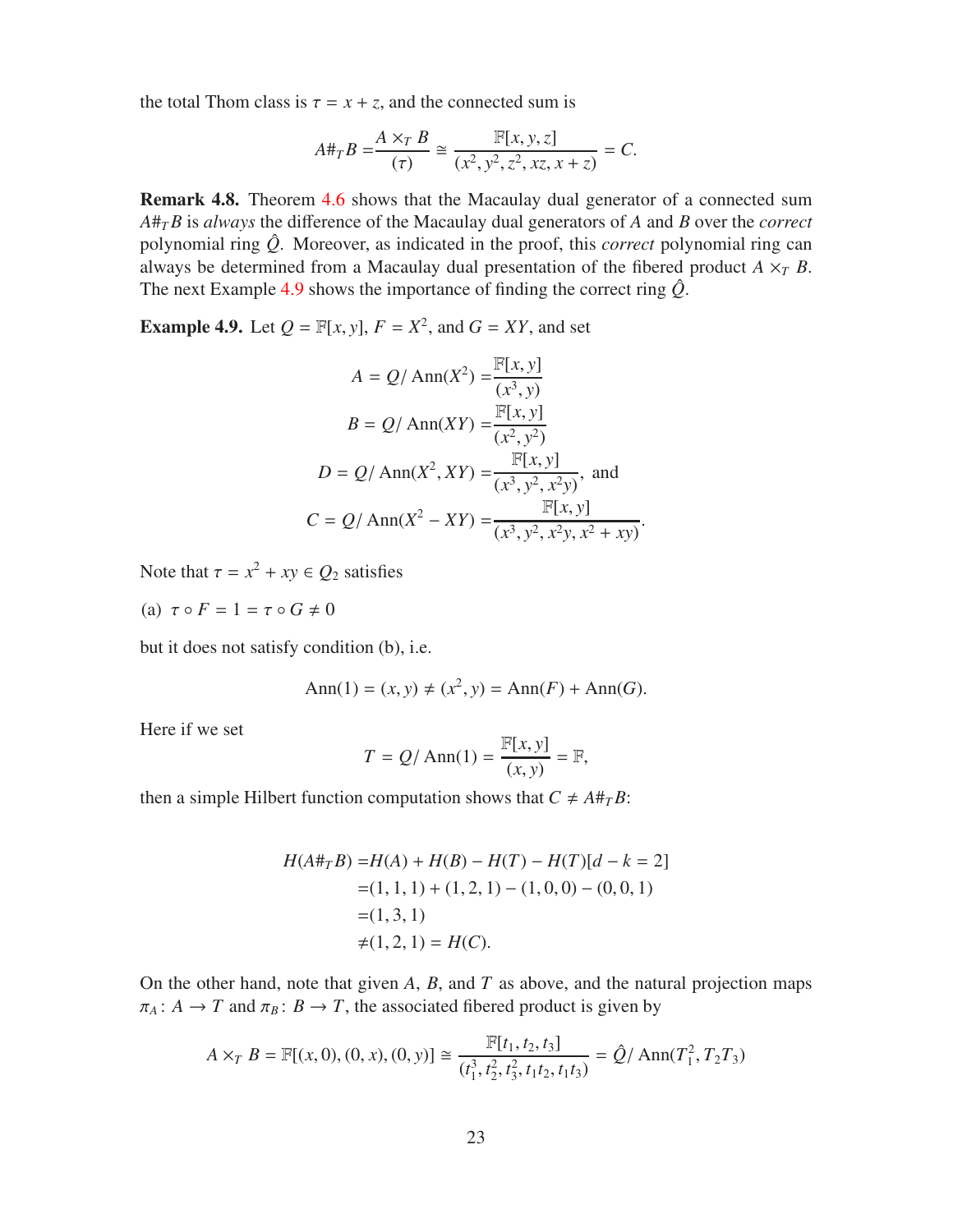where  $\hat{Q} = \mathbb{F}[t_1, t_2, t_3]$ . The projection maps  $\phi_A : A \times_T B \to A$  and  $\phi_B : A \times_T B \to B$  have kernels  $K_A = (t_2, t_3)$  and  $K_B = (t_1)$  respectively. Thus *A* and *B* have presentations

$$
A = \frac{\mathbb{F}[t_1, t_2, t_3]}{(t_1^3, t_2, t_3)} = \hat{Q} / \operatorname{Ann}(T_1^2), \ \ B = \frac{\mathbb{F}[t_1, t_2, t_3]}{(t_1, t_2^2, t_3^2)} = \hat{Q} / \operatorname{Ann}(T_2 T_3).
$$

In this case the Thom classes are just the socle generators  $\tau_A = t_1^2$  and  $\tau_B = t_2 t_3$ , and hence the total Thom class is  $\tau = t_1^2 + t_2 t_3$ . Therefore, as predicted by Theorem [4.6,](#page-18-0) the connected sum has presentation

$$
A\#_T B = \frac{F[t_1, t_2, t_3]}{(t_1^3, t_2^2, t_3^2, t_1t_2, t_1t_3, t_1^2 + t_2t_3)} = \hat{Q}/\operatorname{Ann}(T_1^2 - T_2T_3).
$$

Theorem [4.6](#page-18-0) also gives the well-known characterization of connected sums over  $T = \mathbb{F}$ , cf.  $[30,$  Proposition II.2.4]. See also  $[34, §4]$  $[34, §4]$ ,  $[8]$  and  $[2, §3]$  $[2, §3]$  for further work on the decomposability of AG algebras as connected sums over a field.

<span id="page-23-0"></span>**Corollary 4.10** ( $\lceil 30, \text{Proposition II.2.4} \rceil$ ). *The oriented AL algebra D = Q*/ $\text{Ann}(F, G)$  *and the oriented AG algebra C =*  $Q$ */ Ann(F – G) are, respectively, the fibered product and the connected sum of A* =  $Q/\text{Ann}(F)$  *and*  $B = Q/\text{Ann}(G)$  *over*  $T = \mathbb{F}$ *, with the natural projection maps*  $\pi_A$ :  $A \to T$  *and*  $\pi_B$ :  $B \to T$  *if and only if* F *and* G *can be expressed (after possible change of coordinates) in disjoint sets of variables, i.e. there is a basis of linear forms*  $y_1, \ldots, y_n \in Q_1$  *such that* 

$$
y_i \circ F \neq 0 \Rightarrow y_i \circ G = 0.
$$

*Proof.* Assume that *D* and *C* are, respectively, the fibered product and connected sum of *A* and *B* over  $T = \mathbb{F}$ , as above. Then by Theorem [4.6](#page-18-0) there is  $\tau \in Q_d$  such that

- (a)  $\tau \circ F = 1 = \tau \circ G$ , and
- (b)  $\text{Ann}(1) = m_Q = \text{Ann}(F) + \text{Ann}(G)$ .

Choose any basis of linear forms for  $Q_1 \subset \mathfrak{m}_0$ , say  $x_1, \ldots, x_n$ . For each *i*, condition (b) implies that we may write  $x_i = y_i + z_i$  where  $y_i$  ∈ Ann(*F*) and  $z_i$  ∈ Ann(*G*). Then the set of linear forms  $\{y_1, \ldots, y_n, z_1, \ldots, z_n\}$  spans  $Q_1$ , and hence we may choose a basis for  $Q_1$  from this spanning set, say

$$
\{\alpha_1, \ldots, \alpha_n\}
$$
, where  $\alpha_i \in \text{Ann}(F)$  or  $\alpha_i \in \text{Ann}(G)$ .

Then  $\alpha_i \circ F \neq 0 \Rightarrow \alpha_i \circ G = 0$ , as desired.

Conversely assume that  $F, G \in R_d$  are two linearly independent *d*-forms, and suppose that  $y_1, \ldots, y_n \in Q_1$  is a basis of linear forms such that

$$
y_i \circ F \neq 0 \Rightarrow y_i \circ G = 0.
$$

Let  $f, g \in Q_d$  be polynomials for which  $f \circ F = 1$  and  $g \circ G = 1$  but  $f \circ G = 0$  and  $g \circ F = 0$  (such a choice is always possible as long as *F* and *G* are linearly independent). Set  $\tau = f + g$ . Then we have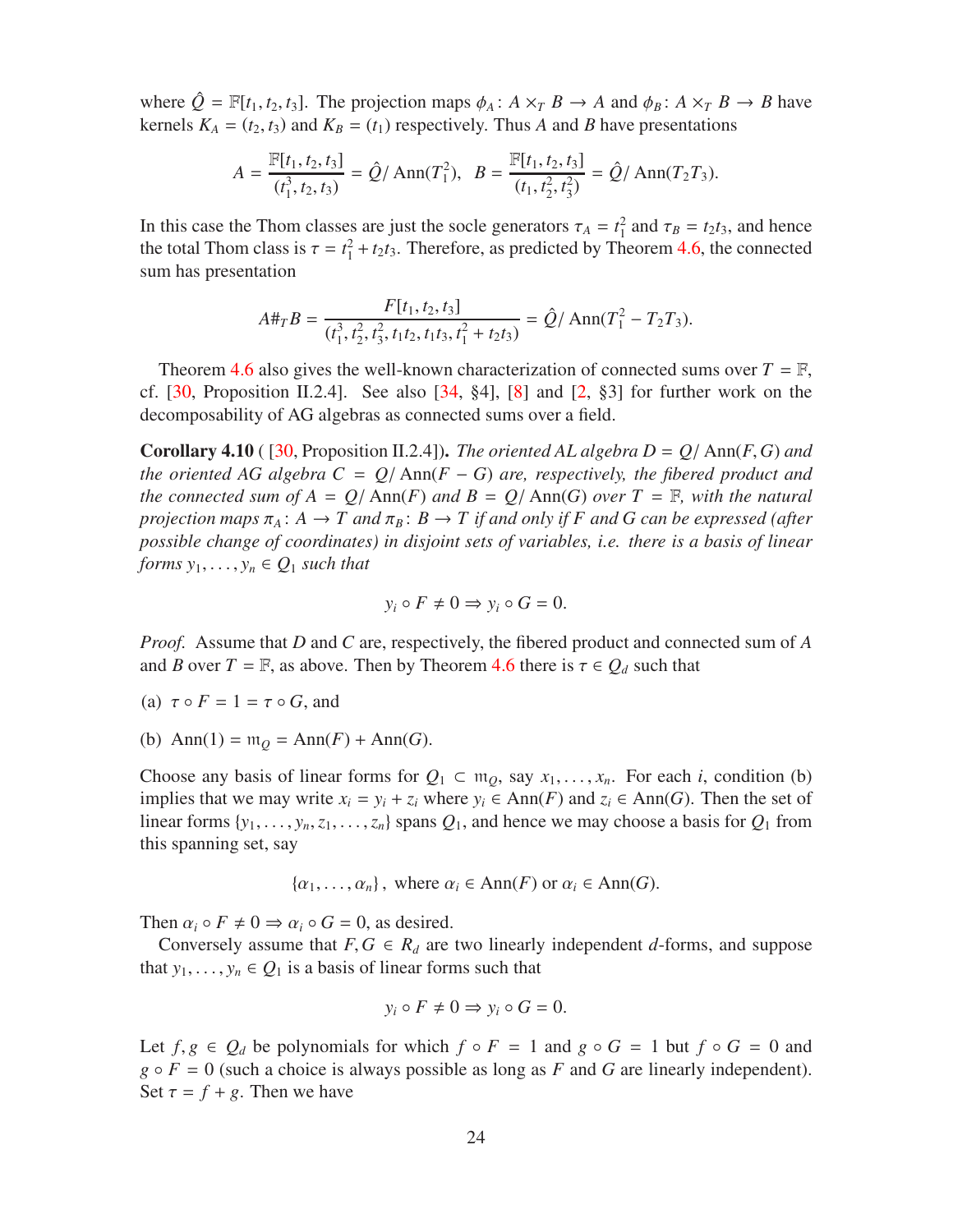(a)  $\tau \circ F = 1 = \tau \circ G$ , and

(b) Ann(1) =  $(y_1, ..., y_n)$  = Ann(*F*) + Ann(*G*).

To see condition (b), note that  $Ann(F) + Ann(G)$  contains all linear forms  $y_i$  by our assumption on *F* and *G*. Thus from Theorem [4.6](#page-18-0) we deduce that  $D = Q/\text{Ann}(F, G)$  is the fibered product *A* ×*T B* and that  $C = Q/\text{Ann}(F - G)$  is the connected sum  $A#_T B$  for  $T = O/\text{Ann}(\tau \circ F = 1 = \tau \circ G) = \mathbb{F}$ .  $T = Q / \text{Ann}(\tau \circ F = 1 = \tau \circ G) = \mathbb{F}.$ 

Definition 4.11. We say that a graded AG algebra *C* is *decomposable* over a graded AG algebra *T* if there exist AG algebras *A* and *B* with the same socle degree *d* such that  $C \cong$ *A*#*TB*. Otherwise we say that *C* is *indecomposable* over *T*. We say that a graded AG algebra *C* is *totally indecomposable* if it is indecomposable over every graded AG algebra *T*.

Decomposability for graded algebras as connected sums over a field was proposed as question in [\[30,](#page-56-1) Problem 1.1.2]. Algebras defined by projective bundle ideals are in general indecomposable over  $\mathbb{F}$  [\[34,](#page-57-1) Corollary 4.3] and a criterion for indecomposability over a field is given in [\[8\]](#page-55-4). A large class of local AG algebras are shown to be indecomposable over F in [\[2,](#page-55-2) Theorems 3.6,3.9]. The problem has been studied in special cases over *T* in [\[1,](#page-55-0) §8]. We address this also in our Corollary [4.15](#page-25-1) and Example [4.16](#page-25-2) generalizing to indecomposability over *T* a result of [\[8\]](#page-55-4).

Lemma 4.12 (See also [\[35,](#page-57-2) Lemma 2.2]). *Let* F *be a field of characteristic not equal two, and let*  $C = Q/\text{Ann}(F)$  *be an oriented AG algebra of socle degree two (i.e.* deg(*F*) = 2). Then either  $C \cong \mathbb{F}[z]/\text{Ann}(Z^2)$ , or C is a connected sum of such algebras, i.e.  $C \cong$  $A_1 \# \cdots \# A_n$  *where*  $A_i = \mathbb{F}[z_i]/\text{Ann}(Z_i^2)$ *.* 

*Proof.* Let  $Q = \mathbb{F}[x_1, \ldots, x_n]$  and  $F \in Q_2$  some quadratic form. Since every quadratic form can be diagonalized by some change of coordinates, say  $X_i \mapsto Z_i$ , we may write

$$
F = a_1 Z_1^2 + \cdots + a_n Z_n^2, \text{ some } a_i \in \mathbb{F}.
$$

Hence by Corollary  $4.10$ , *C* is a connected sum of the desired structure.

Remark 4.13 (Decomposability into a connected sum depends on the field). Take a quadratic form  $q \in R$  and let  $C = Q/\text{Ann}(q)$ . Then, by Corollary [4.10](#page-23-0) C is a connected sum over  $T = \mathbb{F}$  (after a change of variables) if and only if *q* can be put in block-diagonal form with at least two blocks. In the case of two variables this amounts to *q* being diagonalizable. If one takes  $q = XY$  then this form is diagonalizable over  $\mathbb{F} = \mathbb{C}$  but not over  $\mathbb{F} = \mathbb{Q}$ . Thus  $C = \mathbb{Q}[x, y] / \text{Ann}(XY) = \mathbb{Q}[x, y] / (x^2, y^2)$  is not a connected sum over  $T = \mathbb{Q}$  but  $C \otimes_{\mathbb{Q}} \mathbb{C}$  is a connected sum over  $T = \mathbb{C}$ . Later, we propose a similar example, over a T not equal to a field (Example [5.29\)](#page-46-0).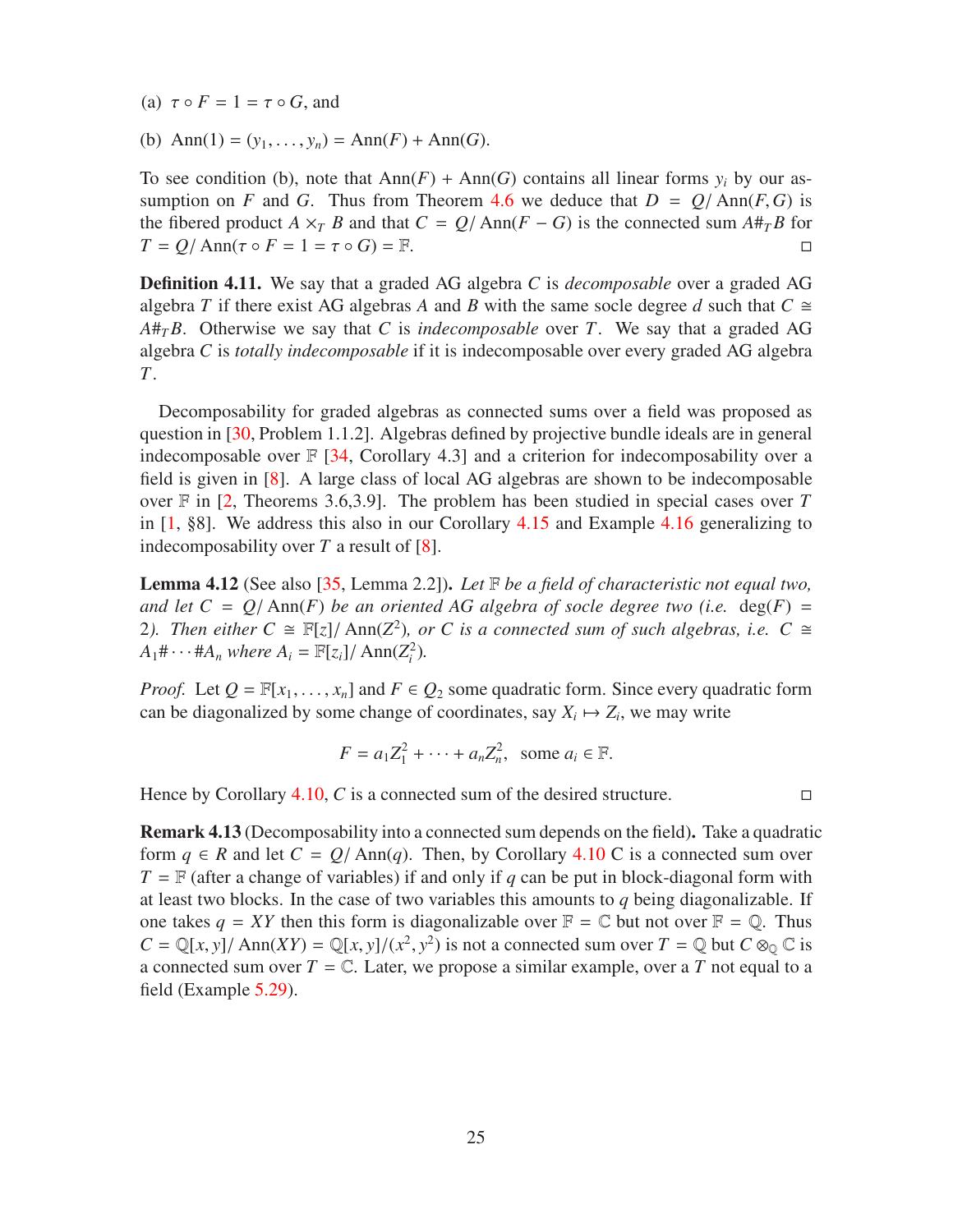Example 4.14 (Indecomposable over F, but decomposable over *T*). Define the AG algebras (with their standard gradings)

$$
A = \mathbb{F}[x, y, z] / \text{Ann}(X^2Y) = \mathbb{F}[x, y, z] / (x^3, y^2, z),
$$
  
\n
$$
B = \mathbb{F}[x, y, z] / \text{Ann}(Y^2Z) = \mathbb{F}[x, y, z] / (x, y^3, z^2),
$$
  
\n
$$
C = \mathbb{F}[x, y, z] / \text{Ann}(X^2Y - Y^2Z) = \mathbb{F}[x, y, z] / (z^2, xz, y^3, xy^2, x^2 + yz)
$$
  
\n
$$
D = \mathbb{F}[x, y, z] / \text{Ann}(X^2Y, Y^2Z) = \mathbb{F}[x, y, z] / (z^2, xy, y^3, xy^2)
$$
  
\n
$$
T = \mathbb{F}[x, y, z] / \text{Ann}(Y) = \mathbb{F}[x, y, z] / (x, y^2, z)
$$

and maps  $\pi_A : A \to T$  and  $\pi_B : B \to T$  by  $\pi_A(y) = y = \pi_B(y)$  and  $\pi_A(x) = \pi_A(z) = \pi_B(x) =$  $\pi_B(z) = 0$ . Then  $F_1 = X^2 Y$ ,  $F_2 = Y^2 Z$ , and  $\tau = x^2 + yz$ , and  $\text{Ann}(F_1 - F_2) = \tau + \text{Ann}(F_1, F_2)$ . Moreover  $\text{Ann}(F_1) + \text{Ann}(F_2) = \text{Ann}(\tau \circ F_1 = \tau \circ F_2) = \text{Ann}(Y)$ . Thus, conditions (a) and (b) from Theorem [4.6](#page-18-0) are satisfied, hence C is a connected sum  $C = A#_{T}B$ . On the other hand *C* is indecomposable over  $T = \mathbb{F}$  according to [\[8,](#page-55-4) Example 1.4].

W. Buczyńska et al. showed that if an AG algebra  $C = Q/\text{Ann}(F)$  of socle degree d is decomposable over  $F$  then the ideal  $Ann(F)$  must contain a minimal generator of degree  $d = \deg(F)$  [\[8,](#page-55-4) Theorem 1.1]. One can derive the following corollary, which generalizes their result, from Theorem [4.6.](#page-18-0)

<span id="page-25-1"></span>**Corollary 4.15.** *If*  $C = Q/\text{Ann}(F)$  *is an AG algebra of socle degree d that is decomposable over another AG algebra*  $T = Q'/\text{Ann}(F')$  *of socle degree k, then the ideal*  $\text{Ann}(F)$  *must contain a minimal generator of degree*  $d - k = \deg(F) - \deg(F')$ *.* 

*Proof.* Assume that  $C = Q/\text{Ann}(F) = A#_T B$ . Then we can find  $F_1$  and  $F_2$  such that  $F = F_1 - F_2$  where  $A = Q/\text{Ann}(F_1)$  and  $B = Q/\text{Ann}(F_2)$ , and by Theorem [4.6,](#page-18-0) we must have Ann( $F$ ) = Ann( $F$ <sub>1</sub> −  $F$ <sub>2</sub>) =  $\tau$  + Ann( $F$ <sub>1</sub>,  $F$ <sub>2</sub>) for some non-zero  $\tau \in Q$ <sub>*d*−*k*</sub>. Thus in particular  $\tau \in Ann(F)$  is a minimal generator of degree deg( $\tau$ ) =  $d - k$ .

<span id="page-25-2"></span>**Example 4.16** (Totally indecomposable algebras). Any graded AG  $\mathbb{F}$  algebra of embedding dimension one and socle degree at least two is totally indecomposable. Indeed, such an algebra has the form  $C = \mathbb{F}[x]/(x^n)$  for some  $n \geq 3$  by the structure theorem for modules over a PID. Since the Macaulay dual generator for *A* is  $F_C = X^{n-1}$ , if *C* were decomposable over some graded AG algebra *T*, Corollary [4.15](#page-25-1) would give that *n*−1 = (*n*−1)−*k*, where *k* is the socle degree of *T*. Therefore  $k = 0$  and  $T = \mathbb{F}$ . But if  $C = A \#_{\mathbb{F}} B$  with *A* and *B* having socle degree at least three, then Lemma [3.9](#page-13-1) gives that  $\dim_{\mathbb{F}}(C_1) \geq 2$ , a contradiction.

#### <span id="page-25-0"></span>4.2 The monomial case.

We will now describe the Macaulay dual of a connected sum  $F - G$  in the special case where *F* and *G* are monomials. First some notation.

Let  $R = \mathbb{F}[X_1, \dots, X_n]$  and  $Q = \mathbb{F}[x_1, \dots, x_n]$  be as above, and let  $m = x_1^{a_1}$  $\alpha_1^{a_1} \cdots \alpha_n^{a_n} \in Q$  and  $M = X_1^{b_1}$  $X_1^{b_1} \cdots X_n^{b_n} \in R$  be monomials. Define their *dual monomials* by

$$
m^* = X_1^{a_1} \cdots X_n^{a_n} \in R
$$
  

$$
M^* = x_1^{b_1} \cdots x_n^{b_n} \in Q
$$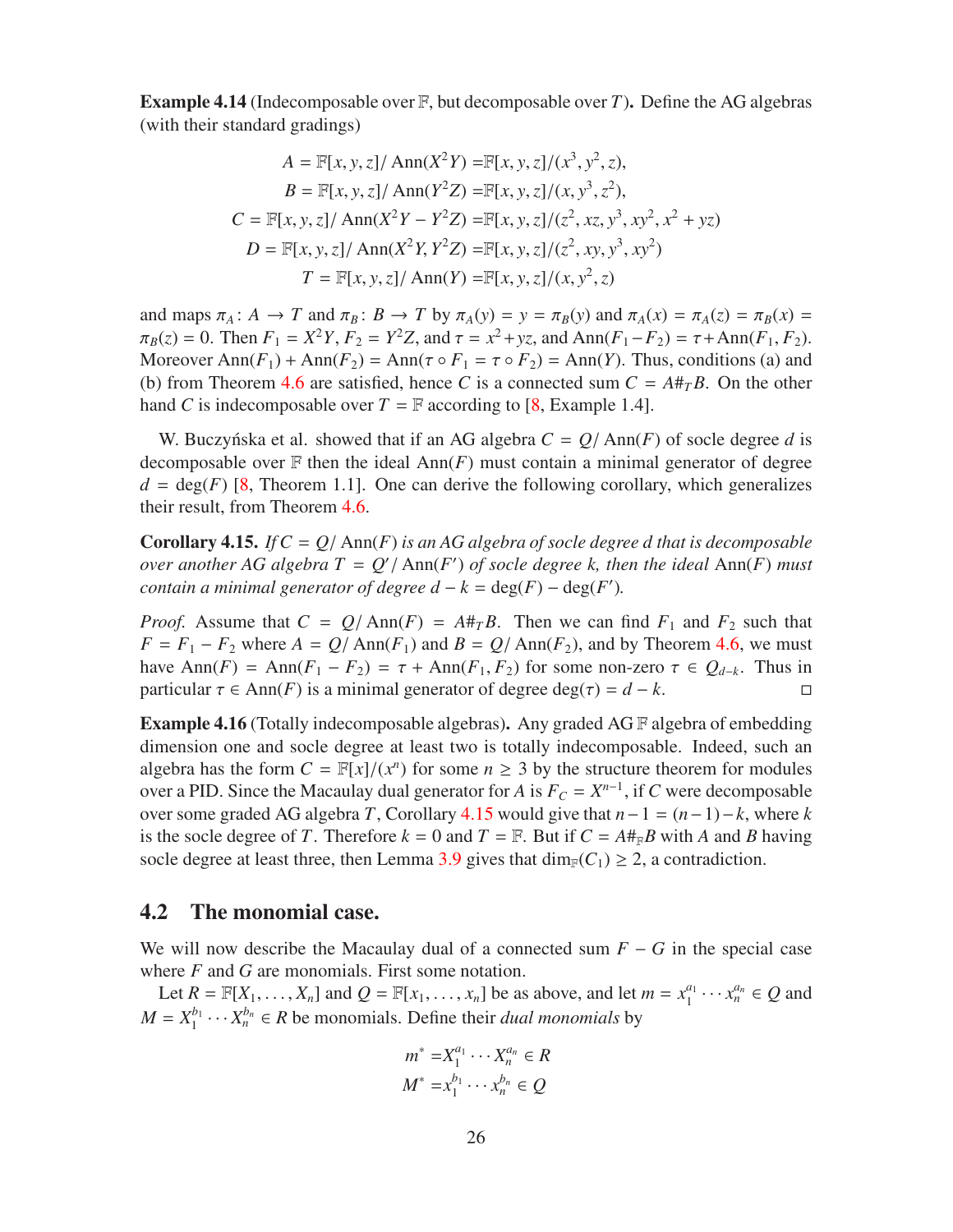Note that

<span id="page-26-0"></span>
$$
m \circ M \neq 0 \iff m^* \text{ divides } M \text{ in which case } m^* \cdot (m \circ M) = M. \tag{14}
$$

.

Note that if *m* and *M* have the same degree, i.e.  $a_1 + \cdots + a_n = b_1 + \cdots + b_n$  then

$$
m \circ M = \begin{cases} 1 & \text{if } m = M^* \\ 0 & \text{if } m \neq M^* \end{cases}
$$

Define the support of a monomial to be those variables which divide it, i.e.

$$
Supp(m (or M)) := \{x_i (or X_i) | a_i (or b_i) > 0\}
$$

First, an easy Lemma:

Lemma 4.17. *The ideal* Ann(*F*) *is generated by monomials if and only if F is a monomial.*

*Proof.* If  $F = X_1^{a_1}$  $X_1^{a_1} \cdots X_n^{a_n}$  is a monomial, then Ann(*F*) =  $(x_1^{a_1+1})$  $x_1^{a_1+1}, \ldots, x_n^{a_n+1}$ ) is a monomial ideal. Conversely, suppose that *F* has a monomial expansion with non-zero weights on at least two distinct monomials say *M*<sup>1</sup> and *M*<sup>2</sup> of degree *d*, i.e.

$$
F = c_1 M_1 + c_2 M_2 + \begin{pmatrix} \text{linear combination of other} \\ \text{monomials of degree } d \end{pmatrix}.
$$

Then  $c_2M_1^* - c_1M_2^* \in Ann(F)$ . But if Ann(*F*) were a monomial ideal, then  $M_1^*$  and  $M_2^*$ would also be in Ann(*F*), but they are not, e.g.  $M_1^* \circ F = c_1 \neq 0$ . Therefore Ann(*F*) is not a monomial ideal.

<span id="page-26-2"></span>**Lemma 4.18.** *Suppose that*  $F, G \in R_d$  *are distinct monomials of degree d, and suppose that* τ ∈ *Q<sup>d</sup>*−*<sup>k</sup> satisfies the conditions of Theorem [1,](#page-1-0) i.e.*

- *(a)*  $\tau \circ F = \tau \circ G \neq 0$ *, and*
- *(b)* Ann( $\tau \circ F = \tau \circ G$ ) = Ann( $F$ ) + Ann( $G$ ).

*Then there exist monomials*  $m_F$  ∈ Ann $(G)_{d-k}$  *and*  $m_G$  ∈ Ann $(F)_{d-k}$  *such that* 

$$
\tau \equiv m_F + m_G \mod \text{Ann}(F, G).
$$

*Proof.* Let  $\tau \in Q_{d-k}$  be as above, and let

$$
\tau = \sum_{i=1}^m c_i m_i
$$

be its monomial expansion with coefficients  $c_i$  and distinct monomials  $m_i \in Q_{d-k}$ . Note that since Ann(*F*) and Ann(*G*) are monomial ideals, so is their sum Ann(*F*) + Ann(*G*), and hence also by our assumption Ann( $\tau \circ F = \tau \circ G$ ). Therefore  $M_0 \coloneqq \tau \circ F = \tau \circ G$  must be a monomial. On the other hand, we have

<span id="page-26-1"></span>
$$
\sum_{i=1}^{m} c_i m_i \circ F = M_0 = \sum_{i=1}^{m} c_i m_i \circ G.
$$
 (15)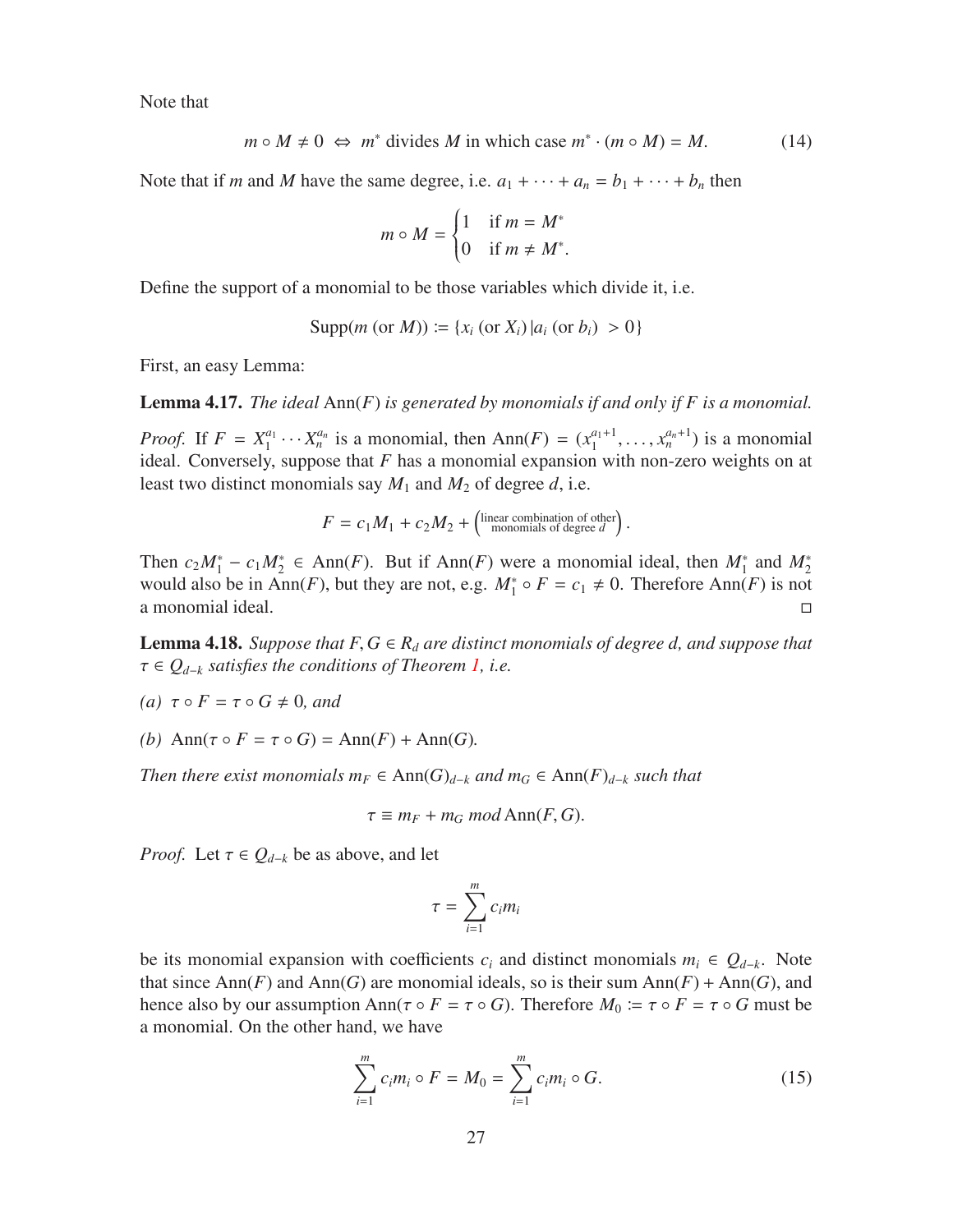Note that since the monomials  $m_i$  are distinct, so are the monomials  $m_i^*$ , and hence by [\(14\)](#page-26-0) so are the monomials  $m_i \circ F$ , as well as the monomials  $m_i \circ G$ . In particular, the LHS and RHS of  $(15)$  are monomial expansions of the single monomial  $M_0$ . Hence looking at this monomial expansion on the LHS of  $(15)$  we conclude that there is a unique index  $i_F \in \{1, \ldots, m\}$  such that

$$
c_i m_i \circ F = \begin{cases} M_0 & \text{if } i = i_F \\ 0 & \text{if } i \neq i_F \end{cases}
$$

and similarly for *G* andafter rescaling  $\tau$ , we may assume that  $c_{i} = 1 = c_{i}$ . Then if we set  $m_F \coloneqq m_{i_F}$  and  $m_G \coloneqq m_{i_G}$ , we see that

$$
\tau - (m_F + m_G) \in \text{Ann}(F) \cap \text{Ann}(G) = \text{Ann}(F, G).
$$

It remains to show that  $m_F \in Ann(G)$  and that  $m_G \in Ann(F)$ . To see this, it suffices to see that the indicies  $i_F$  and  $i_G$  are distinct. But they must be, for if they were the same index, we would have by [\(14\)](#page-26-0)

$$
F = m_{i_F}^* \cdot (m_{i_F} \circ F) = m_{i_F}^* \cdot M_0 = m_{i_G}^* \cdot M_0 = m_{i_G}^* \cdot (m_{i_G} \circ G) = G
$$

contradicting our assumption that *F* and *G* are distinct.

<span id="page-27-0"></span>**Proposition 4.19.** Let  $F, G \in \mathbb{R}_d$  be two distinct monomials of the same degree d. The *following are equivalent:*

- *1. There exists*  $\tau \in Q_{d-k}$  *satisfying* 
	- *(a)*  $τ \circ F = τ \circ G$ *, and*
	- *(b)* Ann( $\tau \circ F = \tau \circ G$ ) = Ann( $F$ ) + Ann( $G$ ).
- *2. There exist monomials*  $M_0$  ∈  $R_k$  *and*  $M_F$ ,  $M_G$  ∈  $R_{d-k}$  *such that*  $F = M_F \cdot M_0$  *and*  $G = M_G \cdot M_0$ , and which further satisfy
	- *(A)* Supp $(M_F)$  ∩ Supp $(M_G) = ∅$ *, and*
	- *(B)*  $M_F$ ,  $M_G$  *do not divide*  $M_0$ .

*These imply that the algebra*  $C = Q/\text{Ann}(F - G)$  *is a connected sum A*# $T B$  with A = *Q*/Ann *F*,  $B = Q/\text{Ann}(G)$  *over*  $T = Q/\text{Ann}(\tau \circ F = \tau \circ G)$ .

*Proof.* Assume that (1) holds. Then by Lemma [4.18,](#page-26-2) there exist monomials  $m_F \in Ann(G)$ and  $m_G \in \text{Ann}(F)$  such that  $\tau \equiv m_F + m_G \mod \text{Ann}(F, G)$ . Hence we may assume without loss of generality that  $\tau = m_F + m_G$ . Set  $M_0 = m_F \circ F \in R_k$ , which by condition (a) is also equal to  $M_0 = m_G \circ G$ . Set  $M_F = m_F^* \in R_{d-k}$  and  $M_G = m_G^* \in R_{d-k}$ . Then by [\(14\)](#page-26-0) we have

$$
F = M_F \cdot M_0, \text{ and } G = M_G \cdot M_0.
$$

To see that condition (A) holds, set  $m_0 = M_0^*$  and note that for every variable  $x_i$ , we have  $x_i \cdot m_0 \in \text{Ann}(M_0) = \text{Ann}(F) + \text{Ann}(G)$  (by condition (b)). But since  $x_i \cdot m_0$  is a monomial, and since Ann(*F*) and Ann(*G*) are monomial ideals, it follows that  $x_i \cdot m_0 \in Ann(F)$  or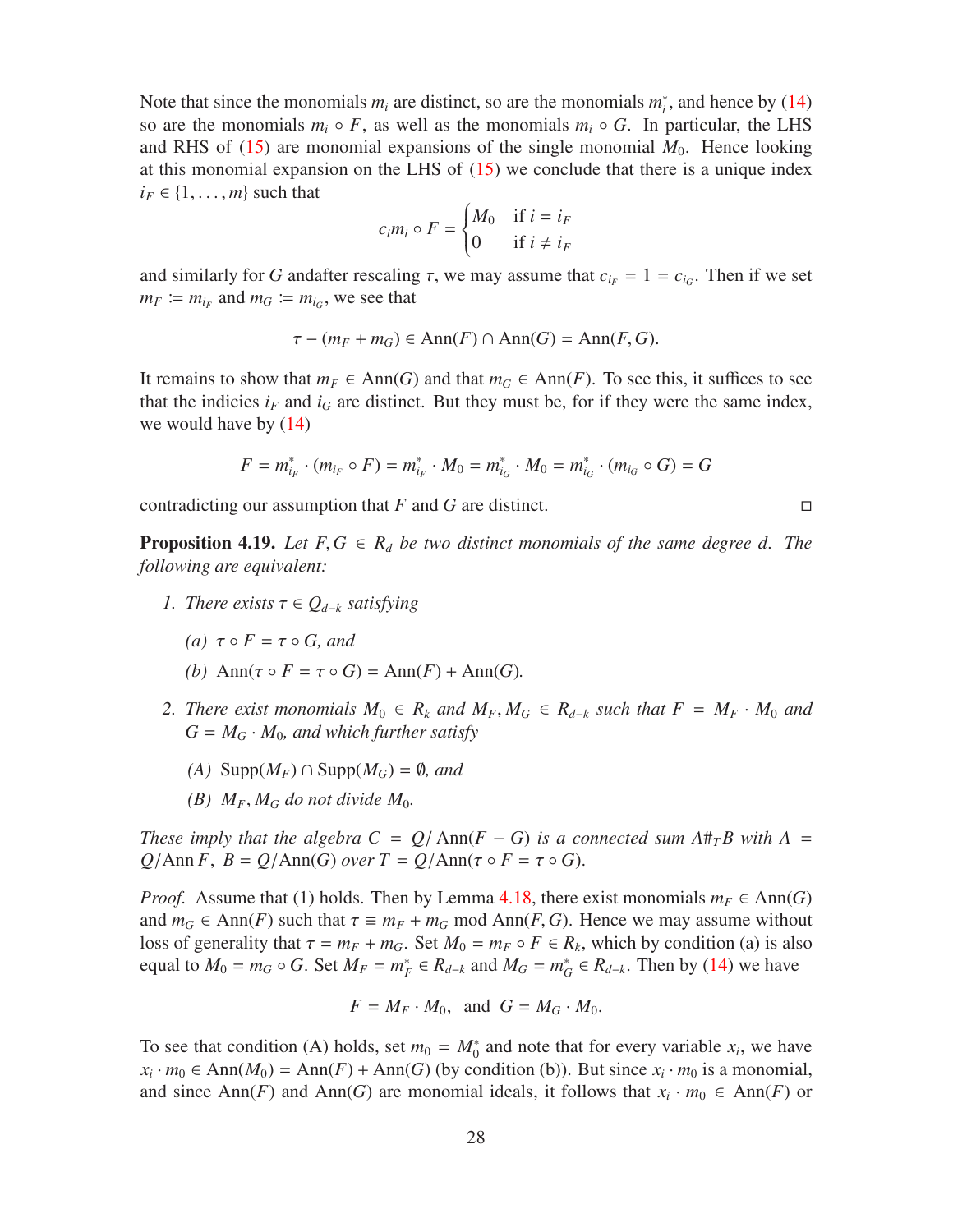Ann(*G*). Also note that  $(x_i \cdot m_0) \circ F = x_i \circ M_F$ . Hence if  $x_i \circ M_F \neq 0$ , then we must have  $x_i \circ M_G = 0$ . This implies (A) Supp $(M_F) \cap$  Supp $(M_G) = \emptyset$ . To see that condition (B) holds, note that  $m_F \in Ann(G)$ , hence  $m_F \circ (M_G \cdot M_0) = 0$  and hence by [\(14\)](#page-26-0), the monomial  $M_F$ does not divide  $M_G \cdot M_0$ , and hence  $M_F$  does not divide  $M_0$  either. The same holds for  $M_G$ . This shows that condition (B) also holds, and thus (2) holds.

Now assume that (2) holds. Set  $m_F = M_F^*$  and  $m_G = M_G^*$  and set  $\tau := m_F + m_G$ . Note first that  $m_F \in \text{Ann}(G)$ . Indeed if  $m_F \circ G \neq 0$ , then by [\(14\)](#page-26-0)  $M_F$  would divide  $G = M_G \cdot M_0$ . But  $M_F$  is a product of powers of variables, none of which divides  $M_G$  (by condition (A)), and thus this would imply that  $M_F$  must divide  $M_0$  violating condition (B). Similarly  $m_G \in$ Ann(*F*). Hence we have

$$
\tau \circ F = m_F \circ F = M_0 = m_G \circ G = \tau \circ G
$$

which is condition (a). To see that condition (b) holds, it suffices to see that for every monomial  $m \in Ann(M_0)$ , that either  $m \in Ann(F)$  or  $m \in Ann(G)$ . To this end, fix  $m \in$ Ann( $M_0$ ), and suppose that  $m \notin Ann(F)$ . Then  $m \circ F \neq 0$  and hence by [\(14\)](#page-26-0), the monomial  $M = m^*$  must divide  $F = M_F \cdot M_0$ . But since  $m \circ M_0 = 0$ , M must not divide  $M_0$ . Hence there is some variable  $X_i$  and some exponent  $k_i$  such that  $X_i^{k_i}$  $a_i^{k_i}$  divides *M* but  $X_i^{k_i}$  $i$ <sup> $k_i$ </sup> does not divide *M*<sub>0</sub>. Since *M* divides *M<sub>F</sub>* ⋅ *M*<sub>0</sub>, it follows that *X<sub>i</sub>* ∈ Supp(*M<sub>F</sub>*). But by condition (A), this implies that  $X_i \notin \text{Supp}(M_G)$ . It follows that *m* must annihilate  $G = M_G \cdot M_0$  (in fact  $x_i^{k_i}$ *i* must annihilate *G*). This shows that  $\text{Ann}(M_0) = \text{Ann}(F) + \text{Ann}(G)$  which is condition (b), and thus (1) holds.

The last statement is from Theorem [4.6.](#page-18-0)

**Example 4.20.** Let  $Q = \mathbb{F}[x, y, z]$ , and set

$$
F = X^3 Y, \quad G = XZ^3.
$$

Then

$$
F - G = X^{3}Y - XZ^{3} = X(X^{2}Y - Z^{3}) \implies M_{0} = X, \ \ M_{F} = X^{2}Y, \ \ M_{G} = Z^{3}.
$$

Clearly  $M_0$ ,  $M_F$ , and  $M_G$  satisfy conditions (A) and (B) in Proposition [4.19.](#page-27-0) Set

$$
A = \frac{Q}{\text{Ann}(X^3Y)} = \frac{\mathbb{F}[x, y, z]}{(x^4, y^2, z)}
$$

$$
B = \frac{Q}{\text{Ann}(XZ^3)} = \frac{\mathbb{F}[x, y, z]}{(x^2, y, z^4)}
$$

$$
T = \frac{Q}{\text{Ann}(X)} = \frac{\mathbb{F}[x, y, z]}{(x^2, y, z)}
$$

with the natural surjections  $\pi_A$ ,  $\pi_B$ :  $A, B \to T$ . Then  $\tau_A = x^2y$  and  $\tau_B = z^3$ , and the total Thom class is  $\tau = x^2y + z^3$ . The fibered product is

$$
A \times_T B \cong \mathbb{F}[(x, x), (y, 0), (0, z)] \cong \frac{\mathbb{F}[x, y, z]}{(x^4, y^2, z^4, yz, x^2z)} = \frac{Q}{\text{Ann}(X^3Y, XZ^3)}
$$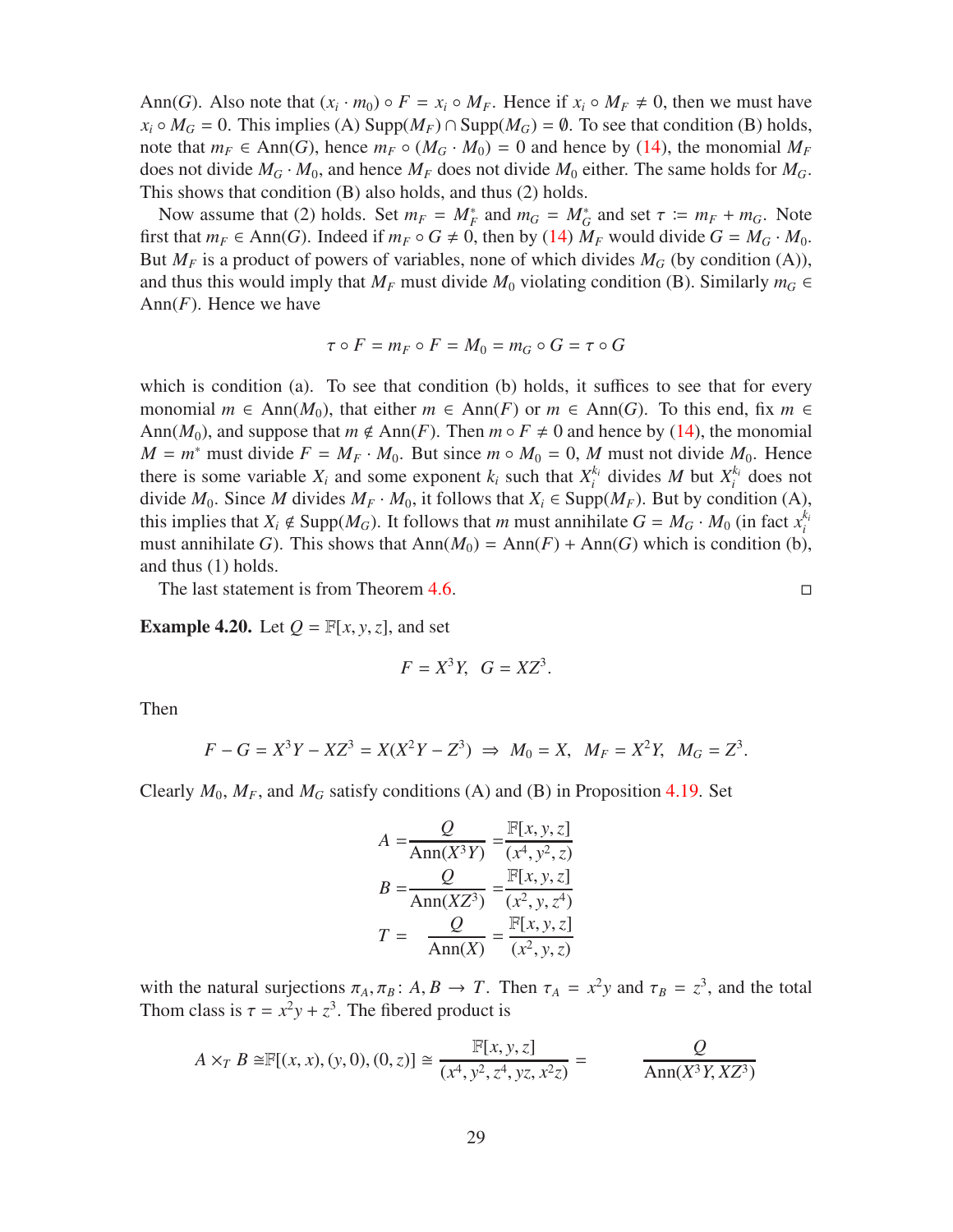and the connected sum is given by

$$
A\#_T B = \frac{A \times_T B}{(\tau = x^2 y + z^3)} \cong \frac{\mathbb{F}[x, y, z]}{(x^4, y^2, z^4, yz, x^2 z, x^2 y + z^3)} = \frac{Q}{\text{Ann}(X^3 Y - X Z^3)}
$$

as implied by Proposition [4.19.](#page-27-0)

In the next example, we see that a change of *A*, *B* to  $A' = R/\text{Ann } F', B' = R/\text{Ann } G'$ , may be needed to write  $C = R / \text{Ann}(F - G)$  as a connected sum.

**Example 4.21.** Let  $Q = \mathbb{F}[x, y]$ , and set

$$
F = X^2 Y, \quad G = XY^2.
$$

Then

$$
F - G = X^2Y - XY^2 = XY(X - Y) \implies M_0 = XY, M_F = X, M_G = Y.
$$

Note that while condition (A) is satisfied, condition (B) is not. We can verify that *F* − *G* is not a connected sum of *F* and *G*: Set

$$
A = \frac{Q}{\text{Ann}(X^2Y)} = \frac{\mathbb{F}[x, y]}{(x^3, y^2)}
$$

$$
B = \frac{Q}{\text{Ann}(XY^2)} = \frac{\mathbb{F}[x, y]}{(x^2, y^3)}
$$

$$
T = \frac{Q}{\text{Ann}(XY)} = \frac{\mathbb{F}[x, y]}{(x^2, y^2)}
$$

with the natural projections  $\pi_A$ ,  $\pi_B$ : *A*, *B*  $\rightarrow$  *T* and Thom classes  $\tau_A = x$  and  $\tau_B = y$ . The fibered product is

$$
A \times_T B = \mathbb{F}[(x, x), (y, y)] = \frac{\mathbb{F}[x, y]}{(x^3, y^3, x^2y^2)} = \frac{Q}{\text{Ann}(X^2Y, XY^2)}.
$$

But now we see that  $\pi_A(\tau_A) = x \neq y = \pi_B(\tau_B)$ , so we do not have a total Thom class! Therefore it follows that for this particular choice of *A*, *B*, and *T* (and projection maps) there can be no connected sum! Note however that in this case, if we set

$$
C = \frac{\mathbb{F}[x, y]}{\text{Ann}(X^2Y - XY^2)} = \frac{\mathbb{F}[x, y]}{(x^3, y^3, x^2 + y^2 + xy, x^2y + xy^2)}
$$

then we do get the expected Hilbert function  $H(C) = (1, 2, 2, 1)$ , i.e.

$$
H(C) = H(A) + H(B) - H(T) - H(T)[1]
$$
  
= (1, 2, 2, 1) + (1, 2, 2, 1) - (1, 1, 1, 0) - (0, 1, 1, 1) = (1, 2, 2, 1).

On the other hand, we claim that  $C$  is a connected sum for some *different choices*  $F$ <sup>'</sup>,  $G$ '. We will need them to satisfy

$$
F' - G' = X^2 Y - XY^2 = X(XY - Y^2) = \frac{1}{4} [X(X^2 - (X - 2Y)^2)].
$$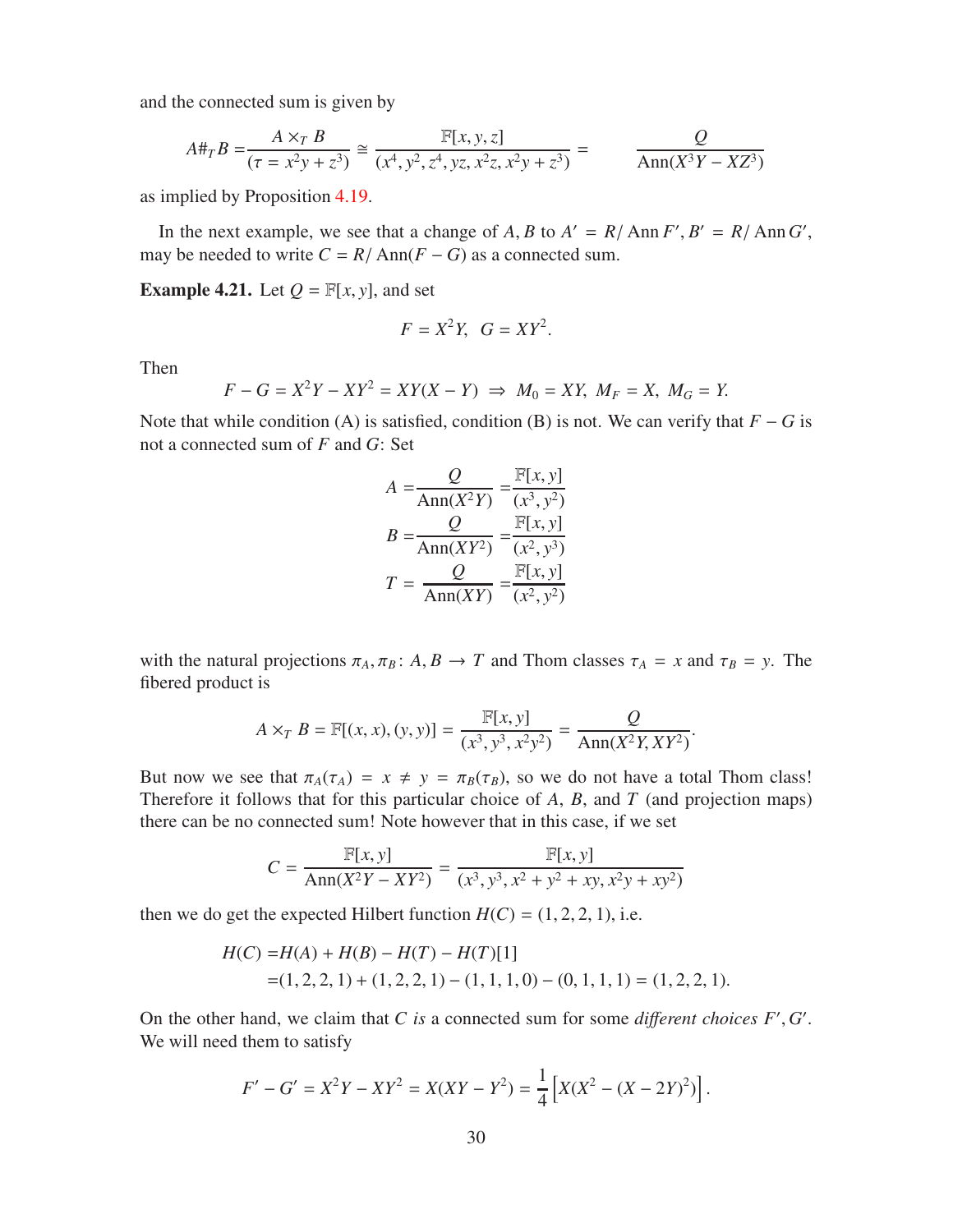Hence after the change of coordinates on *R*

$$
\begin{cases} X \mapsto & X \\ Y \mapsto & U = (X - 2Y) \end{cases}
$$

we can take  $F' = X^3$ ,  $G' = XU^2$ , so

$$
M'_0 = X
$$
,  $M_{F'} = X^2$ ,  $M_{G'} = U^2$ ,

and setting

$$
A' = \frac{Q}{\text{Ann}(X^3)} = \frac{\mathbb{F}[x, u]}{(x^4, u)}
$$

$$
B' = \frac{Q}{\text{Ann}(XU^2)} = \frac{\mathbb{F}[x, u]}{(x^2, u^3)}
$$

$$
T' = \frac{Q}{\text{Ann}(X)} = \frac{\mathbb{F}[x, u]}{(x^2, y)}
$$

(with natural projections) we see that

$$
C\cong A'\#_{T'}B',
$$

and

$$
H(C) = H(A) + H(B) - H(T) - H(T)[2]
$$
  
= (1, 1, 1, 1) + (1, 2, 2, 1) - (1, 1, 0, 0) - (0, 0, 1, 1) = (1, 2, 2, 1).

Note that in this case, the total Thom class is  $\tau' = x^2 + u^2 \approx x^2 + y^2 + xy$ .

### <span id="page-30-0"></span>5 Lefschetz Properties.

In this section, we study the Lefschetz properties for fibered products and connected sums of AG algebras. The weak and strong Lefschetz properties are algebraic properties of Artinian graded algebras modeled after the property of cohomology rings of complex projective varieties given by the Hard Lefschetz Theorem. This theorem yields that multiplication by any power of a class of a hyperplane is an isomorphism on the cohomology ring of the variety. In algebraic terms, this can be translated to the following:

<span id="page-30-1"></span>**Definition 5.1.** Let *A* be any graded Artinian algebra.

A linear form  $\ell \in A_1$  is said to be a *weak Lefschetz element* if the multiplication maps  $\times \ell : A_i \rightarrow A_{i+1}$  have maximal rank for each degree *i*. It is a *strong Lefschetz element* if the multiplication maps  $\times \ell^k$ :  $A_i \rightarrow A_{i+k}$  have maximal rank for every degree *i* and every exponent *k*.

The algebra *A* is said to have the *weak Lefschetz property* or WLP (respectively the *strong Lefschetz property* or SLP) if it has a weak (respectively strong) Lefschetz element.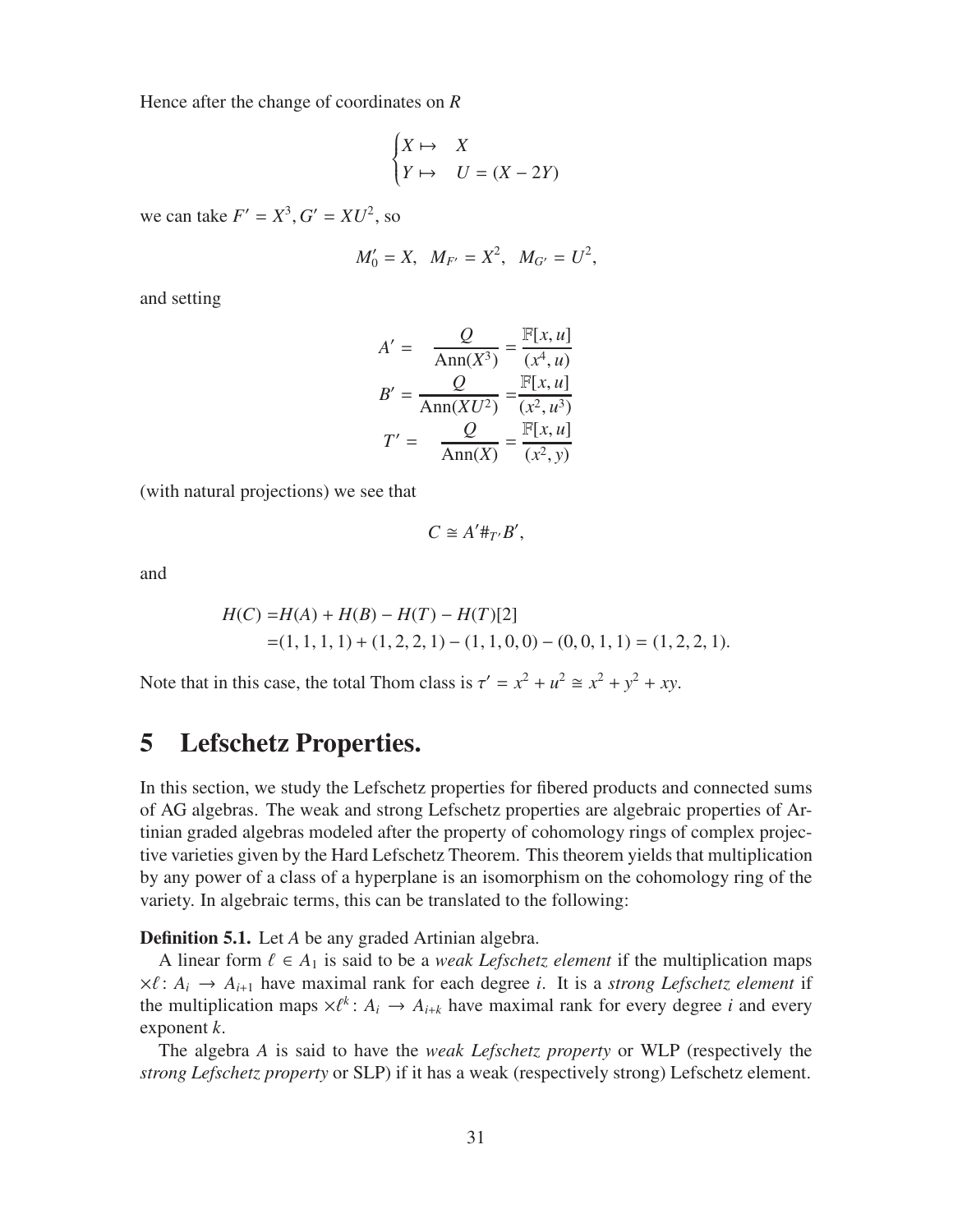Remark 5.2. If *A* is a graded Artinian algebra with socle degree *d* with a symmetric Hilbert function (for example, if *A* is an AG algebra), then an element  $\ell \in A_1$  is strong Lefschetz if and only if the multiplication maps  $\times \ell^{d-2i}$ :  $A_i \to A_{d-i}$  are bijections for  $0 \le i \le \left\lfloor \frac{d}{2} \right\rfloor$  $\frac{d}{2}$ .

A graded Artinian algebra *A* with socle degree *d* is said to have the *strong Lefschetz property in the narrow sense* if the multiplication maps  $\times \ell^{d-2i}$ :  $A_i \rightarrow A_{d-i}$  are bijections for  $0 \leq i \leq \left\lfloor \frac{d}{2} \right\rfloor$  $\frac{d}{2}$  (see [\[19,](#page-56-3) p.143]). Note that having this property implies that the algebra has a symmetric Hilbert function.

It is well known that the strong Lefschetz properties behave differently over fields of characteristic zero and fields of positive characteristic, e.g. [\[9\]](#page-55-8), [\[10\]](#page-55-9). To avoid these complications, we shall henceforth assume that our ground field  $\mathbb F$  has characteristic zero, or is an infinite field of characteristic greater than *d*, the socle degree of *A*. In the former case, it is useful to identify the action of a polynomial ring  $Q = \mathbb{F}[x_1, \ldots, x_n]$  on its dual algebra  $R = \mathbb{F}[X_1, \ldots, X_n]$  with the partial differentiation action, i.e.

$$
x_i \circ X_j^k = \partial_{X_i} \left( X_j^k \right) = \begin{cases} k \cdot X_j^{k-1} \delta_{ij} & \text{(Kronecker delta)} \quad \text{if } k > 0 \\ 0 & \text{if } k = 0. \end{cases}
$$

Let Q be a (not necessarily standard-)graded polynomial ring and write  $Q = \mathbb{F}[x_1, \ldots, x_n]$ so that  $x_1, \ldots, x_r$  ( $r \leq n$ ) are the algebra generators of degree one; in particular, Q has the standard grading if and only if  $r = n$ . Then for any polynomial  $F = F(X_1, \ldots, X_n) \in R$  $\mathbb{F}[X_1, \ldots, X_n]$  (its divided power algebra), we may regard *F* as a polynomial in the coordinates of the *n*-dimensional vector space  $m_R/m_R^2 = sp_R(x_1, \ldots, x_n)$ , the span of  $\{x_1, \ldots, x_n\}$ . We shall write  $F_1 \in \mathbb{F}[X_1, \ldots, X_r]$  to mean the restriction of F to the subspace of linear forms in *Q*, i.e.

$$
F_1(X_1, \ldots, X_r) = F(X_1, \ldots, X_r, 0, \ldots, 0).
$$

<span id="page-31-0"></span>**Lemma 5.3.** If  $A = Q/\text{Ann}(F)$  is an AG algebra of socle degree d over a field  $\mathbb{F}$  of characteristic zero or over an infinite field of characteristic larger than d and if A<sub>1</sub> is not iden*tically zero, then there is a linear form*  $\ell \in A_1$  *such that*  $\ell^d \neq 0$ *. In particular, if A has the standard grading, then there is always a linear form*  $\ell_A \in A_1$  *such that*  $\ell_A^d \neq 0$ .

*Proof.* We have the following general formula

<span id="page-31-1"></span>
$$
(C_1\partial_{X_1} + \cdots + C_r\partial_{X_r})^d \circ F_1(X_1,\ldots,X_r) = F(C_1,\ldots,C_r). \tag{16}
$$

Since char(F) = 0 or char(F) > d, we have  $(C_1\partial_{X_1} + \cdots + C_r\partial_{X_r})^d \neq 0$ . Thus, assuming that *F*(*X*<sub>1</sub>, . . . . , *X<sub>r</sub>*) is not identically zero, there must be some linear form  $\ell_A = C_1 x_1 + \cdots + C_r x_r \in$ <br>*O*<sub>1</sub> for which  $\ell_A^d \notin Ann(F)$ .  $Q_1$  for which  $\ell^d_A$  $A \notin Ann(F).$ 

Remark 5.4. 1. In general, Lemma [5.3](#page-31-0) can fail in small positive characteristic, even in the standard graded case, cf. [\[9\]](#page-55-8). An example is  $A = \mathbb{Z}_2[x, y]/(x^2, y^2)$ .

- 2. Formula [\(16\)](#page-31-1) was employed in [\[28\]](#page-56-5) (see [\[19,](#page-56-3) Theorem 3.76]) for standard graded algebras to derive a connection between Lefschetz properties and Hessians.
- 3. Note that Lemma [5.3](#page-31-0) implies that the set  $\mathcal{D}_A = \{ \ell_A \in A_1 | \ell_A^d \neq 0 \}$  is a nonempty, Zariski open set in Spec(Sym(*A*1)).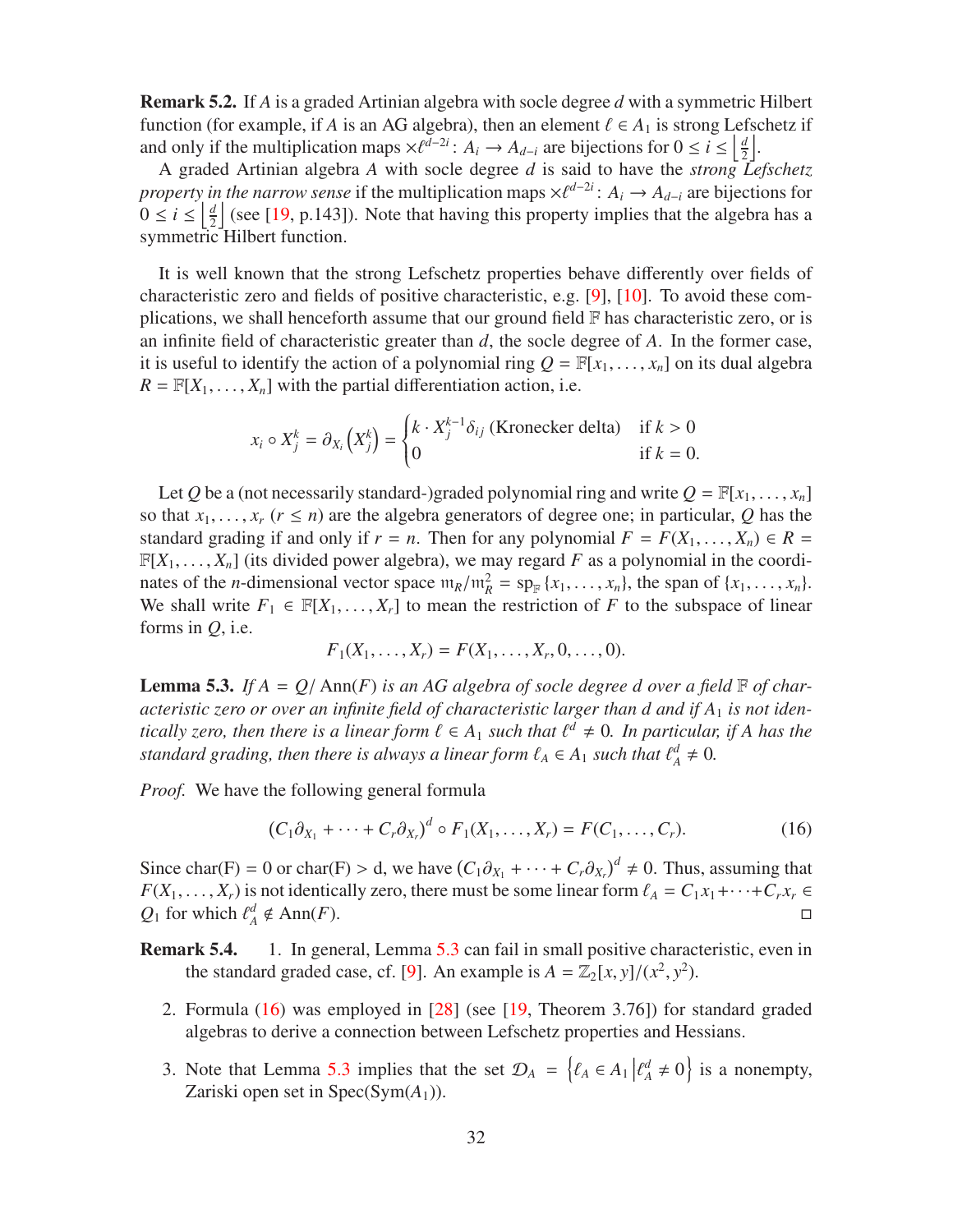**Definition 5.5.** In what follows we shall write  $\mathcal{L}_A \subset A_1$  to denote the (possibly empty) Zariski open set in  $\mathbb{P}(A_1)$  of strong Lefschetz elements for A. The set  $\mathcal{L}_A$  is called the *Lefschetz locus* for the Artinian algebra *A*.

Note that Definition [5.1](#page-30-1) can be reformulated to say that an Artinian algebra has the SLP or WLP respectively if and only if the corresponding Lefschetz locus is non-empty.

### <span id="page-32-2"></span>5.1 Strong Lefschetz property of a connected sum.

The following two results show that the classes of  $\mathbb{F}\text{-algebras}$  having the SLP and WLP are closed under taking fibered products and connected sums over the field F. Their subclasses consisting of standard graded algebras are also closed under taking factors in either the fibered product or the connected sum.

<span id="page-32-0"></span>Proposition 5.6. *If A and B are AG algebras of the same socle degree that each have the SLP, then the fibered product*  $D = A \times_{\mathbb{F}} B$  over a field  $\mathbb{F}$  also has the SLP. If A and B have *the standard grading, then the converse holds as well.*

*Proof.* Assume that *A* and *B* have the SLP, let  $\ell_A \in \mathcal{L}_A$  and  $\ell_B \in \mathcal{L}_B$  be Lefschetz elements. For  $0 < i \leq i + k \leq d$ ,  $D_i = A_i \oplus B_i$ , and  $D_{i+k} = A_{i+k} \oplus B_{i+k}$ . Furthermore the multiplication maps  $\ell_A^k : A_i \to A_{i+k}$  and  $\ell_B^k : B_i \to B_{i+k}$  are either both injective or both surjective, hence the multiplication map

$$
\times (\ell_A, \ell_B)^k \colon D_i \to D_{i+k}
$$

is a also injective or surjective respectively. For  $i = 0$ , we have  $D_0 = \mathbb{F}$ . Fix  $k > 0$  and consider

$$
\times (\ell_A, \ell_B)^k \colon D_0 \to D_k.
$$

Since *A*, *B* have the SLP,  $\ell_A^k \neq 0$  and  $\ell_B^k \neq 0$ , hence also  $c\ell_A^k \neq 0$  and  $c\ell_B^k \neq 0$  for any  $c \in \mathbb{F}$ . Since the map displayed above takes  $c \mapsto (c\ell_A, c\ell_B) \neq 0$  for all  $c \in \mathbb{F}$ , we see that it is injective.

Conversely, assume that *A* and *B* have the standard grading and suppose that *D* has the SLP, and let  $\mathcal{L}_D \subset D_1 \cong A_1 \times B_1$  be the set of strong Lefschetz elements. Define the subset  $\mathcal{D}_A \subseteq A_1$  by

$$
\mathcal{D}_A = \left\{ \ell_A \in A_1 \middle| \ell_A^d \neq 0 \right\}.
$$

and similarly for  $\mathcal{D}_B \subseteq B_1$ . By Lemma [5.3,](#page-31-0) these are non-empty open sets, hence so is their product  $\mathcal{D}_A \times \mathcal{D}_B \subset A_1 \times B_1$ . This implies that the intersection  $\mathcal{L}_D \cap (\mathcal{D}_A \times \mathcal{D}_B)$ is non-empty, hence there exists a strong Lefschetz element,  $\ell = (\ell_A, \ell_B) \in D_1$  such that  $\ell_A^d \neq 0 \neq \ell_B^d$ . We will show that  $\ell_A \in A_1$  is a strong Lefschetz element for *A*, and the argument for  $\ell_B \in B_1$  is similar. Fix  $0 \le i \le \frac{d}{2}$  $\frac{d}{2}$ , and consider × $\ell^{d-2i}$ : *A<sub>i</sub>* → *A<sub>d−i</sub>*. Suppose that  $\alpha \in A_i$  is in the kernel. If  $i > 0$  then  $(\alpha, 0) \in D_i$  and this element is in the kernel of  $\times \ell : D_i \to D_{d-i}$  which implies that  $\alpha = 0$ . If  $i = 0$ , and  $\alpha \neq 0$ , then we can take  $\alpha = 1$ , and deduce that  $\ell_A^d = 0$ . But this contradicts our choice of  $\ell \in \mathcal{D}_A \times \mathcal{D}_B$ . This shows that *A* and *B* both have the SLP. □

<span id="page-32-1"></span>**Proposition 5.7.** If A and B both have the SLP, then the connected sum  $C = A#_{\mathbb{F}}B$  over a *field* F *also has the SLP. If A and B have the standard grading, then the converse holds as well.*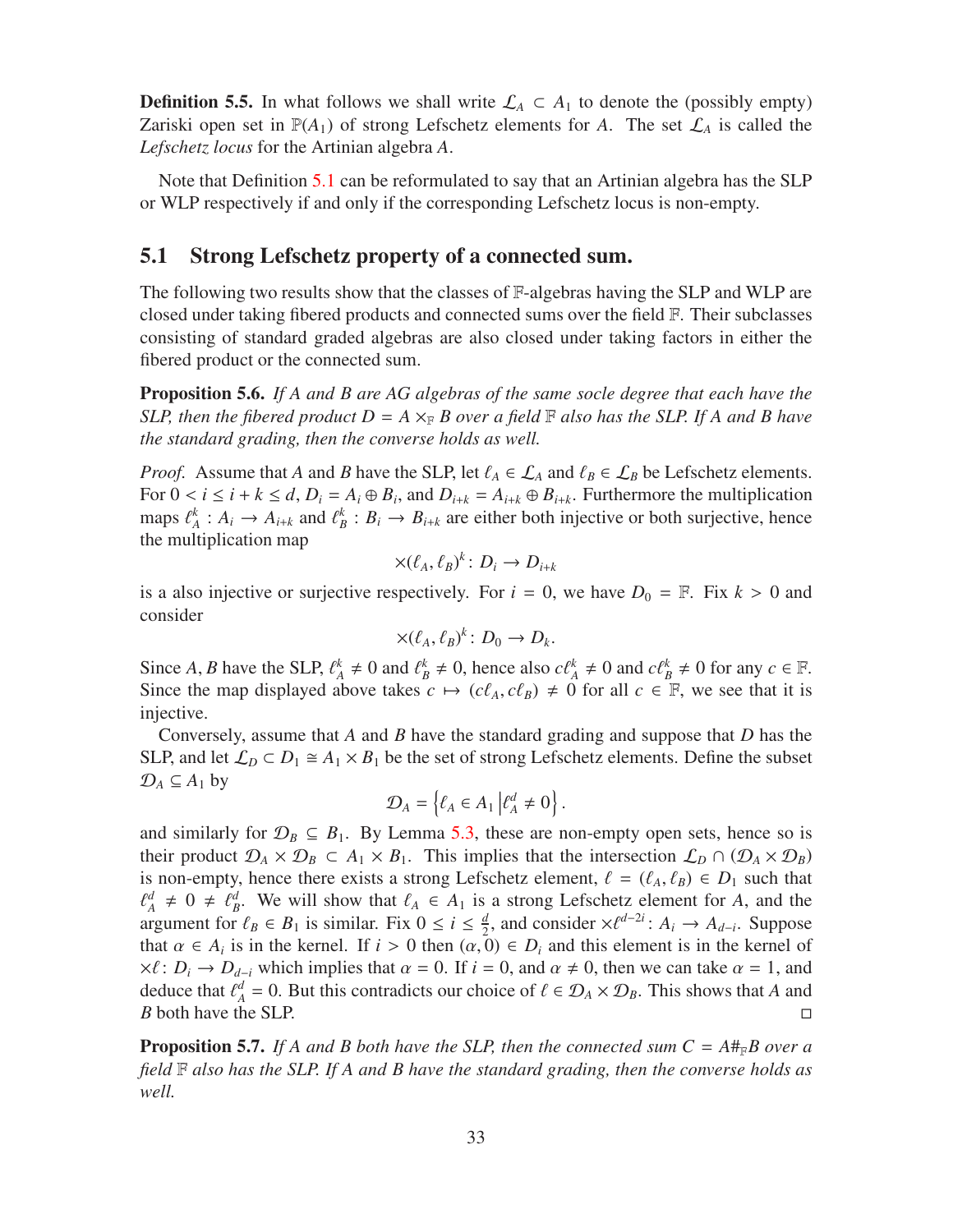*Proof.* Fix  $\ell_A \in \mathcal{L}_A$  and  $\ell_B \in \mathcal{L}_B$ , and consider the multiplication map

$$
\times (\ell_A, \ell_B)^{d-2i} \colon C_i \to C_{d-i}.
$$

If  $0 < i < d$ , then  $C_i = (A \oplus B)_i$ , hence the multiplication map is an isomorphism. It remains to see the isomorphism for the case  $i = 0$ : but  $(\ell_A, \ell_B)^d = (\ell_A^d)$  $\mathcal{A}^d$ ,  $\mathcal{C}^d_B$ )  $\equiv$  0 in *C* if and only if  $\ell_A = a\tau_A$  and  $\ell_B = a\tau_B$  for the same  $a \in \mathbb{F}$ . But if this occurs, we can replace  $\ell_B$  by  $b\ell_B$  for some *b* ∈ F such that  $b^d \neq 1$ . Then the element  $(\ell_A, b\ell_B)$  will be strong Lefschetz for *C*.

Conversely, assume that *A* and *B* have the standard grading and suppose that *C* has the SLP, and let  $\mathcal{L}_C \subset C_1$  be the set of strong Lefschetz elements. As before, define the subsets  $\mathcal{D}_A \subset A_1$  and  $\mathcal{D}_B \subset B_1$  as the linear forms whose  $d^{th}$  power is non-vanishing. Then Lemma [5.3](#page-31-0) implies that  $\mathcal{D}_A$ ,  $\mathcal{D}_B$  are non-empty open sets in  $A_1$ ,  $B_1$ , respectively. Therefore the non-empty Zariski open set  $\mathcal{L}_C \subset C_1 \cong A_1 \times B_1$  must intersect the non-empty open set  $\mathcal{D}_A \times \mathcal{D}_B \subset A_1 \times B_1$ , hence there exists  $\ell = (\ell_A, \ell_B) \in \mathcal{L}_C$  such that  $\ell_A^d \neq 0$  and  $\ell_B^d \neq 0$ . We claim that  $\ell_A \in A_1$  is strong Lefschetz for *A* and similarly for *B*. Indeed, fix  $0 \le i \le \frac{d}{2}$  $\frac{d}{2}$  and consider the multiplication map

$$
\times \ell_A^{d-2i} \colon A_i \to A_{d-i}.
$$

Suppose that  $\alpha \in A_i$  is in the kernel. If  $i > 0$ , then  $(\alpha, 0) \in C_i$  is also in the kernel of  $\times \ell^{d-2i}$ :  $C_i \rightarrow C_{d-i}$ , which implies that  $\alpha = 0$ . If  $i = 0$ , and  $\alpha \neq 0$ , then we can assume that  $\alpha = 1$ , and we must have  $\ell_A^d = 0$ , which was ruled out by our choice of  $\ell$ . Thus, both *A* and *B* must also have the SLP. □

**Remark 5.8.** If  $T = \mathbb{F}$  and A and B are standard graded, then the connected sum  $A#_{T}B$  is also standard graded, by Proposition [3.12.](#page-14-0) Hence in this case, one can also use Theorem [4.6](#page-18-0) regarding the Macaulay dual generator of a connected sum and the theory of Hessians to establish Proposition [5.7.](#page-32-1) See [\[19,](#page-56-3) Theorem 3.76 and Proposition 3.77(ii)].

In general, however, if two Artinian Gorenstein algebras possess the SLP, this does not guarantee that their connected sum over *any* base ring will also have the SLP, as evidenced by the following example where *A*, *B* and *T* are each standard-graded.

Example 5.9. We continue with the Artinian algebras *A*, *B* and *T* from Example [3.11.](#page-13-4) The given rings *A* and *B* are monomial complete intersections, hence they enjoy the SLP provided char ( $F$ ) = 0 (cf. [\[37,](#page-57-4) Theorem 2.4]) or when char ( $F$ ) > socle degree of *C* (the argument of [\[17,](#page-56-6) Proposition 8] in char  $\mathbb{F} = 0$  extends to this case, see [\[9,](#page-55-8) Theorem 3.6ii]). <sup>[2](#page-33-0)</sup> Set *C* = *A*#*TB*. A basis for the degree 2 component of *C* is given by  $\{z_1^2, z_1z_2, z_2^2, z_2z_3, z_3^2\}$ . The second Hessian of the Macaulay dual element  $f_C = 2Z_1^3$  $^{3}_{1}Z_{2} - 3Z_{2}^{2}$  $^{2}_{2}Z^{2}_{3}$  $\frac{2}{3}$  is zero, yielding that for any linear form  $\ell$  the map  $\ell^2$  :  $C_2 \to C_4$  does not have maximal rank.

<span id="page-33-1"></span>**Remark 5.10.** From the proof of Proposition [5.6,](#page-32-0) we have the inclusion of Lefschetz loci  $\mathcal{L}_A \times \mathcal{L}_B \subseteq \mathcal{L}_{A \times_B B}$ . The following example shows that in general  $\mathcal{L}_A \times \mathcal{L}_B \nsubseteq \mathcal{L}_{A \#_F B}$ .

**Example 5.11.** Let  $A = \mathbb{F}[x]/(x^2)$ ,  $B = \mathbb{F}[y]/(y^2)$ , and  $T = \mathbb{F}$  with usual orientations and projection maps  $\pi_A: A \to T$  and  $\pi_B: B \to T$ , so that the Thom classes are the socle generators  $\tau_A = x$  and  $\tau_B = y$ . Then the fibered product is given by

<span id="page-33-0"></span><sup>&</sup>lt;sup>2</sup>Also, the algebras *A*, *B* have embed dimension at most two, so SL follows here [\[23,](#page-56-7) Theorem 2.9].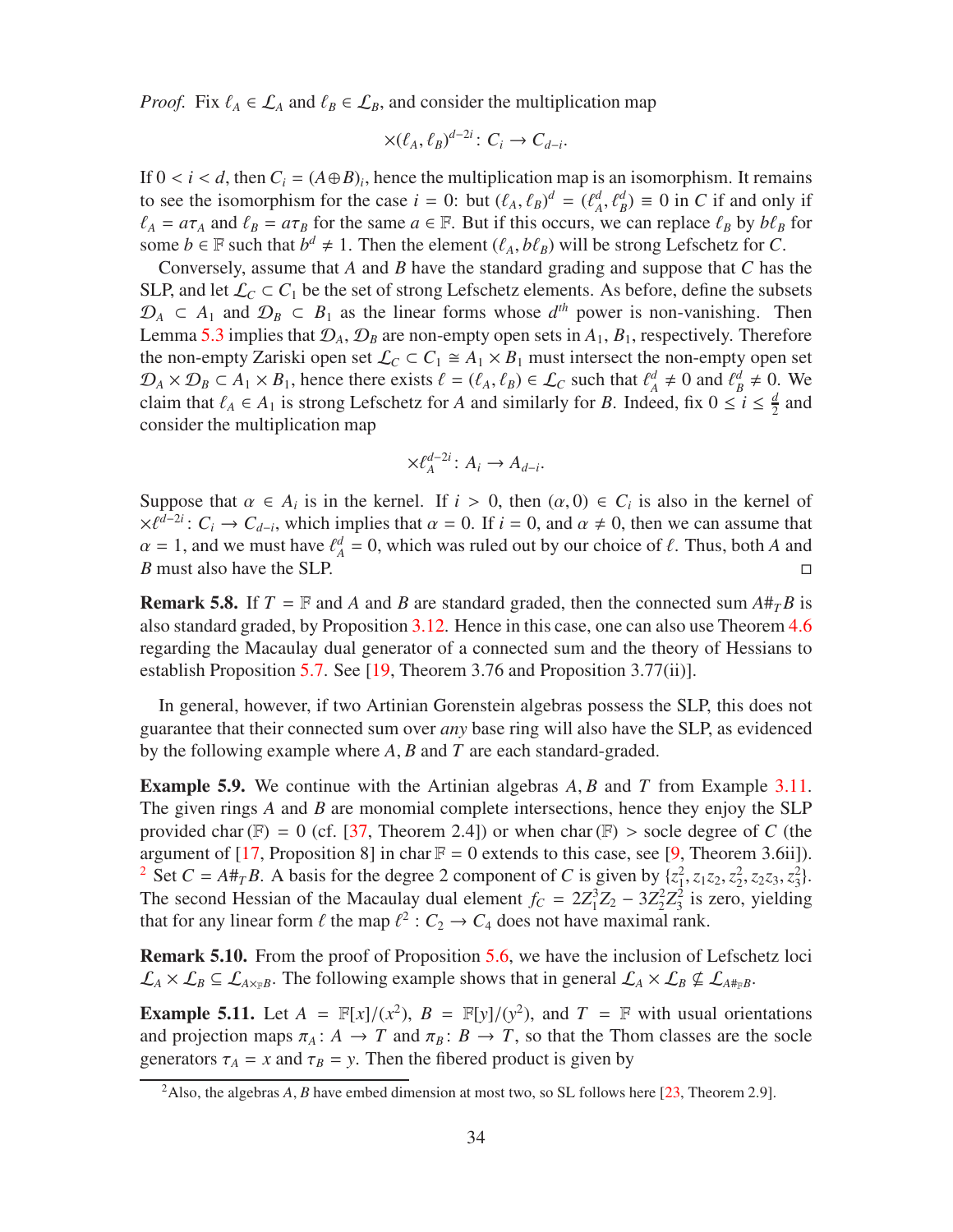$$
D = \frac{\mathbb{F}[z_1, z_2]}{(z_1^2, z_2^2, z_1 z_2)}, \begin{cases} z_1 = (x, 0) \\ z_2 = (0, y) \end{cases}
$$

which has the strong Lefschetz element  $\ell = (x, y) \cong z_1 + z_2$ . But we have  $(\tau_A, \tau_B) \cong z_1 + z_2$ , hence the connected sum is given by

$$
C = \frac{\mathbb{F}[z_1, z_2]}{(z_1^2, z_2^2, z_1 z_2, z_1 + z_2)},
$$

which means that  $\ell = (x, y) \approx z_1 + z_2$  is zero, hence is not strong Lefschetz in  $C_1$ . Note however that  $\ell' = (x, 2y) \in C_1$  is a strong Lefschetz element.

The next example shows that we should not expect the converse of either Proposition [5.6](#page-32-0) or Proposition [5.7](#page-32-1) to hold in the non-standard graded case even when  $T = \mathbb{F}$ .

**Example 5.12.** Let  $A = \mathbb{F}[x]/(x^2)$  with deg(*x*) = 2 and orientation  $\int_A : x \mapsto 1$  (hence socle degree  $d = 2$ ), and let  $B = \mathbb{F}[y]/(y^3)$  with the standard grading and the standard orientation  $\int_B$ :  $y^2 \mapsto 1$ . Finally set  $T = \mathbb{F}$  with the usual projection maps  $\pi_A : A \to T$  and  $\pi_B : B \to T$ , so that the Thom classes are  $\tau_A = x$  and  $\tau_B = y^2$ . Then the fibered product *D* and connected sum *C* are given by

$$
D = \frac{\mathbb{F}[z_1, z_2]}{(z_1^2, z_2^3, z_1 z_2)}, \qquad \begin{cases} z_1 = (x, 0) \\ z_2 = (0, y) \end{cases}
$$
  

$$
C = \frac{\mathbb{F}[z_1, z_2]}{(z_1^2, z_2^3, z_1 z_2, z_1 + z_2^2)}, \qquad \tau = (\tau_A, \tau_B) = z_1 + z_2^2.
$$

Then note that both *D* and *C* satisfy the SLP (with strong Lefschetz element  $\ell = z_2$ ), but *A* does not have SLP (it has no linear elements).

We end the discussion on the SLP by providing another class of algebras which are connected sums and satisfy this property. In geometry, the connected sum of an *n*-dimensional manifold with  $\mathbb{P}^n$  is diffeomorphic as an oriented manifold to the blow up of *M* at a point [\[22,](#page-56-8) p. 101] and blowing up a smooth projective variety along a smooth projective subvariety preserves projectivity [\[21,](#page-56-4) Proposition 7.16]. This is one reason one might expect  $A#_{\mathbb{F}}B$  to have SLP when *A* has SLP and  $B = \mathbb{F}[x]/(x^n)$ . More generally, we consider below the class of rings of the form  $A \#_T T[x]/(x^n)$  and we show that they satisfy the strong Lefschetz property.

<span id="page-34-0"></span>**Theorem 5.13.** Let A, T be AG algebras with socle degrees d, *k* respectively and let  $\pi_A$ : A  $\rightarrow$ *T* be a surjective ring homomorphism such that its Thom class  $\tau_A$  satisfies  $\pi_A(\tau_A) = 0$ . Let *x* be an indeterminate of degree one, set  $B = T[x]/(x^{d-k+1})$ , and define  $\pi_B: B \to T$  to be *the natural projection map satisfying*  $\pi_B(t) = t$  *and*  $\pi_B(x) = 0$ *. In this setup, if A and T both satisfy the SLP, then the fibered product A*  $\times$ <sup>*T</sup></sup> <i>B* also satisfies the SLP. Moreover if the field</sup>  $F$  *is algebraically closed, then the connected sum*  $A#_{T}B$  *also satisfies the SLP.*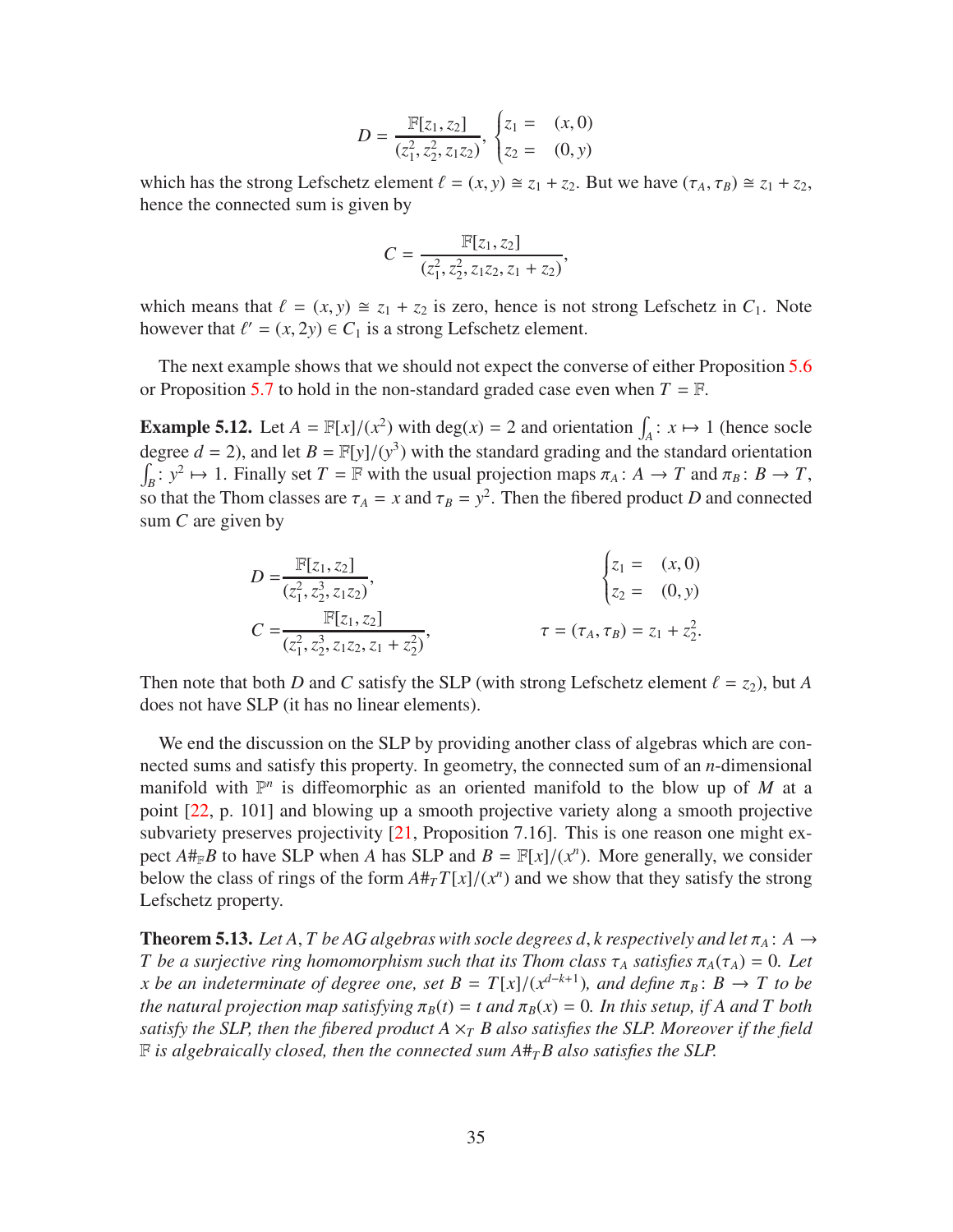*Proof.* Let  $D = A \times_{T} B$  be the fibered product. We have a graded A-module decomposition

<span id="page-35-1"></span>
$$
D \cong A \oplus \underbrace{T x \oplus \cdots \oplus T x^{d-k}}_{J}
$$
 (17)

where we identify  $(a, b) \cong (a, \pi_A(a)) \oplus (0, \sum_{i=1}^{d-k} t_i x^i)$ , with  $b = \pi_A(a) + \sum_{i=1}^{d-k} t_i x^i \in B$  $T[x]/(x^{d-k+1})$ . Since  $J \subset D$  is an ideal in *D*, it follows that for any  $\ell = (\ell_A, \ell_B) \in D$ , the multiplication map  $\times \ell : D \to D$  can be represented by a block matrix of the form

<span id="page-35-0"></span>
$$
\begin{pmatrix} \times \ell_A & 0 \\ * & \times \ell_B |_J \end{pmatrix} . \tag{18}
$$

In particular, we see that the rank of the multiplication map  $\times \ell : D \to D$  is the sum of the ranks of the multiplication maps  $\times \ell_A : A \to A$  and  $\times \ell_B : J \to J$ . Since *A* and *T* have SLP, and since  $\pi_A: A \to T$  is surjective, we may choose a strong Lefschetz element  $\ell_A \in A_1$ for *A* such that  $\pi_A(\ell_A) = \ell_T \in T^1$  is strong Lefschetz for *T*. Then by a standard argument  $\ell_B = \ell_T + t \in B_1$  is also strong Lefschetz for *B*. Set  $\ell = (\ell_A, \ell_B)$  as above. We want to show that for each integer *m* and for each degree *i*, the multiplication maps  $\times \ell^m$ :  $D_i \rightarrow D_{i+m}$ have maximal rank. According to the above discussion, it suffices to see that each of the multiplication maps  $\times \ell_A^m$ :  $A_i \rightarrow A_{i+m}$  and  $\times \ell_B^m$ :  $J_i \rightarrow J_{i+m}$  have maximal rank. Since  $\ell_A$ is strong Lefschetz for *A*, the map  $\times \ell_A^m$ :  $A_i \to A_{i+m}$  has maximal rank. Since  $\ell_B$  is strong Lefschetz for *B*, the map  $\times \ell_B^m$ :  $B_i \to B_{i+m}$  has maximal rank. Also, since  $B \cong T \oplus J$  (as *T*-modules) and *J* is an ideal in *B*, it follows that  $\times \ell_B^m$  decomposes as in [\(18\)](#page-35-0) as

$$
\left(\begin{array}{cc} \times \ell_{T}^{m} & 0 \\ * & \times \ell_{B}^{m}|_{J} \end{array}\right).
$$

Finally since  $\ell_T$  is strong Lefschetz for *T* we know  $\times \ell_T^m$  has maximal rank too, and thus so does  $\times \ell_{B}^{m}$ :  $J_{i} \rightarrow J_{i+m}$ . This shows that *D* has SLP.

Note that the Thom class for  $\pi_B : B \to T$  is  $\tau_B = x^{d-k}$ , and by the assumptions above we have  $\pi_A(\tau_A) = 0 = \pi_B(\tau_B)$ . Therefore  $(\tau_A, \tau_B) = (\tau_A, x^{d-k}) = (\tau_A, 0) + (0, x^{d-k}) \in D = A \times T$ and we can form the connected sum; let  $C = A#_{T}B = A \times_{T} B/(\tau_{A}, \tau_{B})$  be that connected sum. We have, similar to [\(17\)](#page-35-1), an *A*-module decomposition

<span id="page-35-2"></span>
$$
C \cong A \oplus \underbrace{T x \oplus \cdots \oplus T x^{d-k-1}}_{I}
$$
 (19)

Note, there is a missing factor from *D* because in *C* the element  $(0, tx^{d-k}) \in Tx^{d-k}$  is identified with  $(a\tau_A, 0) \in A$ , where  $a \in A$  is any element with  $\pi_A(a) = t$ . Also, the summand  $I \subset C$ is not an ideal, and therefore we cannot decompose multiplication maps as in [\(18\)](#page-35-0). On the other hand, we can find a flat family that deforms *C* to an *A*-module whose multiplication maps do decompose as in [\(18\)](#page-35-0).

Specifically, we define the parameter algebra

$$
\mathcal{R} = \frac{(A \times_T B)[z]}{(z(\tau_A, 0) + (0, \tau_B = x^{d-k}))}.
$$
\n(20)

Clearly R is a finite ring extension over  $\mathbb{F}[z]$ . It is also clear that for each  $c \in \mathbb{F}$ , the fiber

$$
\mathcal{R}_c := \frac{\mathcal{R}[z]}{(z-c)\cdot\mathcal{R}} \cong \frac{A \times_T B}{(c\cdot(\tau_A, 0) + (0, \tau_B))}
$$
(21)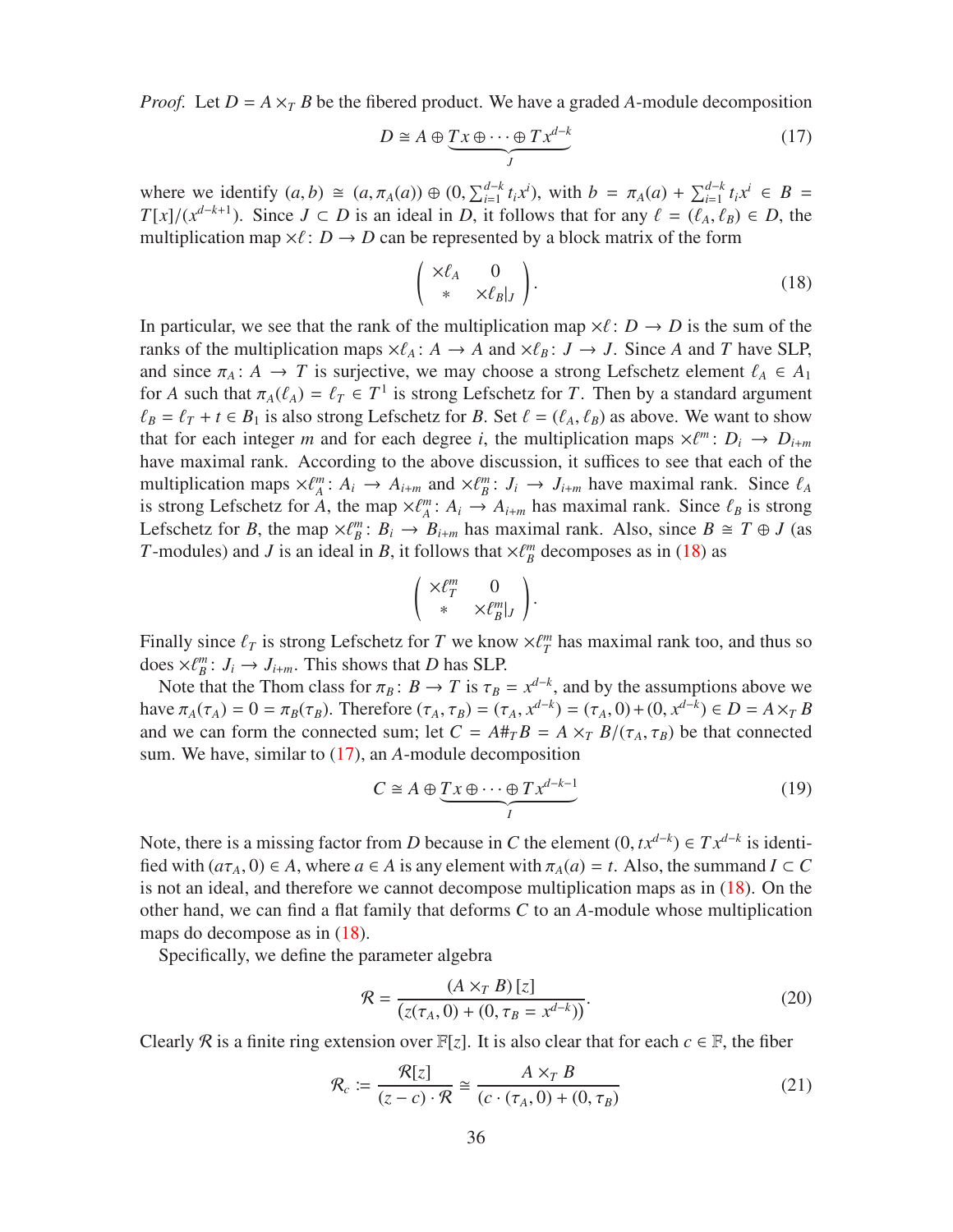decomposes as in  $(19)$ , hence all the fibers have the same length. Since the field  $\mathbb F$  is algebraically closed, this implies that R is flat over  $\mathbb{F}[z]$ .<sup>[3](#page-36-0)</sup> We now show

**Claim.** For every  $0 \neq c \in \mathbb{F}$  there is an F-algebra isomorphism

<span id="page-36-2"></span>
$$
\psi_c \colon \mathcal{R}_c \to \mathcal{R}_1 = A \#_T B. \tag{22}
$$

To see this claim note first that for any graded Artinian  $\mathbb{F}\text{-algebra }A$  and for each  $t \in \mathbb{F}$ there is an F-algebra homomorphism  $\phi_{A,t}$ :  $A \rightarrow A$  defined by  $\phi_{A,t}(a) = t^{\deg(a)} \cdot a$ . Also, given any graded Artinian F-algebra *T*, and setting  $B = T[x]/(x^{d-k+1})$  there is an F-algebra homomorphism  $\phi_{B,t}: B \to B$  defined by

$$
\phi_{B,t}(b = b_0 + b_1x + \cdots + b_{d-k}x^{d-k}) = t^{\deg(b_0)} \cdot b_0 + \cdots + t^{\deg(b_{d-k})} \cdot b_{d-k}x^{d-k}.
$$

(Note that in order to be an F-algebra map, we need  $x^{d-k+1} \equiv 0$  in *B*). Then for each  $t \in \mathbb{F}$ the product map gives an F-algebra map on the fiber product

$$
(\phi_{A,t}, \phi_{B,t}): A \times_T B \to A \times_T B.
$$

Moreover since  $\phi_{A,t}, \phi_{B,t}$  are isomorphisms for  $t \neq 0$ , so is their product map  $(\phi_{A,t}, \phi_{B,t})$ , which passes to an F-algebra isomorphism on the fibers

$$
(\phi_{A,t}, \phi_{B,t}) \colon \frac{A \times_T B}{(c \cdot (\tau_A, 0) + (0, x^{d-k}))} \to \frac{A \times_T B}{(c \ t^{\deg(\tau_A)} \cdot (\tau_A, 0) + (0, x^{d-k}))}
$$

Then taking  $t = c^{-1/(d-k)} \in \mathbb{F}$  (which exists since  $\mathbb{F}$  is algebraically closed) yields the claim.<sup>[4](#page-36-1)</sup>

Here the special fiber is

$$
\mathcal{R}/z \cdot \mathcal{R} \cong \frac{A \times_T B}{(0, x^{d-k})} = C'
$$

and in terms of the decomposition of [\(19\)](#page-35-2) the summand  $I \subset C'$  is an ideal. Therefore, taking  $\ell = (\ell_A, \ell_B = \ell_T + x) \in C'_1$  as before, the multiplication maps  $\times \ell^m : C'_i \to C'_{i+m}$ decompose as in [\(18\)](#page-35-0). Hence the special fiber  $\mathcal{R}/z \cdot \mathcal{R}$  has SLP. Since SLP is a determinantal condition, and since R is flat, it follows that there exists some  $0 \neq c \in \mathbb{F}$  for which the fiber  $\mathcal{R}/(z-c)\mathcal{R}$  also has SLP, and from the isomorphism in [\(22\)](#page-36-2) we conclude that the connected sum  $A\#_{T}B = \mathcal{R}_1 \cong \mathcal{R}_c$  also has SLP. sum  $A#_{T}B = \mathcal{R}_1 \cong \mathcal{R}_c$  also has SLP.

We next give an application of Theorem [5.13](#page-34-0) to questions pertaining to the strong Lefschetz property of codimension three AG algebras. Despite known structure theorems for this class of algebras, little is known about their Lefschetz properties, even more so regarding the SLP. The most prominent result is that in characteristic zero all standard graded complete intersection Artinian algebras of codimension three have the WLP [\[20\]](#page-56-9) and it is an open problem whether in fact all codimension three standard graded AG algebras have the WLP in characteristic zero. For the case of codimension three AG algebras that are not necessarily complete intersections, it is known that for each possible Hilbert function an

<sup>&</sup>lt;sup>3</sup>This criterion for flatness is true in much more generality (see [\[21,](#page-56-4) Exercise II.5.8]); in this simple case it is easy to see using the decomposition of  $\mathcal R$  as a module over  $\mathbb F[z]$  (a PID).

<span id="page-36-1"></span><span id="page-36-0"></span><sup>&</sup>lt;sup>4</sup>In deformation theory,  $\mathcal{R}_c$  is called a *jump deformation* of  $\mathcal{R}_0$ ; see [\[14,](#page-55-10) §6].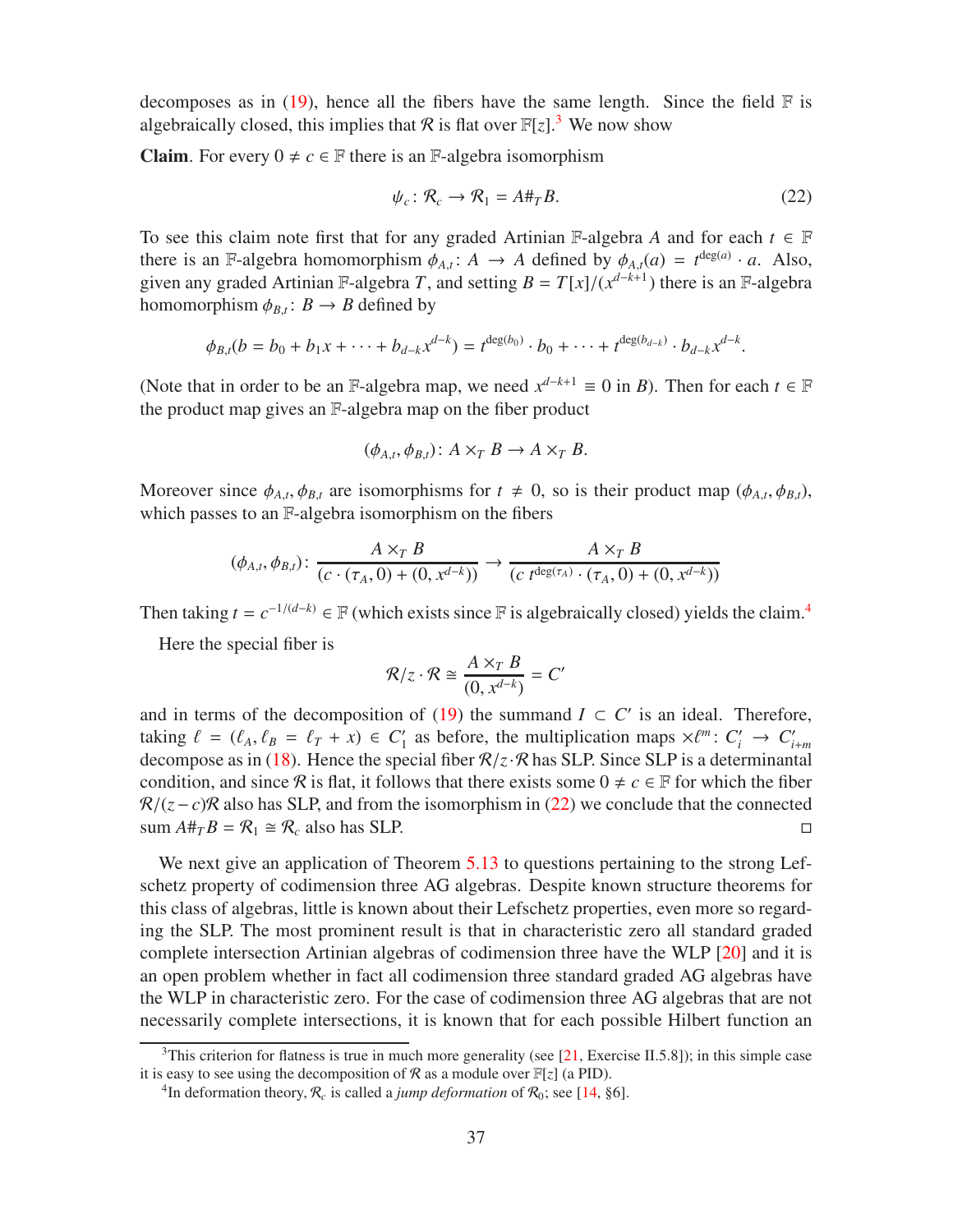AG example exists having the WLP  $[18]$ <sup>[5](#page-37-1)</sup> Also, the issue of weak Lefschetz property of all AG codimension three algebras is reduced to determining the property for compressed AG algebras (maximum Hilbert function given the socle degree) in [\[5\]](#page-55-11): they also show that all codimension three AG algebras of socle degree five or less are strong Lefschetz. However, the existence of an AG algebra of a given non-CI Hilbert function that satisfies the strong Lefschetz property is open in general, even in codimension three. As an application of Theorem [5.13](#page-34-0) we next give an infinite family of non-CI Hilbert functions of codimension three AG algebras, for each of which there is an AG algebra having SLP. We also show a closure property for the set  $SL(d)$  of Artinian Gorenstein Hilbert functions admitting an algebra of strong Lefschetz Jordan type (Corollary [5.15\)](#page-38-0).

<span id="page-37-0"></span>Corollary 5.14. *[Codimension three AG Hilbert functions having SLP] Let* F *be an algebraically closed field. For each choice of positive triple*  $(a, d, k)$  *such that*  $a \leq d - a$  *and* 2*k* < *d, the class of codimension three AG* F*-algebras having one of the Hilbert functions displayed below contains at least one member which satisfies the SLP: Case 1: assume*  $k \le a \le b = d - a$ , and set

<span id="page-37-2"></span>
$$
H = (\underbrace{1, 3, 5, \dots, 2k+1}_{\Delta H=2}, \underbrace{2k+2, \dots, k+a+1}_{\Delta H=1}, \underbrace{k+a+2, \dots, k+a+2}_{b-a+1 \text{ times}}, \underbrace{...2k+2, 2k+1, \dots, 5, 3, 1}_{symmetric \text{ to the first part}}). \tag{23}
$$

*(If k* < *a* then the second subsequence is  $2k + 3$ ,  $2k + 4$ , ...,  $k + a + 1$ , if there is room.)

*Case 2: assume*  $a \leq k < b = d - a$  *and set* 

<span id="page-37-3"></span>
$$
H = (\underbrace{1, 3, 5, \dots, k + a + 1}_{\Delta H = 2}, \underbrace{k + a + 2, \dots, k + a + 2}_{d - 2k + 1 \text{ times}}, \underbrace{k + a + 1, \dots, 5, 3, 1}_{\Delta H = -2}).
$$
 (24)

*In particular, the graded Artinian Gorenstein algebra*

$$
C = \mathbb{F}[s, x, y]/(xs, s^{a+1}, x^{d-k+1}, y^{b+1}, s^a y^{b-k} - x^{d-k})
$$
\n(25)

*with Macaulay dual generator*  $f = S^a Y^b - X^{d-k} Y^k$ , where  $a, b, k$  satisfies one of the conditions *Case 1 or Case 2, has the respective Hilbert function, and is strong Lefschetz.*

*Proof.* Fix integers  $a, d, k$  as in the statement of the claim, let  $b = d - a$  and note that  $2b \ge a + b = d > 2k$  yields  $b > k$ . Consider the rings

$$
A = \mathbb{F}[s, y]/(s^{a+1}, y^{b+1}), T = \mathbb{F}[y]/(y^{k+1}), B = T[x]/(x^{d-k+1}) = \mathbb{F}[x, y](x^{d-k+1}, y^{k+1}) \tag{26}
$$

with Hilbert functions

$$
H(A) = (1, 2, 3..., a, \underbrace{a+1,...,a+1}_{b-a+1}, a,..., 3, 2, 1)
$$
  
\n
$$
H(B) = (1, 2, 3..., k, \underbrace{k+1,...,k+1}_{d-2k+1}, k,..., 3, 2, 1)
$$
  
\n
$$
H(T) = (\underbrace{1, 1,..., 1}_{k})
$$

<span id="page-37-1"></span> $5T$ . Harima in [\[18\]](#page-56-10) establishes more generally the existence of a weak Lefschetz AG example for any symmetric Hilbert function of socle degree *j* satisfying the SI condition: the first difference ∆*H*≤*j*/2 is an O-sequence – that is, ∆*H*≤*j*/<sup>2</sup> occurs as the Hilbert function of some Artinian algebra.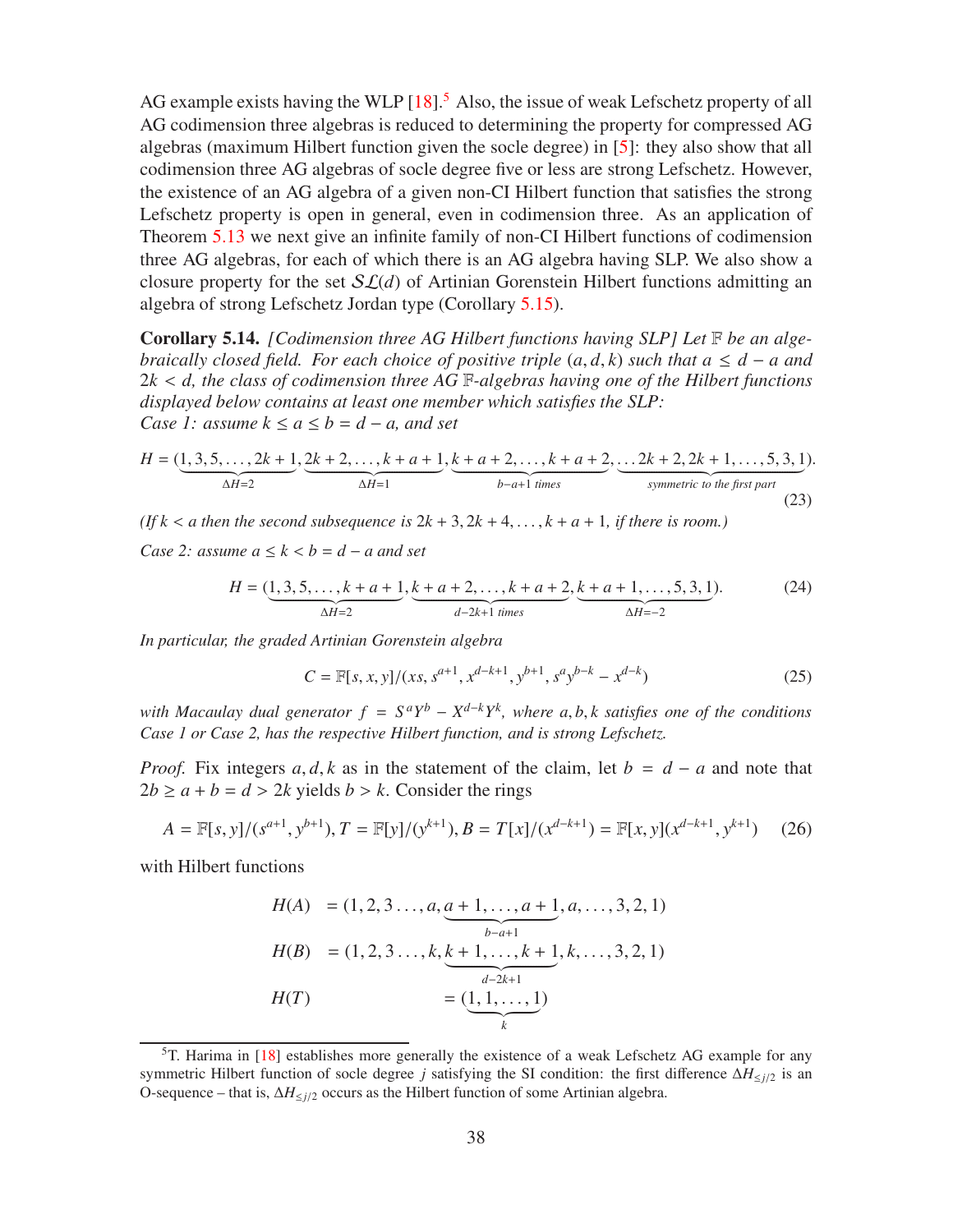Set  $\pi_A : A \to T$  to map  $s \mapsto 0, y \mapsto y$  and let  $\pi_B : B \to T$  map  $x \mapsto 0, y \mapsto y$ . The connected sum  $C = A \#_{T} B$  satisfies the SLP by the Theorem [5.13;](#page-34-0) by Lemma [3.9](#page-13-1)  $H(C)$  is equal to one of the displayed Hilbert functions [\(23\)](#page-37-2) or [\(24\)](#page-37-3) depending on whether  $k \le a$  or *a* ≤ *k*. The Macaulay dual generator for *A* is  $S^aY^b$ , for *B* is  $X^{d-k}Y^k$ . By Theorem [4.6](#page-18-0) the Macaulay dual generator for *C* is  $f = S^a Y^b - X^{d-k} Y^k$ . В последните поставите на примерение в последните село в поставите на примерение в собстание в собстание и<br>В собстание в собстание в собстание в собстание в собстание в собстание в собстание в собстание в собстание в

We denote by  $\mathcal{SL}(d)$  the family of symmetric Gorenstein sequences *H* having socle degree *d*, such that there is a standard-graded Artinian Gorenstein algebra *A* of Hilbert function *H* having the strong Lefschetz property. Recall that the subscheme PGor(*H*) ⊂  $\mathbb{P}(R_d)$ , the projectivization of  $R_d$ , parametrizes the graded Artinian Gorenstein quotients of *R* having Hilbert function *H*, via the Macaulay dual generator (Fact [4.1\)](#page-15-1).<sup>[6](#page-38-1)</sup>

<span id="page-38-0"></span>Corollary 5.15. *[Closure] Let* 2*k* < *d, assume that* F *is algebraically closed of characteristic* char  $F = 0$  *or* char  $F > d$ *, and let* 

 $W(k, d) = (0_0, 1, 2, \ldots, k, \underbrace{k+1, \ldots, k+1}_{d-2k-1}, k, \ldots, 3, 2, 1_{d-1}, 0_d)$ . Then *d*−2*k*−1

*A. The set* SL(*d*) *includes all CI Hilbert functions of socle degree d and codimension two.*

*B. the set* SL(*d*) *is invariant under the addition of any such sequence W*(*k*, *d*)*.*

*C. Suppose H* ∈  $SL(d)$ *. Then there is an irreducible component of PGor(H) whose generic element has SLJT. In particular, let H be of codimension three (H*(1) = 3*) with*  $H \in SL(d)$  *then the generic element of PGor(H) is SL.* 

*Proof.* The statement (A) is well-known ( [\[23,](#page-56-7) Theorem 2.9]). The statement (C) follows from (B) as the strong Lefschetz property is an open condition, since the maps involved are semicontinuous for a fixed Hilbert function ( $[20, p. 102]$ ,  $[24, §2.7]$ ); also, the irreducibility of PGor(*H*) in codimension three is well known [\[11\]](#page-55-12). To show (B), let *A* be a codimension *c* strong-Lefschetz Artinian Gorenstein algebra of Hilbert function  $H \in SL(d)$ , and let  $\ell \in A_1$  be a strong Lefschetz element for *A*. Take a new basis of  $A_1$ ,  $\ell_1 = x_1, x_2, \ldots, x_c$ , let *T* =  $\mathbb{F}[y]/(y^{k+1}), B = T[x]/(x^{d-k+1}) = \mathbb{F}[x, y](x^{d-k+1}, y^{k+1}).$  Define a homomorphism  $\pi_A : A \to T$  by  $\pi_A(x_1) = y$  and  $\pi_A(x_i) = 0$  for  $i \neq 1$ ; and  $\pi_B(x) = 0, \pi_B(y) = y$ . By Theorem  $4.6 C = A \#_{T} B$  $4.6 C = A \#_{T} B$  is strong Lefschetz, and by Lemma [3.9](#page-13-1) it has the Hilbert function  $H(A) + W(k, d)$ . This completes the proof.

For example, by Corollaries [5.14](#page-37-0) and [5.15](#page-38-0) the sequence  $H = (1, 3, 5, 7, 7, 5, 3, 1) +$  $W(3, 7) = (1, 3, 5, 7, 7, 5, 4, 1) + (0, 1, 2, 3, 3, 2, 1, 0) = (1, 4, 7, 10, 10, 7, 4, 1)$  is in  $SL(7)$ .

In the proof of Theorem  $5.13$ , we used the  $F$  algebraically closed condition to

- 1. get a flatness criterion: If  $\mathcal R$  is a finite ring extension over  $\mathbb F[z]$  with equidimensional fibers then  $\mathcal R$  is flat over  $\mathbb F[z]$ , and
- 2. to show that the fibers of the flat extension  $\mathcal{R}_c$  all had the same isomorphism type for all  $0 \neq c \in \mathbb{F}$ .

The following examples show the troubles that can occur over a non-algebraically closed field (e.g.  $\mathbb{Q}$ ).

<span id="page-38-1"></span><sup>&</sup>lt;sup>6</sup>For a discussion of the subtleties of parametrizing  $PGor(H)$  see [\[25,](#page-56-12) Theorem 44 ff].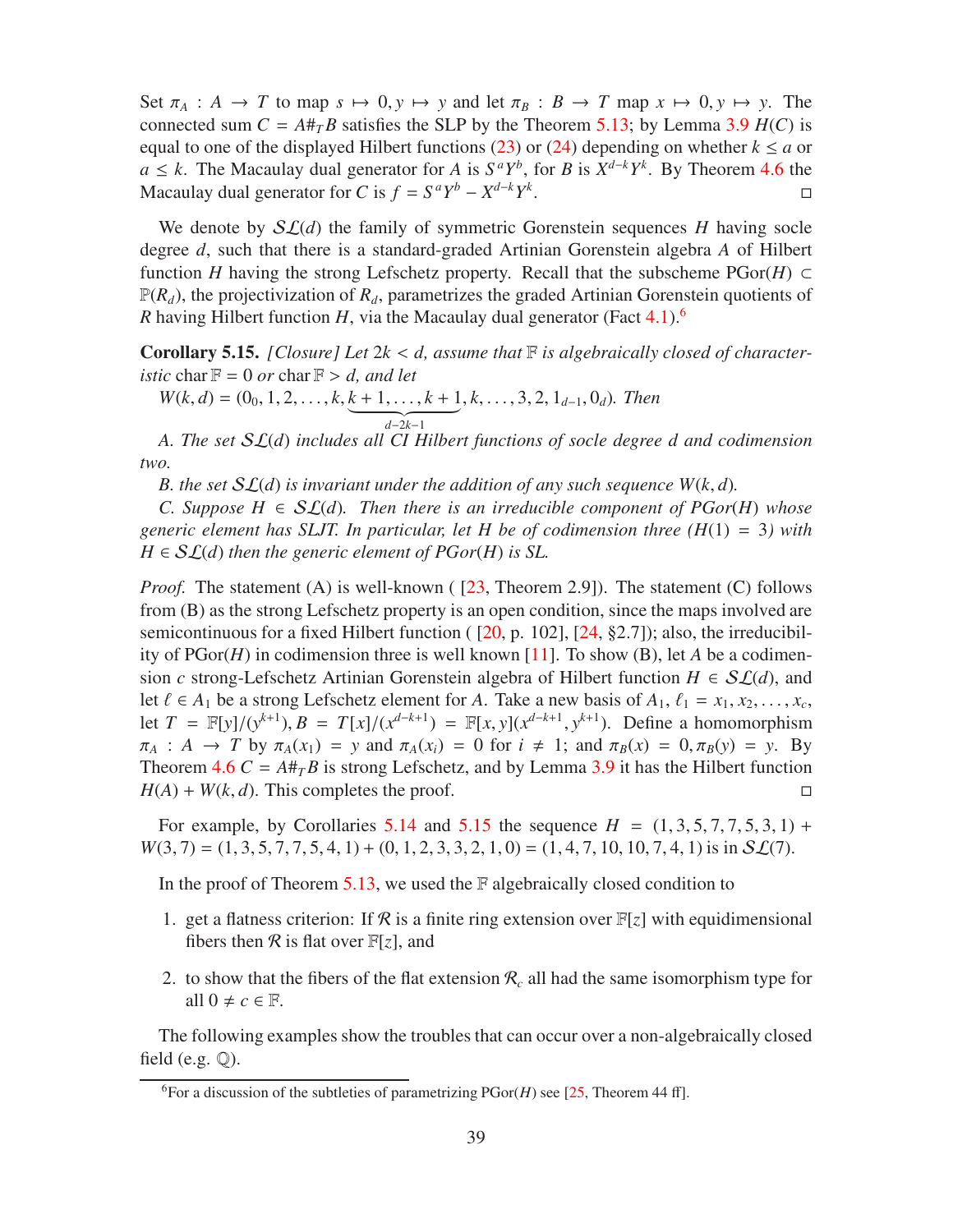**Example 5.16.** Let  $A = \mathbb{Q}[x, y]/(x^2, y^2)$ , and set

$$
\mathcal{R} = \frac{\mathbb{Q}[x, y][z]}{((z^2 + 1)x^2, y^2)}.
$$

Then for every  $c \in \mathbb{Q}$  we have

$$
\mathcal{R}/(z-c)\mathcal{R} \cong \frac{\mathbb{Q}[x,y]}{((c^2+1)x^2, y^2)} \cong A
$$

hence R has all fibers of the same length, but is not  $\mathbb{Q}[z]$ -free.

The next remarkable example is taken from [\[1,](#page-55-0) Example 3.1].

**Example 5.17.** Let  $A = \mathbb{Q}[x]/(x^3)$ ,  $B = \mathbb{Q}[y]/(y^3)$ , and  $T = \mathbb{Q}$  with  $\pi_A : A \to T$  and  $\pi_B: B \to T$  the natural projections and Thom classes  $\tau_A = x^2$  and  $\tau_B = -y^2$  (give *B* the opposite orientation). Then the fibered product is  $A \times_T B$  generated as a Q-algebra by  $X = (x, 0)$  and  $Y = (0, y)$ . Therefore we see that the fibered product is

$$
A \times_T B = \frac{\mathbb{Q}[X, Y]}{(X^3, Y^3, XY)}
$$

and the connected sum is

$$
A\#_T B = \frac{\mathbb{Q}[X, Y]}{(X^2 - Y^2, XY)}.
$$

In  $[1]$ , it is observed that there is no Q-algebra isomomorphism

<span id="page-39-0"></span>
$$
\psi_p: \mathcal{R}_p = \frac{\mathbb{Q}[X, Y]}{(X^2 - pY^2, XY)} \to \frac{\mathbb{Q}[X, Y]}{(X^2 - Y^2, XY)} = \mathcal{R}_1
$$
\n(27)

for  $p \in \mathbb{Z} \subset \mathbb{Q}$  a prime not congruent to 3 mod 4. We slightly extend this:

*If p* ∈ Q *is any rational number that does not have a square root in* Q *(e.g. if p is prime) then there can be no* Q*-algebra isomorphism as in* [\(27\)](#page-39-0)*.*

Indeed, assume that there is a  $\mathbb Q$ -algebra homomorphism as in [\(27\)](#page-39-0). Then for some  $a, b, c, d \in \mathbb{Q}$  we must have  $\psi_p(X) = aX + bY$  and  $\psi_p(Y) = cX + dY$ , and in order for  $\psi_p$  to be a Q-algebra homomorphism these parameters must satisfy the following equations

$$
(a2 + b2) - p(c2 + d2) = 0
$$
 (28)

<span id="page-39-2"></span><span id="page-39-1"></span>
$$
ac + bd = 0.\t(29)
$$

Moreover, in order for  $\psi_p$  to be a Q-algebra isomorphism, it is necessary that the determinant *ad* − *bc* is non-zero. There are two cases to consider:

**Case 1:** One of the variables, say  $a = 0$ . In this case, [\(29\)](#page-39-1) implies that *b* or *d* equals zero and [\(28\)](#page-39-2) implies it must be  $d = 0$ , in which case we have  $b^2 = pc^2$ . This implies p is a perfect square.

**Case 2:** None of the variables are zero. In this case [\(29\)](#page-39-1) gives  $\frac{a}{b} = -\frac{d}{c}$  $\frac{d}{c}$  and [\(28\)](#page-39-2) gives

$$
b^2 \cdot \left( \left( \frac{a}{b} \right)^2 + 1 \right) = pc^2 \left( 1 + \left( \frac{d}{c} \right)^2 \right) \Rightarrow b^2 = p \cdot c^2
$$

which again implies *p* must be a perfect square.

Of course, if we replace  $\mathbb Q$  with an algebraically closed field, this issue disappears.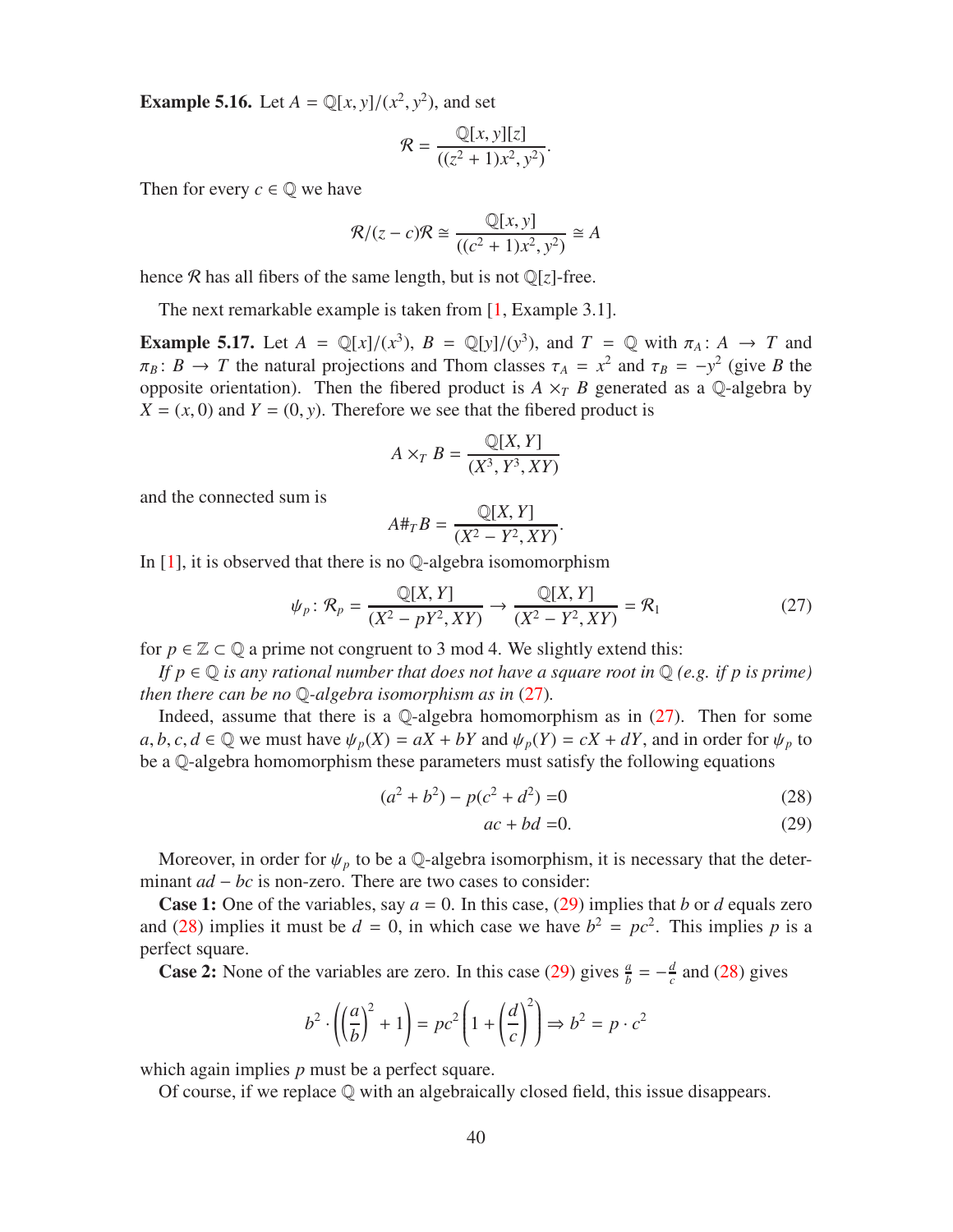#### <span id="page-40-0"></span>5.2 Weak Lefschetz property of connected sums.

The aim of the next results is to connect the WLP for fiber products over  $\mathbb F$  to the WLP for fiber products over arbitrary graded Artinian algebras *T*. Henceforth we restrict to fibered products and connected sums in the category of graded F-algebras, that is, we insist that the maps  $\pi_A$  and  $\pi_B$  in the definition of the fibered product [3.1](#page-9-4) and of the connected sum [3.6](#page-11-2) be F-algebra maps, and in particular that they restrict to the identity map on  $A_0 = T_0 = B_0 = \mathbb{F}$ .

<span id="page-40-3"></span>Lemma 5.18. *For connected, graded* F*-algebras A*, *B and T and* F*-algebra homomorphisms*  $\pi_A$  :  $A \rightarrow T$  *and*  $\pi_B$  :  $B \rightarrow T$  *there is an inclusion of graded F-algebras*  $A \times_T B \hookrightarrow A \times_{\mathbb{F}} B$ .

*Proof.* In order to prove this we first discuss the compatibility of the maps involved. We say that the fibered products  $A \times_{\mathbb{F}} B$  and  $A \times_{\mathbb{F}} B$  or the connected sums  $A#_{\mathbb{F}}B$  and  $A#_{\mathbb{F}}B$ are compatible if they arise from maps  $\pi_A$ ,  $\pi_B$  and  $\pi'_A$ ,  $\pi'_B$ , respectively, which make the following diagram commute:



Note that, because the maps above are graded, the restriction of each of the maps  $\pi_A$ ,  $\pi_B$ and  $\pi'_A$ ,  $\pi'_B$  to the positive degree component of its domain is the zero map. Furthermore, the restrictions of the given maps to the degree zero component of their domain  $(F)$  is the identity map by assumption. This observation yields the commutativity of the above diagram, where the map  $T \to \mathbb{F}$  is defined to be the canonical projection  $T \to T/T_{>0} = \mathbb{F}$ .

The containment  $A \times_T B \hookrightarrow A \times_F B$  now follows from the definition of the fibered product after noticing that commutativity of the above diagram implies: if  $\pi'_{A}(a) = \pi'_{B}(b)$ then  $\pi_A(a) = \pi_B(b)$ .

In order to be able to transfer the Lefschetz properties from  $A \times_{\mathbb{F}} B$  to  $A \times_{\mathcal{T}} B$  we must understand whether the Lefschetz elements of  $A \times_{\mathbb{F}} B$  remain available in  $A \times_{\mathbb{F}} B$ . Since in general  $(A \times_T B)_1 \subsetneq (A \times_F B)_1$ , this is a delicate, but manageable, task.

<span id="page-40-2"></span>Lemma 5.19. *Assume that A and B are AG algebras having either the WLP or the SLP and their respective Lefschetz loci are* L*<sup>A</sup> and* L*B. Assume further that T is an AG algebra such that the maps*  $\pi_A : A \to T$  *and*  $\pi_B : B \to T$  *used to define the fiber product*  $A \times_T B$ *are surjections. Then there is a common element*  $(\ell, \ell')$  *of*  $\mathcal{L}_A \times \mathcal{L}_B$  *and*  $(A \times_T B)_1$ *, upon identifying the latter set with a subset of*  $(A \times_{\mathbb{F}} B)_1 = A_1 \times B_1$ *. That is,* 

<span id="page-40-1"></span>
$$
\exists (\ell, \ell') \in (\mathcal{L}_A \times \mathcal{L}_B) \cap (A \times_T B)_1. \tag{30}
$$

*Proof.* Denote by  $K_A$  and  $K_B$  the kernels of the F-linear homomorphisms  $\pi_A|_{A_1}$  and  $\pi_B|_{B_1}$ and note that the isomorphisms  $A_1/K_A \cong T_1 \cong B_1/K_B$  induce corresponding isomorphisms

$$
A_1 \cong K_A \times A_1/(K_A)_1 \cong K_A \times T_1
$$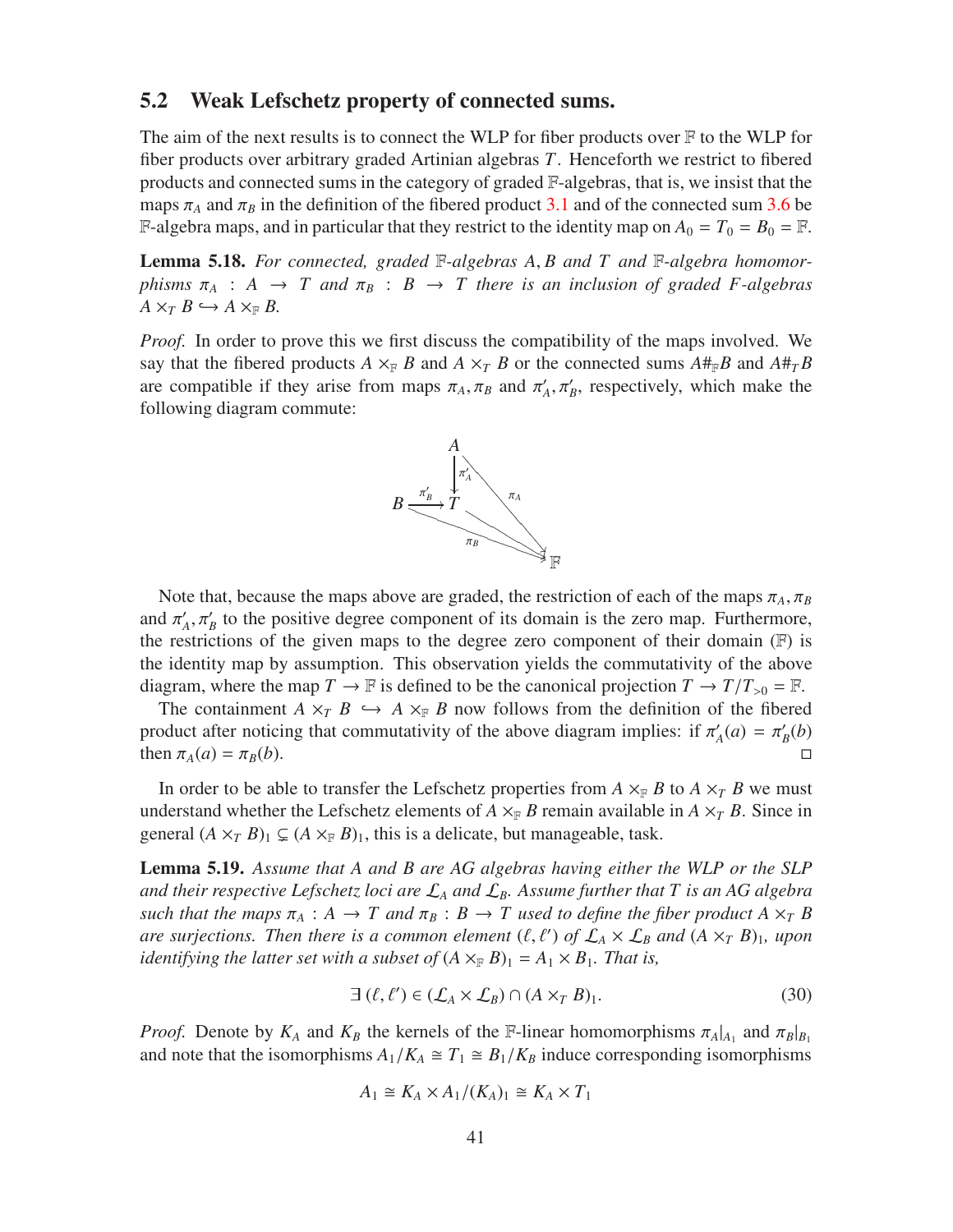$$
B_1 \cong K_B \times B_1/(K_B)_1 \cong K_B \times T_1.
$$

Since the projection maps  $\mathbb{P}(A_1) \to \mathbb{P}(T_1)$  and respectively  $\mathbb{P}(B_1) \to \mathbb{P}(T_1)$  are open (see [\[36,](#page-57-5) [Lemma 037G\]](http://stacks.math.columbia.edu/tag/037G)) it follows that  $\pi_A(\mathcal{L}_A)$ ,  $\pi_B(\mathcal{L}_B)$  are Zariski open sets of  $\mathbb{P}(T_1)$ . Since these sets must have a nonempty intersection, there exist  $\ell \in \mathcal{L}_A$  and  $\ell' \in \mathcal{L}_B$  such that  $\pi_A(\ell) = \pi_B(\ell')$  yielding the desired element  $(\ell, \ell)$  satisfying Equation [\(30\)](#page-40-1).

For the proof of Theorem [5.22](#page-42-0) below, we will need well-known results that combine to make checking the WLP a task of checking a few specific maps.

<span id="page-41-0"></span>Lemma 5.20. *[\[10,](#page-55-9) Lemma 2.1, Corollary 2.2] Let S be a standard graded ring and let M be a graded S -module such that the degrees of its minimal generators are at most v. Let*  $\ell \in S$  be a linear form. If the map  $\times \ell : M_{\nu-1} \to M_{\nu}$  is surjective, then the map  $\times \ell : M_{j-1} \to M_{\nu}$ *M*<sub>*j*</sub> is surjective for all  $j \geq v$ .

*Let M be an Artinian graded S -module such that the degrees of its non-trivial socle elements are at least u* − 1*. Let*  $\ell \in S$  *be a linear form. If the map*  $\times \ell : M_{u-1} \to M_u$  *is injective, then the map*  $\times \ell$ :  $M_{j-1} \to M_j$  *is injective for all j*  $\leq u$ *.* 

We point out the necessity of the hypothesis that *S* has standard grading for the proof of the previous lemma. Indeed, the proof relies on the fact that for  $\ell \in S_1$ , having  $j \geq v$  and  $(M/\ell)_i = 0$  implies that  $(M/\ell)_{i+1} = 0$  since then the multiplication map  $S_1 \otimes (M/\ell)_i \rightarrow$  $(M/\ell)_{i+1}$  is surjective for  $j \geq \nu$ .

With an eye towards applying Lemma [5.20](#page-41-0) for fibered products and connected sums, we establish bounds on the degrees of generators of these rings as modules over the standard graded polynomial algebra generated by their degree 1 components.

<span id="page-41-1"></span>Lemma 5.21. *Let A, B be standard graded AL algebras having socle degree d and let T be a graded AG algebra of socle degree k endowed with surjective* F*-algebra homomorphisms*  $\pi_A : A \to T$  and  $\pi_B : B \to T$ . Then there exists a standard graded polynomial algebra S *such that*  $A \times_T B$  and  $A \#_T B$  are S-modules generated in degree at most  $k+1$  and with socle *concentrated in degree d.*

*Proof.* Set  $K_A$  = ker( $\pi_A$ ),  $K_B$  = ker( $\pi_B$ ), let *V* be a basis for  $T_1 \cup (K_A)_1 \cup (K_B)_1$  and let  $Q = \mathbb{F}[V]$ . We claim that there are ideals  $I_A$ ,  $I_B$  and  $I_T$  such that  $A \cong Q/I_A$ ,  $B \cong Q/I_B$ and  $T \cong Q/I_T$  and  $\pi_A, \pi_B$  are the canonical projection maps between the respective cyclic modules. Indeed, the restrictions of the maps  $\pi_A$  and  $\pi_B$  to  $A_1$  and  $B_1$  respectively induce vector space isomorphisms  $A_1 \cong T_1 \oplus (K_A)_1$  and  $B_1 \cong T_1 \oplus (K_B)_1$  which give rise to surjective F-algebra maps  $q_A : Q \to A$ ,  $q_B : Q \to B$  and  $q_T : Q \to T$ , since A, B and T are standard graded. Setting  $I_A$ ,  $I_B$ ,  $I_T$  to be the kernels of these maps gives the claimed isomorphisms  $\overline{q_A}$  :  $Q/I_A \rightarrow A$  etc. Furthermore, the induced map  $\pi_A \circ \overline{q_A}$  is a canonical projection by construction and similarly for  $\pi_A \circ \overline{q_B}$ .

Notice that

$$
(A \times_T B)_1 = \{ (\overline{q_A}(t), \overline{q_B}(t)) \mid t \in T_1 \} \oplus ((K_A)_1 \times 0) \oplus (0 \times (K_B)_1),
$$

let *U* be an F-basis for this vector space and set  $S = F[U]$  to be a polynomial ring with the standard grading. Let *G* be an F-basis for  $(A \times B)_{\leq k+1}$ . We claim that *G* generates both  $A \times_T B$  and  $A \#_T B$  as *S*-modules. It is sufficient to establish this for the former module,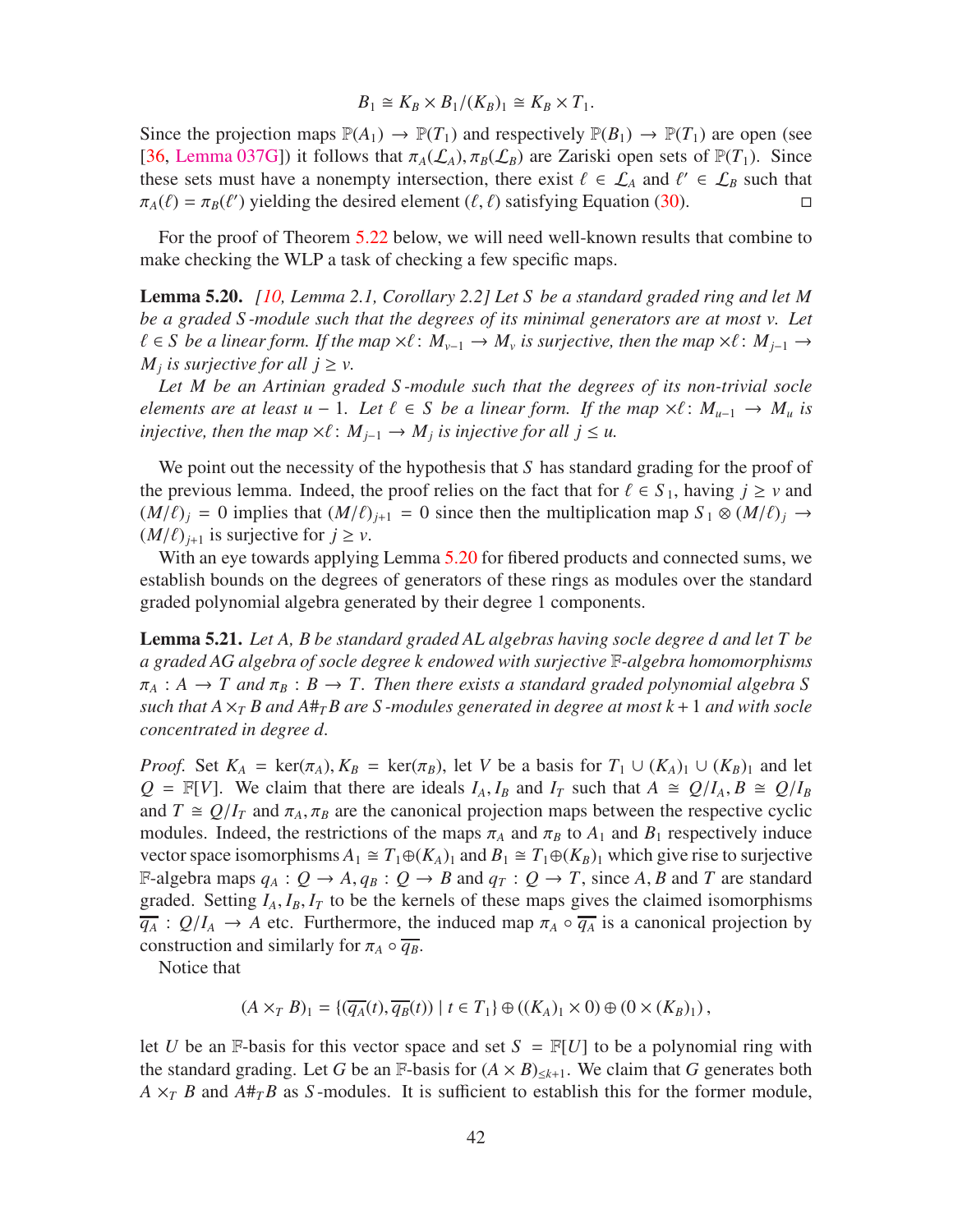since the latter is its quotient. Notice that  $(A \times_T B)_{\leq k+1} \subseteq S G$  by definition of G and  $(A \times_{T} B)_{i} = (A_{i} \times 0) \oplus (0 \times B_{i})$  for  $i \geq k + 1$  and  $A_{i} \times 0 = S_{i-k-1}(A_{k+1} \times 0)$  and  $0 \times B_{i} =$  $S_{i-k-1}(0\times B_{k+1})$  since the projection of  $S_1$  onto the first coordinate is  $A_1$  while the projection onto the second coordinate is  $B_1$  and both *A* and *B* are standard graded. This shows that  $(A \times_T B)_{\geq k+1} \subset S G$  as well, yielding the desired statement about the generator degrees of  $A \times_T B$  as an *S*-module.

The proof of Lemma [3.4](#page-11-3) establishes the claim about the socle degree.  $\Box$ 

We are now in a position to prove our second main result, stated as Theorem [3](#page-3-0) in the introduction, which we restate here for convenience.

<span id="page-42-0"></span>Theorem 5.22. *Let A and B be standard graded AG algebras of socle degree d satisfying the SLP, and let T be a graded AG algebra of socle degree k, with*  $k < \lfloor \frac{d-1}{2} \rfloor$ , endowed *with*  $\mathbb{F}\text{-}algebra homomorphisms$   $\pi_A : A \to T$  and  $\pi_B : B \to T$ . Then the resulting fibered *product*  $A \times_T B$  *and the connected sum*  $A \#_T B$  *both satisfy the WLP.* 

*Proof.* We aim to apply Lemma [5.20](#page-41-0) for the "middle degrees", i.e.,

$$
\begin{cases} u = \frac{d}{2} \text{ and } v = \frac{d}{2} + 1 & \text{if } d \text{ is even} \\ u = v = \lfloor \frac{d}{2} \rfloor & \text{if } d \text{ is odd.} \end{cases}
$$

We proceed in several steps. First we show that  $A \times_{T} B$  and  $A \#_{T} B$  satisfy the hypotheses of the Lemma [5.20.](#page-41-0) Next we show that, due to our hypothesis on the socle degree of *T*, the multiplication maps by a linear form on  $A \times_T B$ ,  $A \#_T B$  and  $A \times_F B$  coincide in degrees  $u - 1$ to *u* and *v* − 1 to *v*. Finally, using the WLP for *A*  $\times_F B$  we conclude *A*  $\times_T B$  and  $A#_T B$  have the WLP.

*Step 1:* It follows from Lemma [5.21](#page-41-1) that there is a standard graded polynomial ring S generated by  $(A \times_{T} B)$ <sub>1</sub> such that  $A \times_{T} B$  and  $A \#_{T} B$  are *S* modules generated in degrees at most  $k + 1$  and with socle in degree *d*. Because of the assumption that  $k < \lfloor \frac{d-1}{2} \rfloor$ , the conditions  $k + 1 \le v$  and  $d \ge u$  are satisfied.

*Step 2:* We show that  $A \times_{T} B$ ,  $A \times_{F} B$  and  $A \#_{T} B$  have certain graded components in common, in particular  $(A \times_{T} B)$ <sub>*i*</sub>  $\cong (A \#_{T} B)$ *i* whenever  $i \in \{u - 1, u, v - 1, v\}$ . Indeed, from Equations  $(3)$  and  $(4)$  and our assumption on *k* we have that

$$
(A#_T B)_i \cong (A \times_T B)_i \cong (A#_{\mathbb{F}} B)_i \cong (A \times_{\mathbb{F}} B)_i \cong A_i \times B_i
$$

for  $i \in \{u-1, u, v-1, v\}$  for the above defined values of *u* and *v*.

*Step 3:* By Lemma [5.20,](#page-41-0) in order to establish that WLP holds both for  $A \times_{T} B$  and  $A \#_{T} B$ , it suffices to check that there exists  $L \in (D = A \times T B)_1$  satisfying the following properties :

- $D_{u-1} \xrightarrow{\times L} D_u$  is injective
- $D_{\nu-1} \xrightarrow{\times L} D_{\nu}$  is surjective.

Take *L* to be a Lefschetz element for  $A \times_{\mathbb{F}} B$  which is also in  $(A \times_{\mathbb{F}} B)$ . It is possible to choose such an element *L* because of Remark [5.10](#page-33-1) and Lemma [5.19.](#page-40-2) The inclusion  $D = A \times_T B \hookrightarrow A \times_F B = D'$  of Lemma [5.18](#page-40-3) induces an isomorphisms between the graded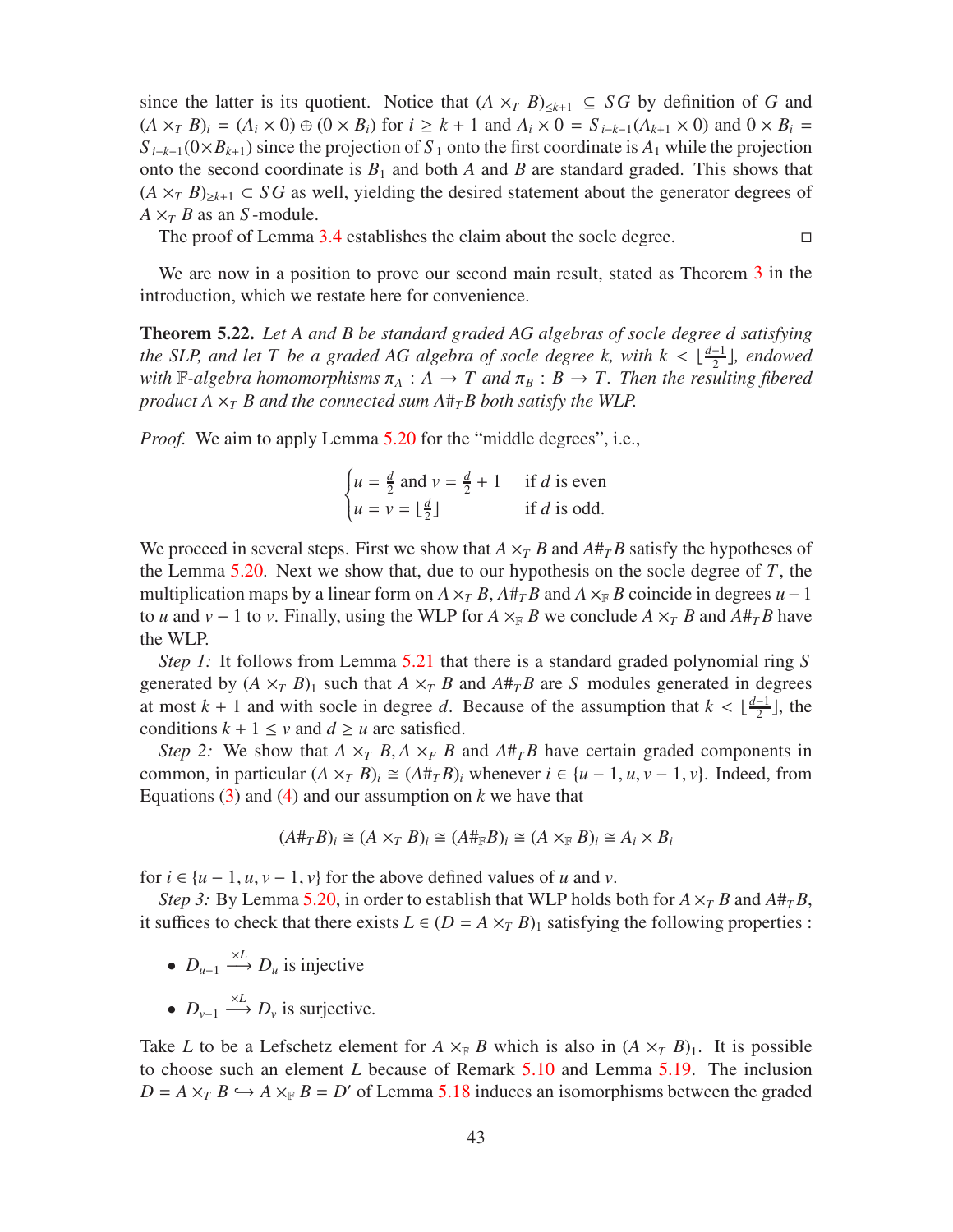components of  $A#_{T}B$ ,  $A \times_{T} B$  and  $A \times_{F} B$  in degree  $i \in \{u-1, u, v-1, v\}$ , as established in Step 2. Since *D'* satisfies the SLP by Theorem [5.6,](#page-32-0) the map  $D'_{u-1}$  $\stackrel{\times L}{\longrightarrow} D'_u$  is injective and the map  $D'_{\nu-1}$  $\longrightarrow$  *D*<sup>*l*</sup>, is surjective. Using the isomorphisms  $D_i \cong D'_i$  for  $i \in \{u - 1, u, v - 1\}$ 1, *v*} it follows that multiplication by *L* induces maximal rank maps on *D* in the desired degrees. degrees.

We next discuss the necessity of the hypothesis on the socle degrees of *A*, *B* and *T* in the previous theorem, as well as whether this theorem can be extended to cover the SLP. We give a family of algebras showing that the SLP does not hold in general for connected sums, even those satisfying the hypotheses of the previous theorem. Our next result also shows that in the absence of the hypothesis on the socle degrees of *A*, *B* and *T* given in Theorem [5.22,](#page-42-0) the connected sums may or may not satisfy the WLP.

<span id="page-43-0"></span>**Proposition 5.23.** *Let*  $A = \mathbb{F}[x]/(x^m)$ ,  $B = \mathbb{F}[y]/(y^m)$ ,  $T = \mathbb{F}[z]/(z^t)$  *(where m > t > 1), and let*  $\pi_A$ :  $A \to T$  *and*  $\pi_B$ :  $B \to T$  *be the algebra maps defined by*  $\pi_A(x) = z$  *and*  $\pi_B(y) = z$ *.* Let  $\int_A : x^{m-1} \mapsto 1$ ,  $\int_B : y^{m-1} \mapsto 1$ ,  $\int_T : z^{t-1} \mapsto 1$  be orientations for A, B, and T, respectively *so that the Thom classes for*  $\pi_A$  *and*  $\pi_B$  *are*  $\tau_A = x^{m-t}$  *and*  $\tau_B = y^{m-t}$ *.* 

*Then*  $A#_{T}B$  has the WLP if and only if  $t \neq \frac{m}{2}$  $\frac{m}{2}$ , but  $A \#_{T} B$  never has the SLP.

*Proof.* Under our hypothesis the fibered product  $A \times_T B$  has a presentation given by

$$
A \times_T B = \frac{\mathbb{F}[z_1, z_2]}{\left(z_1^m, z_2^{\frac{m}{t}}\right), z_1^{m-t} z_2, z_1^t z_2 - z_2^2} \quad \text{where} \quad \begin{cases} z_1 = (x, y) \\ z_2 = (x^t, 0) \end{cases}.
$$

Note that  $(\tau_A, \tau_B) = z_1^{m-t}$ , hence we get the following presentation for the connected sum:

<span id="page-43-1"></span>
$$
C = A \#_T B = \frac{\mathbb{F}[z_1, z_2]}{\left(z_1^{m-t}, z_1^t z_2 - z_2^2\right)}.
$$
\n(31)

.

Additionally we observe that the Macaulay dual generators for the fibered product are given by

$$
\begin{cases}\nH_1 = Z_1^{m-1} \\
H_2 = Z_1^{m-1-t} Z_2 + Z_1^{m-1-2t} Z_2^2 + \dots + Z_1^{m-1-(\lceil \frac{m}{t} \rceil-1)t} Z_2^{\lceil \frac{m}{t} \rceil-1}\n\end{cases}
$$

With this information, we can compute the "correct" Macaulay dual generators for *A*, *B*, and *T* by looking at the projections from  $A \times_T B$ :

$$
A \cong \frac{\mathbb{F}[z_1, z_2]}{\text{Ann}(F = H_1 + H_2)} \cong \frac{\mathbb{F}[z_1, z_2]}{(z_1^m, z_1^t - z_2)}
$$

$$
B \cong \frac{\mathbb{F}[z_1, z_2]}{\text{Ann}(G = H_1)} \cong \frac{\mathbb{F}[z_1, z_2]}{(z_1^m, z_2)}
$$

$$
T \cong \frac{\mathbb{F}[z_1, z_2]}{\text{Ann}(\tau \circ F = Z_1^{t-1} = \tau \circ G)} \cong \frac{\mathbb{F}[z_1, z_2]}{(z_1^t, z_2)}
$$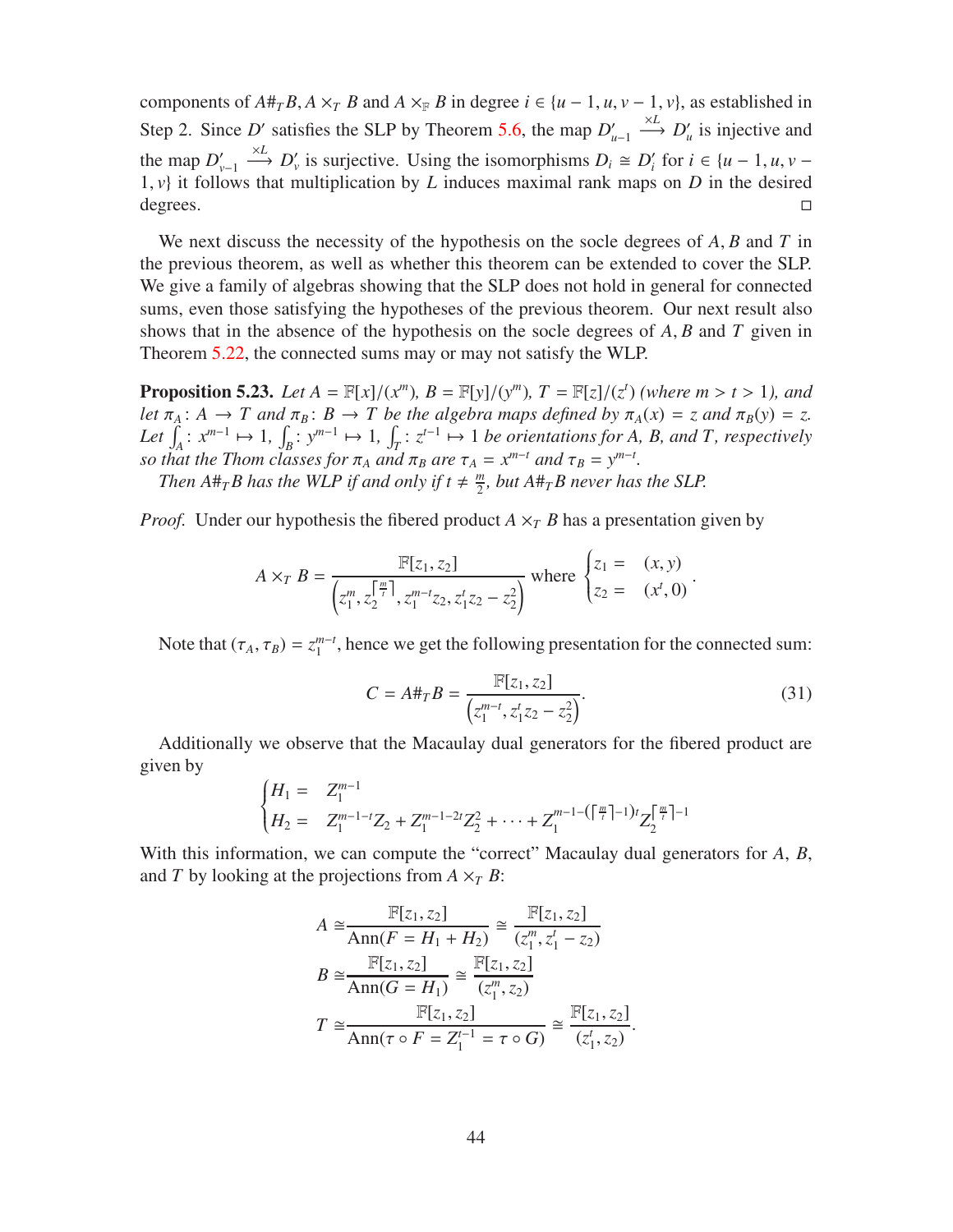The Macaulay dual generator of the connected sum is  $H_2 = F - G$ , i.e.

$$
C = \frac{\mathbb{F}[z_1, z_2]}{\mathrm{Ann}\left(Z_1^{m-1-t}Z_2 + \cdots + Z_1^{m-1-(\lceil \frac{m}{t} \rceil-1)t}Z_2^{\lceil \frac{m}{t} \rceil-1}\right)} \cong \frac{\mathbb{F}[z_1, z_2]}{(z_1^{m-t}, z_1^t z_2 - z_2^2)}.
$$

Since *C* is an Artinian Gorenstein algebra of embedding dimension two, it must be a complete intersection (of socle degree  $m - 1$ ). From Lemma [3.9,](#page-13-1) the Hilbert function for *C* is

$$
H(C) = \begin{cases} \underbrace{(1, \ldots, 1, 2, \ldots, 2, 1, \ldots, 1)}_{t} & \text{if } t < \frac{m}{2} \\ \underbrace{(1, \ldots, 1)}_{m} & \text{if } t = \frac{m}{2} \\ \underbrace{(1, \ldots, 1, 0, \ldots, 0, 1, \ldots, 1)}_{m-t} & \text{if } t > \frac{m}{2} \end{cases}
$$

Clearly the only candidate for a WL or SL element in  $C = A#_{T}B$  is a multiple of  $L = z_1 \in$ *C*<sub>1</sub>. Notice that the map  $\times L^{m-1}$ :  $C_0 \rightarrow C_{m-1}$  is the zero map since  $L^{m-1} = 0$ , thus *C* never has the SLP. To study the WLP, we first note that a F-basis for *C* consists of the monomials

$$
\mathcal{B} = \{z_1^i, z_1^i z_2 \mid 1 \le i \le m - t - 1\}.
$$

Examining the multiplication map  $\times L$ :  $C_{m-t-1} \to C_{m-t}$ , which takes  $z_1^{m-t-1}$  to 0 shows that *C* does not have the WLP in the case  $t = \frac{m}{2}$  $\frac{m}{2}$ . In all the other cases the multiplication maps  $\times L$ :  $C_i \rightarrow C_{i+1}$  have maximal rank; this can be easily seen by expressing these multiplication maps in terms of the given basis.

Some topological implications of the above result are discussed in Remark [A.4.](#page-54-0)

 $\Box$ 

**Definition 5.24.** The *Jordan type* of an Artinian graded algebra A with  $A_1 \neq 0$  is the multiset of sizes of blocks in the Jordan matrix representing the (nilpotent) action of multiplication by a general linear form on *A*. The Jordan type is a partition of the length (vector space dimension) of *A* .

In the last part of this section we focus on the interplay between the property of an algebra of being decomposable as a connected sum and its Jordan type. The importance of the Jordan type in the theory of the Lefschetz properties for Artinian graded algebras is given by the following remark.

**Remark 5.25.** Let  $\ell$  be a general enough non-unit of  $A$  and consider the multiplication map  $m_\ell$ :  $A \rightarrow A$ ; denote by  $P_\ell$  its Jordan type. Recall from [\[24,](#page-56-11) Proposition 2.9] (or [\[19,](#page-56-3) Proposition 3.64] for *A* standard-graded) that for a (not necessarily standard) graded Artinian algebra *A*, the SLP is equivalent to the fact that  $P_\ell$  is the conjugate of the partition of the length of *A* given by the Hilbert function of *A*.

For standard graded algebras *A* having symmetric Hilbert function the WLP is equivalent to the number of parts of *P*<sup>ℓ</sup> being equal to the largest value of the Hilbert function of *A* ( [\[19,](#page-56-3) Proposition 3.5]).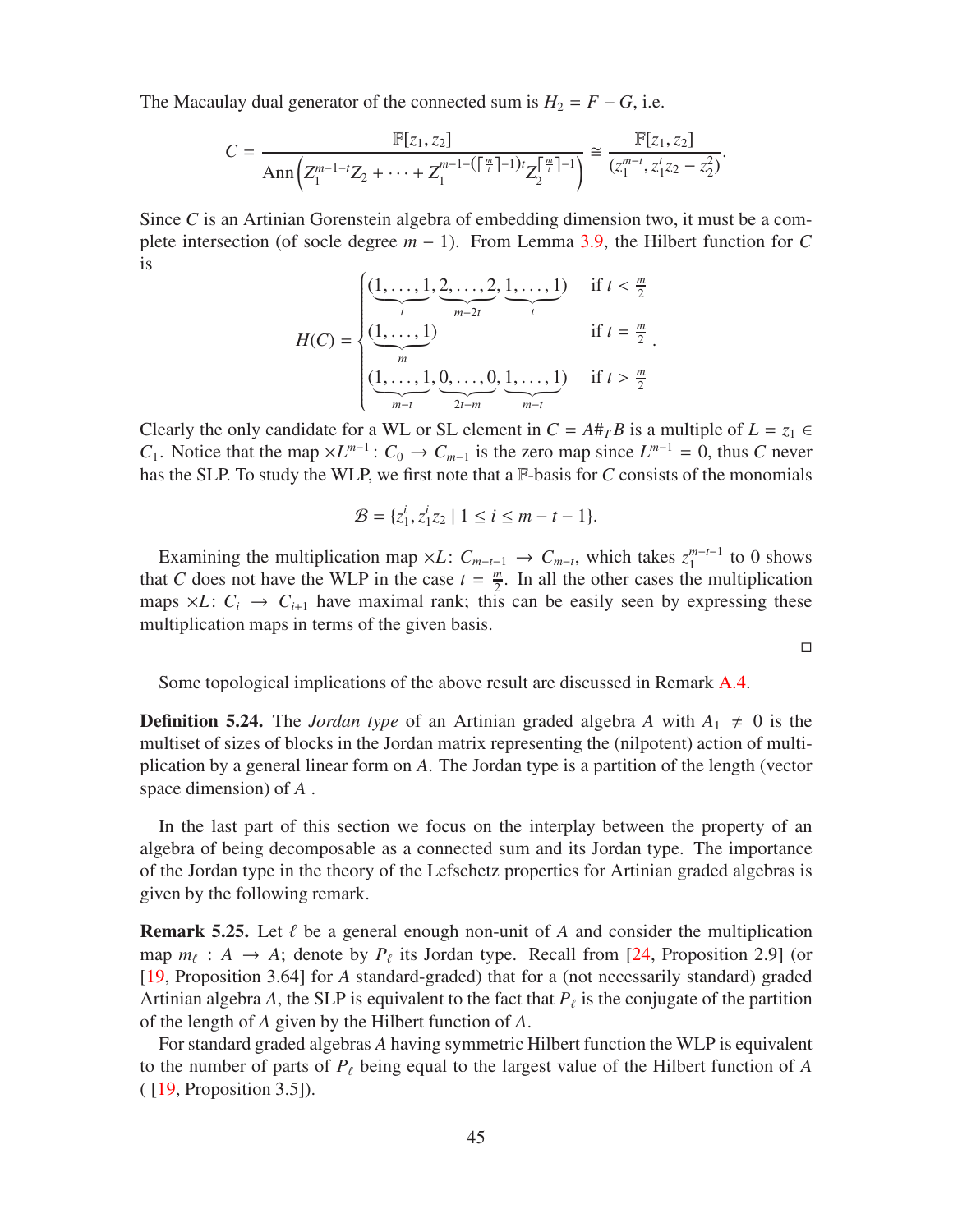Proposition [5.23](#page-43-0) shows that this WLP criterion is no longer true for non standard graded algebras, even in the case of complete intersections. For the connected sums discussed in Proposition [5.23,](#page-43-0) the Jordan matrix of the action of multiplication by  $z_1$  on  $A \#_{T} B$  expressed in terms of the basis B has two blocks of size  $m - t$ , corresponding to the two subsets  $B_1 = \{z_1^i\}$  $\frac{i}{1} | 0 \le i \le m - t - 1$  and  $\mathcal{B}_2 = \{ z_1^i \}$  $i$ <sub>1</sub> $z$ 2 | 0 ≤ *i* ≤ *m* − *t* − 1} of the basis. This Jordan type remains the same independently of whether  $A#_{T}B$  has the WLP (when  $d > m/2$ ) or not. Furthermore, when  $d > m/2$  then  $A \#_{T} B$  has the WLP, the number of Jordan blocks is two, and the largest value of the Hilbert function  $H(A#_T B)$  is one.

In the following proposition we establish a partial converse to Proposition [5.23.](#page-43-0)

<span id="page-45-0"></span>**Proposition 5.26.** Let C be a graded AG F-algebra with F algebraically closed and  $C_1 \neq 0$ . *If the Jordan type of C consists of two equal parts of size a, which correspond to basis elements of degrees* 0 *to a* − 1 *and t to t* + *a* − 1 *respectively, then one of the following possibilities is true:*

- *1.*  $C \cong \mathbb{F}[u, v]/(u^a, v^2)$  *with* deg(*u*) = 1, deg(*v*) = *t or*
- 2.  $C \cong \mathbb{F}[u, v]/(u^a, v^2 u^t v)$  *with*  $deg(u) = 1, deg(v) = t$ . In this case, C is a connected sum  $C \cong A \#_T B$  for  $A = \mathbb{F}[x]/(x^m)$ ,  $B = \mathbb{F}[y]/(y^m)$ ,  $T = \mathbb{F}[z]/(z^t)$ ,  $\pi_A(x) = z$ ,  $\pi_B(y) = z$  $and a = m - t$ .

*Proof.* Let  $u \in C_1$  be a general linear form. The hypothesis yields that a basis for *C* is given by  $\mathcal{B} = \{1, u, \dots, u^{a-1}, v, uv, \dots, uv^{a-1}\}\$  for some form  $v \in C_t$  where *t* is a positive integer.

*Case 1: a*  $\leq t$ . In this case the socle degree of *C* is  $t + a - 1 < 2t$ , thus  $C_{2t} = 0$  and hence  $v^2 = 0$ . Therefore  $C = \mathbb{F}[u, v]/(u^a, v^2)$  with deg(*v*) =  $t \ge a$ . Set  $m = a + t$  and consider the AG algebras  $A = \mathbb{F}[x]/(x^m)$ ,  $B = \mathbb{F}[y]/(y^m)$ ,  $T = \mathbb{F}[z]/(z^t)$  and the F-algebra homomorphisms induced by  $\pi_A(x) = z$ ,  $\pi_B(y) = z$ . Equation [\(31\)](#page-43-1) gives in this case that  $A \#_T B = F[z_1, z_2]/(z_1^a)$  $^{a}_{1}, z^{t}_{1}$  $z_1^t z_2 - z_2^2$  $Z_2^2$ ) =  $F[z_1, z_2]/(z_1^a)$  $\frac{a}{1}$ ,  $z_2^2$  $Z_2^2$   $\cong$  *C*, where  $z_1 = (x, y), z_2 = (x^t, 0)$  and the second equality above uses the assumption  $a \leq t$ .

*Case 2: t* <  $a \leq 2t$ . The hypothesis and the numerical constraints on *a* and *t* yield that  $C_{2t}$  is 1-dimensional and it contains the monomials  $v^{2t}$  and  $u^t v \neq 0$ . Thus in *C* there is a relation of the form  $v^2 - \alpha u^t v = 0$  where  $\alpha \in F$ . If  $\alpha = 0$  then we are in case (1) since there is an obvious surjection  $k[u, v]/(u^a, v^2) \to C$  and the two rings have the same length. If  $\alpha \neq 0$  then we are in case (2). Indeed, set  $u' = \sqrt[n]{\alpha}u$  and notice that there is a surjection  $\mathbb{F}[u', v]/(u'^a, v^2 - u''v) \rightarrow C$ , which by comparing vector space dimensions must be an isomorphism. It remains to observe that by equation [\(31\)](#page-43-1) the ring  $\mathbb{F}[u', v]/(u'^a, v^2 - u'^t v)$  is a connected sum of the form described in (2).

*Case 3: a* > 2*t*. The hypothesis and the numerical constraints on *a* and *t* yield that  $C_{2t}$  is 2-dimensional and it contains the monomials  $v^{2t}$ ,  $u^t v$ ,  $u^{2t}$ , where  $u^{2t}$ ,  $u^t v$  are linearly independent. Thus in *C* there is a relation of the form  $v^2 + \alpha u^t v + \beta u^{2t} = 0$  where  $\alpha, \beta \in \mathbb{F}$ . Since F is algebraically closed this relation can be factored as  $(v - \delta u^t)(v - \epsilon u^t) = 0$ . If  $\delta = \epsilon$ , then setting  $v' = v - \delta u'$  gives  $C = \mathbb{F}[u, v']/(u^a, v'^2)$ . Otherwise, setting  $v' = v - \delta u'$ ,  $u' = \sqrt[4]{\epsilon - \delta} \cdot u$  gives  $C = \mathbb{F}[u', v']/(u'^a, v'^2 - u^t v').$ 

Note that the two rings  $\mathbb{F}[u, v]/(u^a, v^2)$  and  $\mathbb{F}[u, v]/(u^a, v^2 - u^t v)$  are not isomorphic if  $a > 2t$  since the defining ideal of the former contains the square of a degree  $t$  form, whereas the degree 2*t* component of the latter does not. If  $t < a \leq 2t$ , the rings  $\mathbb{F}[u, v]/(u^a, v^2)$  and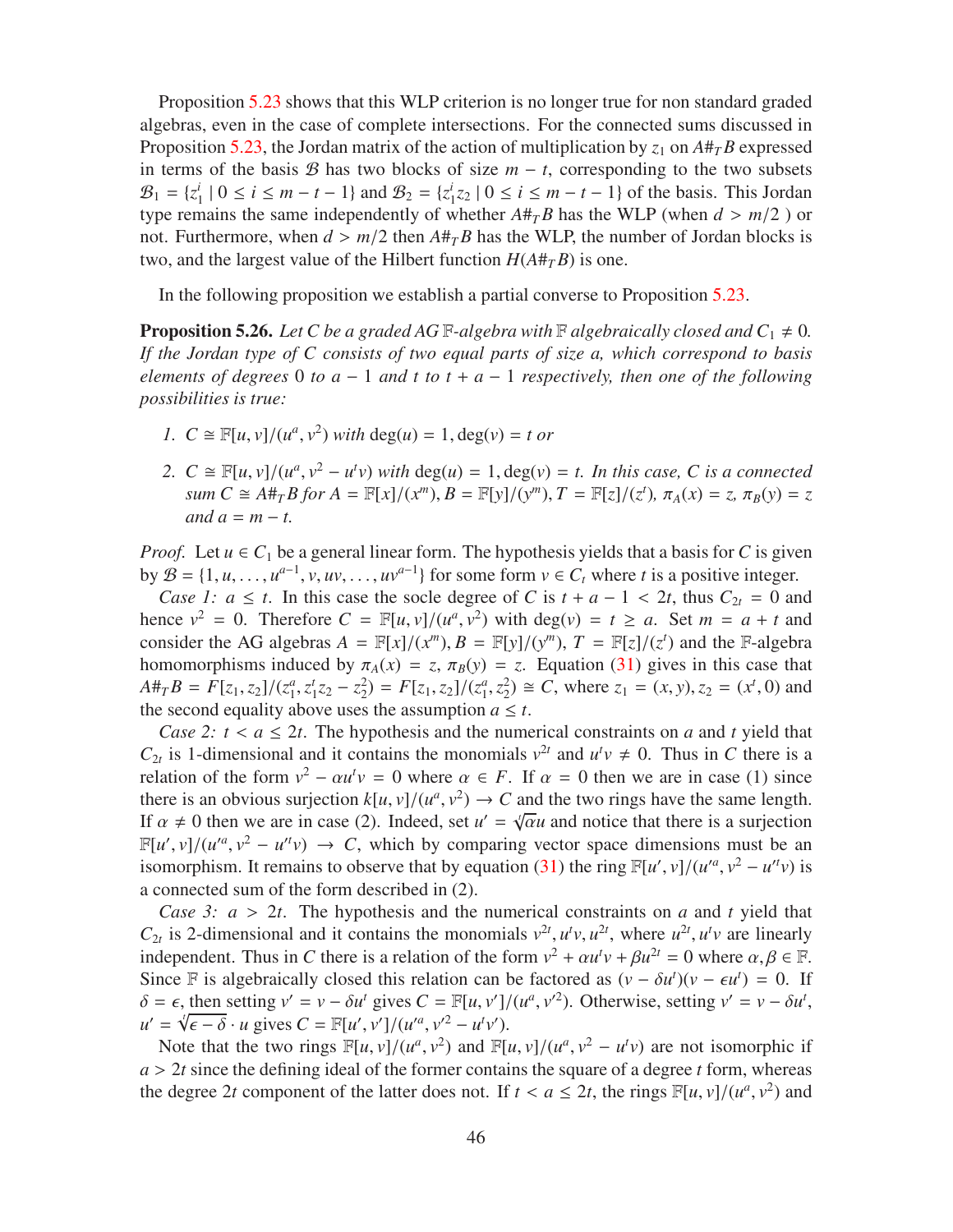$\mathbb{F}[u, v]/(u^a, v^2 - u^t v)$  are isomorphic as one can see by noticing that in the latter  $0 = v^2 - u^t v =$  $v^2 - u^t v + \frac{1}{4}$  $\frac{1}{4}u^2 = v'^2$  where  $v' = v - \frac{1}{2}$  $\frac{1}{2}u^t$ .

Together, Propositions [5.23](#page-43-0) and [5.26](#page-45-0) show the following result.

<span id="page-46-1"></span>Theorem 5.27. *Let C be a graded AG* F*-algebra with* F *algebraically closed and of characteristic either zero or greater than the socle degree s of C. Assume also that*  $C_1 \neq 0$ *, and that the Jordan type of C has two equal parts of size s*−*t*+1*. Then the following assertions are equivalent*

- *1. C has the SLP,*
- *2. C is standard graded,*
- $3. t = 1.$

*Proof.* Proposition [5.26](#page-45-0) shows that under our hypotheses *C* is isomorphic to one of two types of F-algebras where *t* is the degree of one of the algebra generators for *C* (the other generator having degree 1). This yields that  $t = 1$  if and only if C is standard graded.

If  $t = 1$ , then since C is a standard graded codimension two complete intersection, it has the SLP by [\[23,](#page-56-7) Theorem 2.9] (see also [\[20\]](#page-56-9) for the characteristic zero case). Conversely, if *C* has the SLP then there must be a Jordan block of size equal to the socle degree *s* of *C*, so  $s = s - t + 1$ , yielding  $t = 1$ .

The WLP for connected sums of the type relevant for case (2) of Proposition [5.26](#page-45-0) is analyzed in Proposition [5.23.](#page-43-0) The same proof extends to study the WLP for the AG algebra  $\mathbb{F}[u, v]/(u^{s+1-t}, v^2)$ . In either case, the conclusion is that, for  $t > 1$ , *C* has the WLP if and only if  $t \neq \frac{s+1}{2}$  $\frac{+1}{2}$ . If  $t = 1$ , then *C* has the SLP as explained above and hence it also has the WLP.  $\Box$ 

Remark 5.28. An important open problem in the study of the algebraic Lefschetz properties is establishing whether *all* Artinian standard graded complete intersection (CI) algebras satisfy the WLP – or, even more ambitious, might satisfy the SLP – or finding a counterexample. In codimension three the WLP for such CI algebras when char  $F = 0$  is shown in [\[20\]](#page-56-9). Proposition [5.26](#page-45-0) singles out a certain class of AG algebras of codimension two, which are automatically complete intersections by the Hilbert-Burch theorem. Standard graded Artinian algebras of codimension two all satisfy the SLP when char  $\mathbb{F} = 0$  or is greater than the socle degree *d*. Corollary [5.27](#page-46-1) shows that for complete intersections that are not standard graded the situation is very different from the standard graded case in the sense that there are many such non-standard graded CI algebras, even in codimension two, that fail to posses the SLP.

We now consider the hypothesis that  $F$  be algebraically closed in Proposition [5.26.](#page-45-0)

<span id="page-46-0"></span>Example 5.29 (Dependence of *C* being a connected sum on the field F). Consider the Artinian algebra  $C = \mathbb{Q}[u, v]/(u^5, v^2 + u^4 - u^2v)$ , where deg  $u = 1$ , deg  $v = 2$ . Evidently, *C* is a complete intersection, the Jordan type of multiplication by  $u$  is  $(5, 5)$  with two strings, the classes in *C* of 1, *u*, *u*<sup>2</sup>, *u*<sup>3</sup>, *u*<sup>4</sup>; *v*, *uv*, *u*<sup>2</sup>, *u*<sup>3</sup>*v*, *u*<sup>4</sup>*v*: thus, *C* satisfies the hypotheses of Proposi-tion [5.26](#page-45-0) with  $s = 5$ ,  $t = 2$ , except the hypothesis of the closure of F. Over  $\mathbb Q$  the degree 4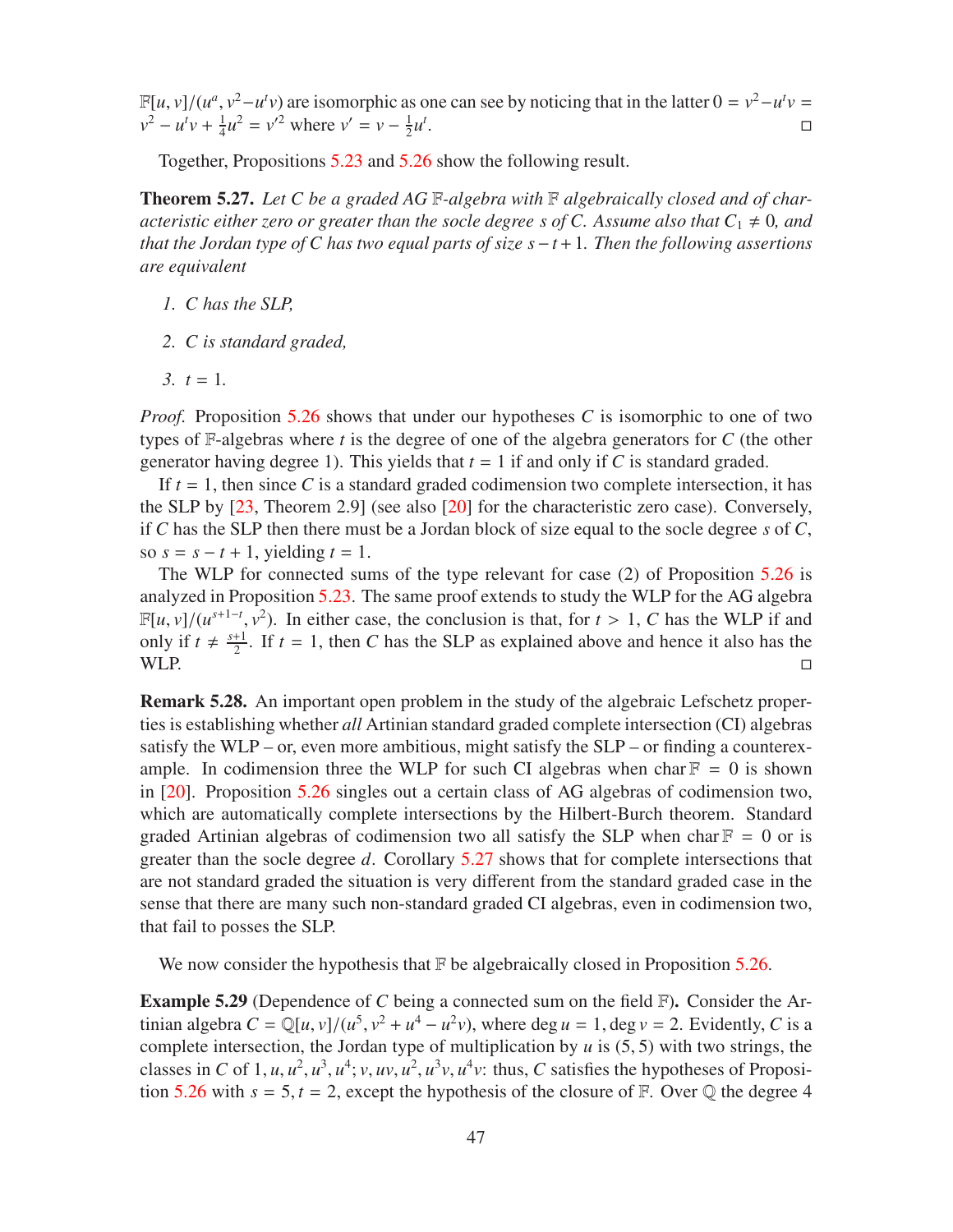form *f*<sub>4</sub> =  $v^2 + u^4 - u^2v = (v - u^2/2)^2 + 3u^4/4$  is irreducible, but over **F** = Q(ω), ω = √−3 it can be factored as

$$
f_4 = (v - u^2/2 + (\omega/2)u^2) \cdot (v - u^2/2 - (\omega/2)u^2).
$$

In the latter case, after a suitable change of variables, *C* has the form (2) of Proposition [5.26,](#page-45-0) so is a connected sum. However, in these coordinates, *C* is not a connected sum over such a *T* when regarded as a Q-algebra: the Macaulay dual generator of  $I = (u^5, v^2 + u^4 - u^2v)$  is  $U^4V+U^2V^2 = U^2V(U^2+V)$ ; in the notation of Proposition [4.19,](#page-27-0) we have  $M_F = U^2$ ,  $M_G = V$ (both) divide  $M_0 = U^2 V$ , so by the criterion there we have that *C* regarded as a Q algebra in this basis for *Q* is not a connected sum over any *T*.

We are not aware whether the Q-algebra *C* is decomposable as a connected sum over some *T* after a change of coordinates.

### <span id="page-47-1"></span><span id="page-47-0"></span>A Cohomology of the Connected Sums of Manifolds.

#### A.1 Topological Construction.

Suppose that  $M_1$  and  $M_2$  are two smooth, connected, compact, orientable 2*d*-dimensional manifolds, and suppose that *N* is a smooth compact connected orientable 2*k*-dimensional manifold. Furthermore, suppose that  $\iota_1, \iota_2 \colon N \to M_1, M_2$  are smooth embeddings with images  $N_1, N_2 \subset M_1, M_2$ . Let  $\pi_i: \mathcal{E}_i \to N_i$ ,  $i = 1, 2$  denote the (orientable) normal bundles of  $N_i$  in  $M_i$ . By the tubular neighborhood theorem (e.g. [\[32,](#page-57-0) Theorem 11.1]), there is an open neighborhood  $U_i \subset M_i$  containing  $N_i$  which is diffeomorphic to the total space of the normal bundle  $\mathcal{E}_i$ , under which the submanifold  $N_i$  is identified with the zero section of  $\mathcal{E}_i$ . We will **assume** that we have an isomorphism of normal bundles  $\phi$ :  $\mathcal{E}_2 \rightarrow \mathcal{E}_1$ , and hence a diffeomorphism of tubular neighborhoods  $\phi: U_2 \to U_1$  which restricts to a diffeomorphism  $\phi|_{N_2}: N_2 \to N_1$ , making the diagram commute



Define the *(topological) fibered product*  $M_1 \times_N M_2$  as the adjunction space obtained by gluing  $M_1$  and  $M_2$  along  $U_1$  and  $U_2$  via  $\phi$ :

<span id="page-47-2"></span>
$$
M_1 \times_N M_2 = \frac{M_1 \sqcup M_2}{\phi(x) \sim x}.
$$
\n(32)

Note that  $M_1 \times_N M_2$  is not Hausdorff. To see this, fix a point  $z \in \partial U_2$  in the boundary of  $U_2$ , and let  $\{z_n\}_{n=0}^{\infty} \subset U_2$  be a sequence that converges to *z*. Then  $\{\phi(z_n)\}_{n=0}^{\infty} \subset U_1$  is a sequence of points of  $U_1$  converging to some point  $w \in \partial U_1$  on the boundary of  $U_1$ . Then  $z, w \in M_1 \times_N M_2$  are two distinct points in the fibered product that cannot be separated by disjoint open sets.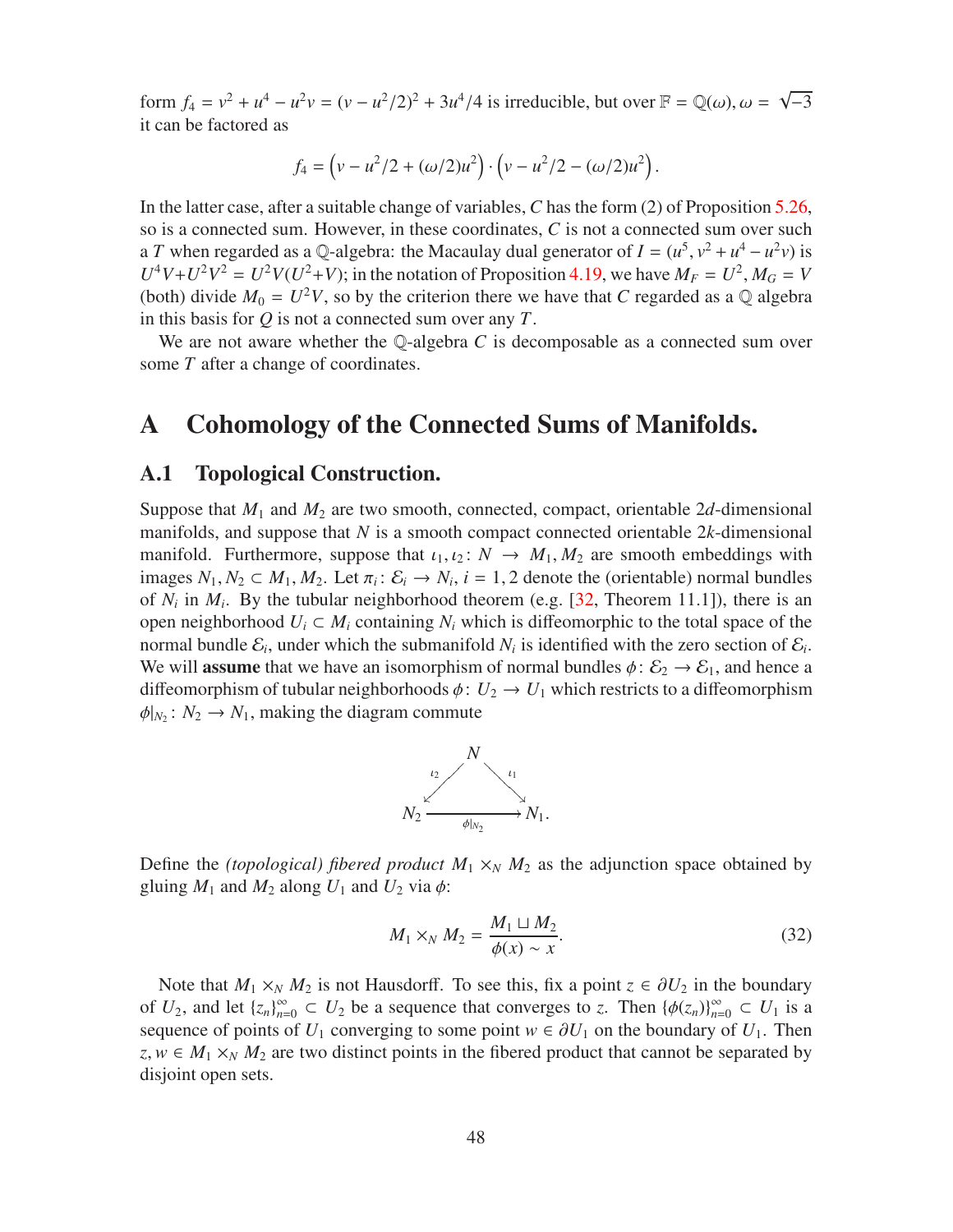We can remedy this non-Hausdorff issue in the following way: Let  $\mathcal{E}_0$  denote the total space of the vector bundle minus the zero section, so that  $\mathcal{E}_0 \cong U \setminus N$ . Assuming that we have defined some metric on  $\mathcal{E} = \mathcal{E}_2$ , we may define an "orientation reversing" bundle isomorphism

$$
\alpha\colon \mathcal{E}_0\to \mathcal{E}_0,\ \alpha((x,v))=\left(x,\frac{v}{|v|^2}\right).
$$

Identifying  $U_2 \setminus N_2 \cong \mathcal{E}_0 \cong U_1 \setminus N_1$ , we get an orientation reversing diffeomorphism of deleted tubular neighborhoods

$$
\psi = \alpha \circ \phi \colon U_2 \setminus N_2 \to U_1 \setminus N_1.
$$

The *(topological) connected sum*  $M_1 \ddot{\pi}_N M_2$  is defined to be the adjunction space.

<span id="page-48-2"></span>
$$
M_1 \#_N M_2 = \frac{(M_1 \setminus N_1) \sqcup (M_2 \setminus N_2)}{\psi(x) \sim x}.
$$
 (33)

Geometrically, we are gluing the punctured neighborhoods  $V_1 = U_1 \setminus N_1$  and  $V_2 = U_2 \setminus N_2$ by identifying points close to the "zero boundary" (i.e.  $N_1$ ) of  $V_1$  with points close to the "infinity boundary" (i.e.  $\partial U_2$ ) of  $V_2$ . The connected sum is a Hausdorff topological space which can be endowed with a smooth structure compatible with smooth structures on  $M_1$ and  $M_2$ , meaning that the natural inclusions  $M_i \setminus N_i \hookrightarrow M_1 \#_N M_2$  are smooth (open) maps (embeddings) [\[26,](#page-56-0) Chapter VI].

### <span id="page-48-1"></span>A.2 Cohomology Computation.

For a topological space *X*, let  $H^{i}(X) = H^{i}(X, \mathbb{Q})$  denote the *i*<sup>th</sup> singular cohomology group of *X* with coefficients in  $\mathbb{Q}$ . We write  $H^*(X) = \bigoplus_{i \in \mathbb{Z}} H^i(X)$  for the direct sum of all cohomology groups, which has the structure of a graded-commutative ring via the cup product, i.e. for  $\alpha \in H^{i}(X)$  and  $\beta \in H^{j}(X)$ , we have  $\alpha \cdot \beta = (-1)^{i+j}\beta \cdot \alpha \in H^{i+j}(X)$ . In particular, the even degree part  $H^{2*}(X) = \bigoplus_{i \in \mathbb{Z}} H^{2i}(X)$  forms a commutative ring. In fact, if *X* is a smooth compact orientable manifold of even dimension 2d, then its even degree cohomology  $A_* = H^{2*}(X)$  is a graded AG algebra with socle degree *d* (halving degrees). We write  $C^{\bullet}(X)$  for the complex of cochain groups (over  $\mathbb{Q}$ ) of *X*, so that the cohomology of *X* is the cohomology of that complex, i.e.  $H^*(X) = H^*(C^{\bullet}(X))$ .

<span id="page-48-0"></span>**Theorem A.1.** Let  $M_1$ ,  $M_2$ , and N be as above, with fibered product  $M_1 \times_N M_2$  as in [\(32\)](#page-47-2) *and connected sum*  $M_1#_N M_2$  *as in* [\(33\)](#page-48-2)*. Assume further that* 

*(A) the odd degree cohomology groups of M*<sup>1</sup> *and M*<sup>2</sup> *vanish, i.e.*

$$
H^{2q-1}(M_i) = 0, i = 1, 2, \forall q \in \mathbb{Z}.
$$

 $(B)$  the smooth embeddings  $\iota_i: N \hookrightarrow M_i$  induce surjections on cohomology

$$
\iota_i^* \colon H^*(M_i) \to H^*(N), \ i = 1, 2.
$$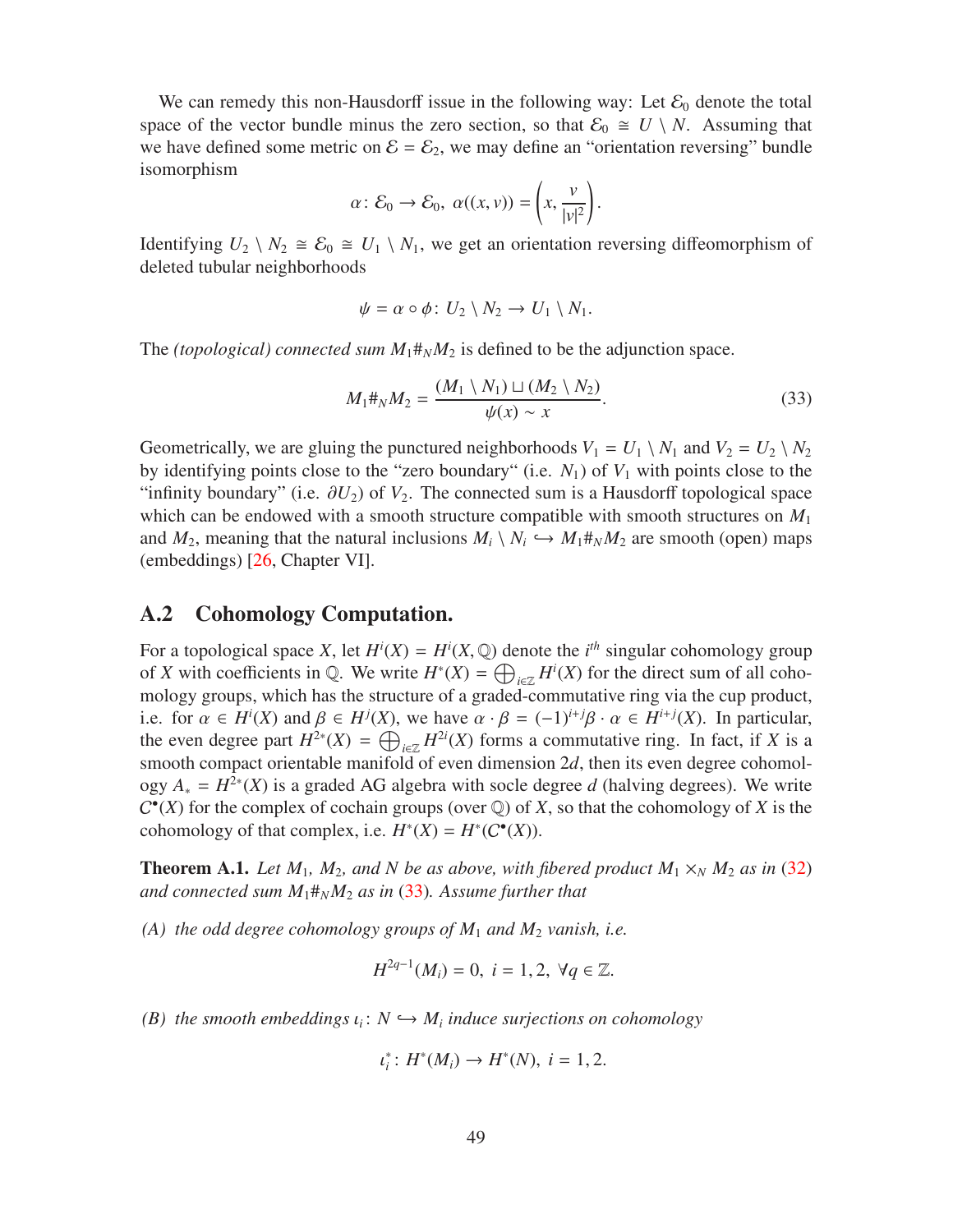*Fix orientations on M*1*, M*2*, and N, and set*

$$
A_* := H^{2*}(M_1), B_* := H^{2*}(M_2), T_* := H^{2*}(N),
$$

with projection maps  $\pi_A := \iota_1^* : A \to T$  and  $\pi_B := \iota_2^* : B \to T$ . Then

- *1. the Thom classes for the maps*  $\pi_A$  *and*  $\pi_B$  *are correspond to the Thom classes for the oriented normal bundles*  $\mathcal{E}_i \rightarrow N_i$
- *2. the algebraic fibered product*  $A \times_T B$  *is isomorphic as a ring to the (even degree) cohomology ring of the topological fibered product*  $M_1 \times_N M_2$ *, i.e.*

$$
(A\times_T B)_*\cong H^{2*}(M_1\times_N M_2).
$$

*3. the algebraic connected sum A*#*TB is isomorphic as a graded vector space to the (even degree) cohomology of the topological connected sum*  $M_1#_N M_2$ *, i.e.* 

$$
(A \#_T B)_* \cong H^{2*}(M_1 \#_N M_2).
$$

Before we prove Theorem [A.1,](#page-48-0) we review some basic facts from algebraic topology. Our main reference is J.W. Milnor and J.D. Stasheff's book [\[32\]](#page-57-0).

#### <span id="page-49-0"></span>A.3 Exact Sequences.

There are two short exact sequences of cochain complexes of topological spaces that we need: the exact sequence for pairs, and the Mayer-Vietoris sequence.

Recall that if *X* is a topological space and  $A \subset X$  is a subspace, there is a short exact sequence of cochain complexes, called the short exact sequence for the pair  $(X, A)$ :

<span id="page-49-1"></span>
$$
0 \longrightarrow C^{\bullet}(X, A) \longrightarrow C^{\bullet}(X) \longrightarrow C^{\bullet}(A) \longrightarrow 0. \tag{34}
$$

Sequence [\(34\)](#page-49-1) yields a long exact sequence of cohomology groups

$$
\cdots \longrightarrow H^{j}(X,A) \longrightarrow H^{j}(X) \longrightarrow H^{j}(A) \longrightarrow H^{j+1}(X,A) \longrightarrow \cdots
$$
 (35)

Recall that if *X* is a topological space and  $U, V \subset X$  are two open sets which cover *X*, i.e.  $X = U \cap V$ , then we get a short exact sequence of cochain complexes called the Mayer-Vietoris sequence:

<span id="page-49-2"></span>
$$
0 \longrightarrow C^{\bullet}(X) \longrightarrow C^{\bullet}(U) \oplus C^{\bullet}(V) \xrightarrow{\rho_{U}^{*} - \rho_{V}^{*}} C^{\bullet}(U \cap V) \longrightarrow 0
$$
 (36)

where  $\rho_U, \rho_V: U \cap V \hookrightarrow U$ , *V* are the natural inclusion maps.

Sequence [\(36\)](#page-49-2) also yields a long exact sequence of cohomology groups

$$
\cdots \longrightarrow H^{j}(X) \longrightarrow H^{j}(U) \oplus H^{j}(V) \longrightarrow H^{j}(U \cap V) \longrightarrow \cdots \tag{37}
$$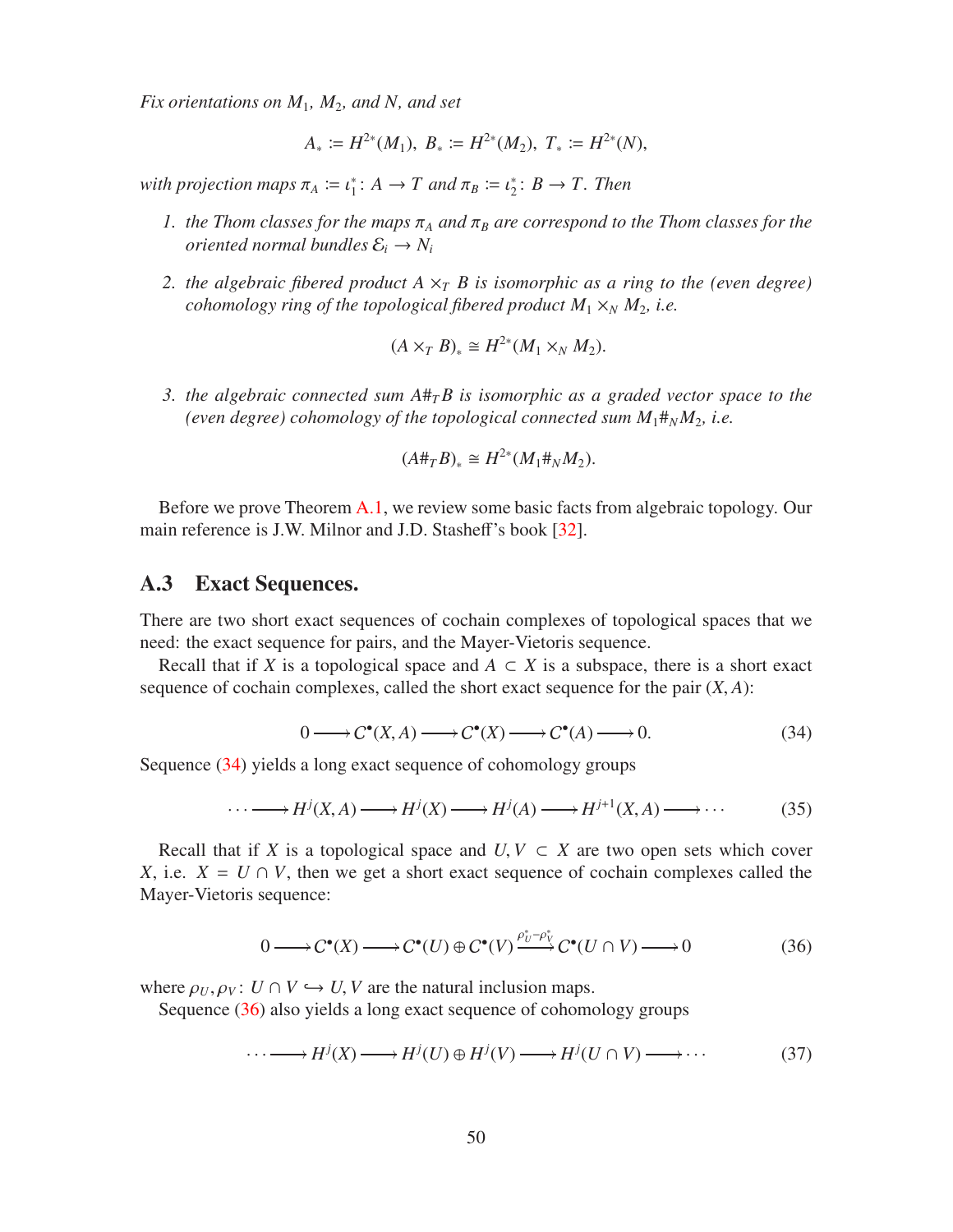### <span id="page-50-0"></span>A.4 Thom Classes and Gysin Maps.

Suppose that *M* is a smooth compact connected oriented 2*d*-dimensional manifold *M* and that  $N \subseteq M$  is a smooth compact connected oriented 2k-dimensional embedded submanifold with normal bundle  $\pi: \mathcal{E} \to N$ . Let  $\pi_0: \mathcal{E}_0 \to N$  be the deleted normal bundle, i.e. the normal bundle with the zero section removed. In this case, the normal bundle is orientable itself (cf. [\[6,](#page-55-1) p. 66]), meaning that each fiber  $\mathcal{E}_x \subset \mathcal{E}$  of the normal bundle has a preferred orientation class  $\mu_x \in H^{2(d-k)}(\mathcal{E}_x, (\mathcal{E}_x)_0)$  such that each point  $x \in N$  has some open neighborhood *V* ⊂ *N* and a cohomology class  $\mu_V \in H^{2(d-k)}(\pi^{-1}(V), \pi^{-1}(V)_0)$  which restricts to the preferred generator  $\mu_y \in H^{2(d-k)}(\mathcal{E}_y, (\mathcal{E}_y)_0)$  for each  $y \in V$ , (cf. [\[32,](#page-57-0) p. 96]).

The following fact is referred to by Milnor-Stasheff as the Thom isomorphism theorem [\[32,](#page-57-0) Theorem 10.4]:

<span id="page-50-3"></span>**Fact A.2** (Thom isomorphism theorem). Fix an orientation for the normal bundle  $\pi$ :  $\mathcal{E} \rightarrow$ *N* with preferred orientation classes  $\mu_x \in H^{2(d-k)}(\mathcal{E}_x(\mathcal{E}_x)_0)$  as above. Then there is a unique cohomology class  $\tau \in H^{2(d-k)}(\mathcal{E}, \mathcal{E}_0)$  with the property that its restriction to each fiber  $\tau_x = \mu_x \in H^{2(d-k)}(\mathcal{E}_x, (\mathcal{E}_x)_0)$  is the preferred orientation class for that fiber. Moreover there is a well defined map

$$
H^j(\mathcal{E}) \longrightarrow H^{j+2(d-k)}(\mathcal{E}, \mathcal{E}_0)
$$
  

$$
y \longmapsto y \cdot \tau
$$
 (38)

that is an isomorphism for every  $j \in \mathbb{Z}$ .

This class  $\tau \in H^{2(d-k)}(\mathcal{E}, \mathcal{E}_0)$  is called the *Thom class* of the oriented normal bundle  $\pi: \mathcal{E} \to N$ , and the isomorphism  $H^*(\mathcal{E}) \to H^{*+2(d-k)}(\mathcal{E}, \mathcal{E}_0)$  is called the *Thom isomorphism*.

Note that the bundle map  $\pi: \mathcal{E} \to N$  is a retraction onto the zero section, so induces an isomorphism on cohomology rings  $\pi^*: H^*(N) \stackrel{\cong}{\to} H^*(\mathcal{E})$ . Hence the Thom isomorphism can also be given as the map

<span id="page-50-2"></span>
$$
H^*(N)(-2(d-k)) \cong H^*(\mathcal{E}) \to H^*(\mathcal{E}, \mathcal{E}_0), \ y \mapsto y \cdot \tau \tag{39}
$$

Setting  $M^* = M \setminus N$ , there is a canonical isomorphism of cohomology rings

$$
H^*(\mathcal{E}, \mathcal{E}_0) \cong H^*(M, M^*).
$$

This evidently follows from an excision argument, cf. [\[32,](#page-57-0) Corollarly 11.2]. Also note that the inclusion of pairs  $(M, \emptyset) \hookrightarrow (M, M^*)$  induces a map on cohomology rings

<span id="page-50-1"></span>
$$
H^*(\mathcal{E}, \mathcal{E}_0) \cong H^*(M, M^*) \to H^*(M). \tag{40}
$$

We shall abuse notation slightly, and use the same letter (i.e.  $\tau$ ) and same name (i.e. Thom class) for the image of the Thom class under this map. The Thom class  $\tau \in H^{2(d-k)}(M)$  for *N* satisfies the following:

$$
\langle x \cup \tau_N, \mu_M \rangle = \langle \iota^*(x), \mu_N \rangle
$$

where  $\mu_M \in H_{2d}(M)$  (homology) is the fundamental class for  $M$ ,  $\mu_N \in H_{2k}(N)$  is the fundamental class for *N*,  $\iota^*$ :  $H^*(M) \to H^*(N)$  the restriction map induced by the embedding  $\iota: N \hookrightarrow M$ , and  $\langle a, b \rangle$  is the natural pairing between cohomology and homology,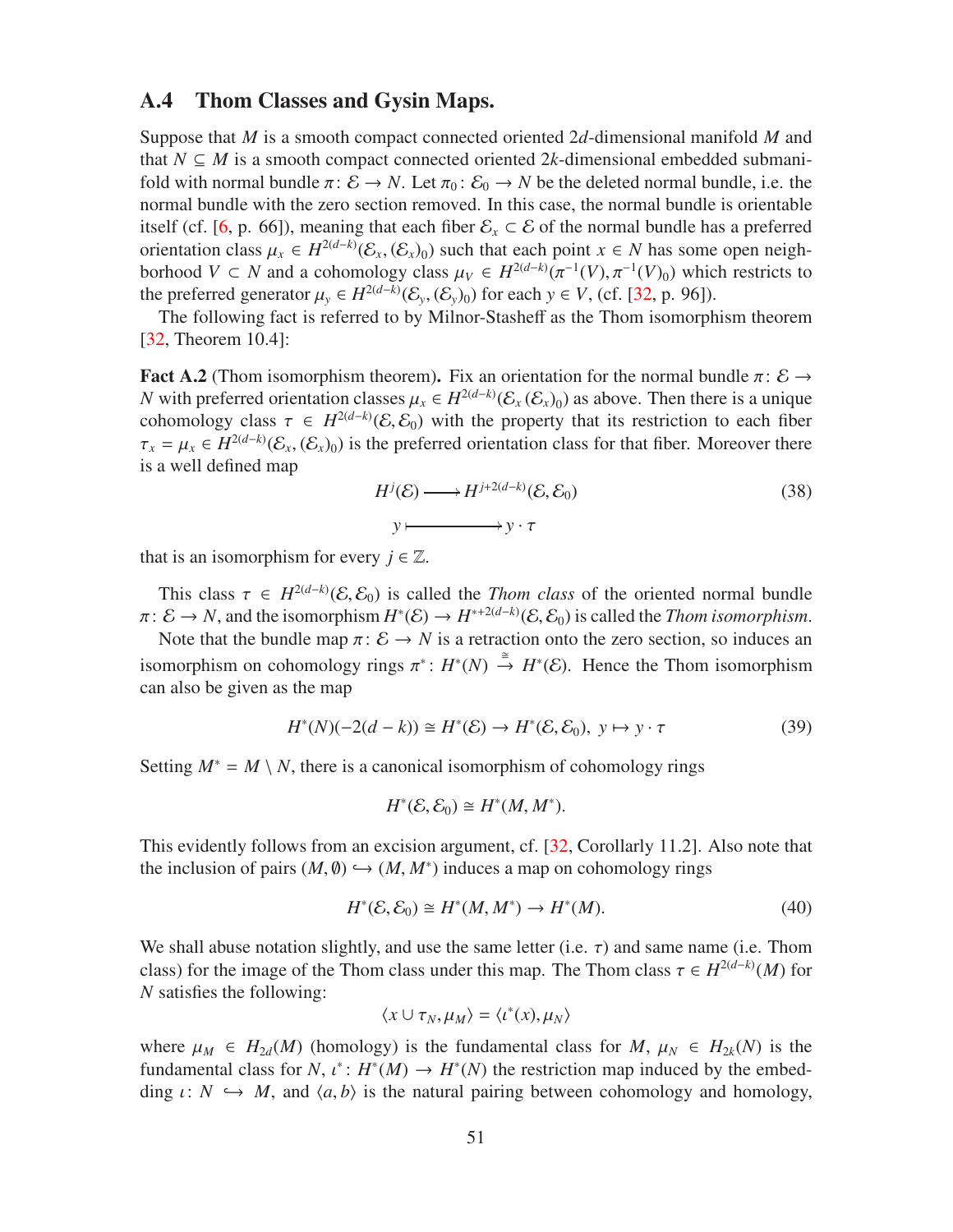cf. [\[32,](#page-57-0) Problem 11-C p. 136] (see also [\[6,](#page-55-1) p. 67]). In particular if we set  $A_* = H^{2*}(M)$ and  $T = H^{2*}(N)$  oriented AG algebras with orientations  $\int_A a = \langle a, \mu_M \rangle$  and  $\int_T t = \langle t, \mu_N \rangle$ , *ι*: *N* → *M* the embedding of *N* into *M*, and  $\iota^*$ :  $A_* \cong H^{2*}(M) \to H^{2*}(N) \cong T_*$  the restriction map, then the (algebraic) Thom class for the map  $\iota^*$  coincides exactly with the Thom class of  $\tau \in H^{2(d-k)}(M)$  above.

<span id="page-51-1"></span>**Remark A.3.** The image of the Thom class  $\tau \in H^{2(d-k)}(M)$  under Map [\(40\)](#page-50-1) is typically referred to by topologists as the *Poincaré dual class* of the submanifold  $N \subset M$ , cf. [\[32,](#page-57-0) Definition p. 120]. See also [\[6,](#page-55-1) Proposition 6.24]. Furthermore, the composition of Maps [\(39\)](#page-50-2) and [\(40\)](#page-50-1) is referred to, e.g. [\[15,](#page-55-13) p. 212],<sup>[7](#page-51-2)</sup> as the *Gysin map* for the inclusion  $\iota: N \to M$ , i.e.

<span id="page-51-5"></span>
$$
\iota_*\colon H^{2*-2(d-k)}(N) \cong H^{2*}(M,M^*) \xrightarrow{\times \tau} H^{2*}(M)
$$
\n
$$
y \longmapsto y \cdot \tau
$$
\n(41)

and is analogous to the "algebraic Gysin map" we defined in Definition [2.5](#page-6-3) in Section [2.](#page-4-0)<sup>[8](#page-51-3)</sup> Note that if the restriction map  $\iota^*: H^{2*}(M) \to H^{2*}(N)$  is surjective, then the Gysin map  $\iota_*$ is injective by Lemma [2.7.](#page-6-2)

#### <span id="page-51-0"></span>A.5 Proof of Theorem [A.1.](#page-48-0)

With notation as above, set  $M_i^* = M_i \setminus N_i$  and set  $U_i^* = U_i \setminus N_i$ . Then we have the following grid of cochain complexes:

<span id="page-51-4"></span>

The rows of Grid [\(42\)](#page-51-4) are the short exact Mayer-Vietoris sequences (the first map on the bottom row is just the canonical isomorphism on each summand). The two columns on the right are the short exact sequences for pairs. The maps in the left column are less clear, and need to be specified. It follows from the commutativity of the lower right square that there

<span id="page-51-2"></span><sup>&</sup>lt;sup>7</sup>W. Fulton gives a different but equivalent description of Map  $(41)$  in terms of Poincaré duality.

<span id="page-51-3"></span><sup>8</sup> In topology, one also encounters the related *Gysin sequence*, which is obtained from the long exact sequence of cohomology groups corresponding to the pair of spaces ( $\mathcal{E}, \mathcal{E}_0$ ) after applying the Thom isomorphism cf. [\[32,](#page-57-0) p. 143]. See also [\[6,](#page-55-1) Proposition 14.33]. Gysin maps for Chow groups and their algebraic analogues have also appeared in the algebraic geometry literature, e.g. [\[16\]](#page-56-13), [\[27\]](#page-56-14).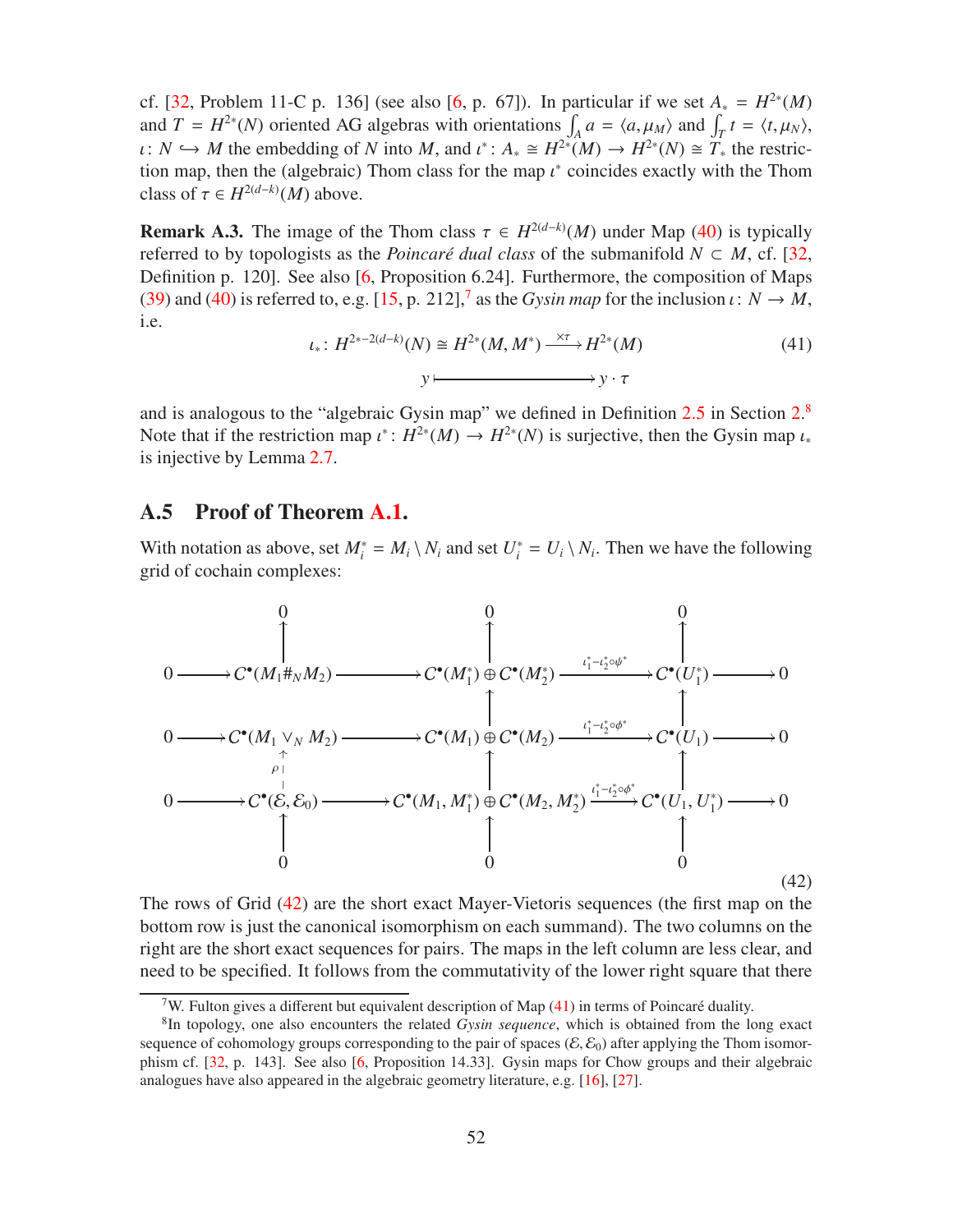exists a (unique) well-defined (injective) map of complexes  $\rho: C^{\bullet}(\mathcal{E}, \mathcal{E}_0) \to C^{\bullet}(M_1 \times_N M_2)$ making the lower left square of Grid [\(42\)](#page-51-4) commute. Unfortunately, we cannot employ the same technique to get a map between the complexes  $C^{\bullet}(M_1 \times_N M_2)$  and  $C^{\bullet}(M_1 \#_N M_2)$ because the upper right square does not commute. On the other hand we claim that the upper right square does commute on the level of cohomology! To wit:

Claim. The two maps of cochain complexes



induce the same map on cohomology groups.

*Proof.* For the vector bundle E, let  $\mathcal{D} = \{(x, v) \in \mathcal{E} \mid |v| = 1\}$  be the associated unit disk bundle (with respect to some choice of metric on  $\mathcal{E}$ ). Then the map from the punctured bundle to the disk bundle  $\mathcal{E}_0 \hookrightarrow \mathcal{D}$  defined by  $(x, v) \mapsto (x, \frac{v}{|v|})$  is a retraction, hence induces an isomorphism on cohomology rings  $H^*(\mathcal{E}_0) \cong H^*(\mathcal{D})$ . But note that the orientation reversing bundle isomorphism  $\alpha: U^* \cong \mathcal{E}_0 \to \mathcal{E}_0 \cong U^*$  defined by  $\alpha(x, v) = \left(x, \frac{v}{|v|^2}\right)$  restricts to the identity map on  $\mathcal{D} \subset \mathcal{E}_0$ . Thus, the induced map on cohomology  $\alpha^* \colon H^*(U^*) \to$ *H*<sup>\*</sup>(*U*<sup>\*</sup>) must be the identity map, which implies that the composition  $\psi = \alpha \circ \phi : U_2 \setminus N_2 \to$  $U_1 \setminus N_1$  induces the same map as  $\phi: U_2 \setminus N_2 \to U_1 \setminus N_1$  on cohomology.

Therefore the partial almost-commuting grid of short exact sequences of complexes yields a partial commuting grid of cohomology groups [\(43\)](#page-52-0)

<span id="page-52-0"></span>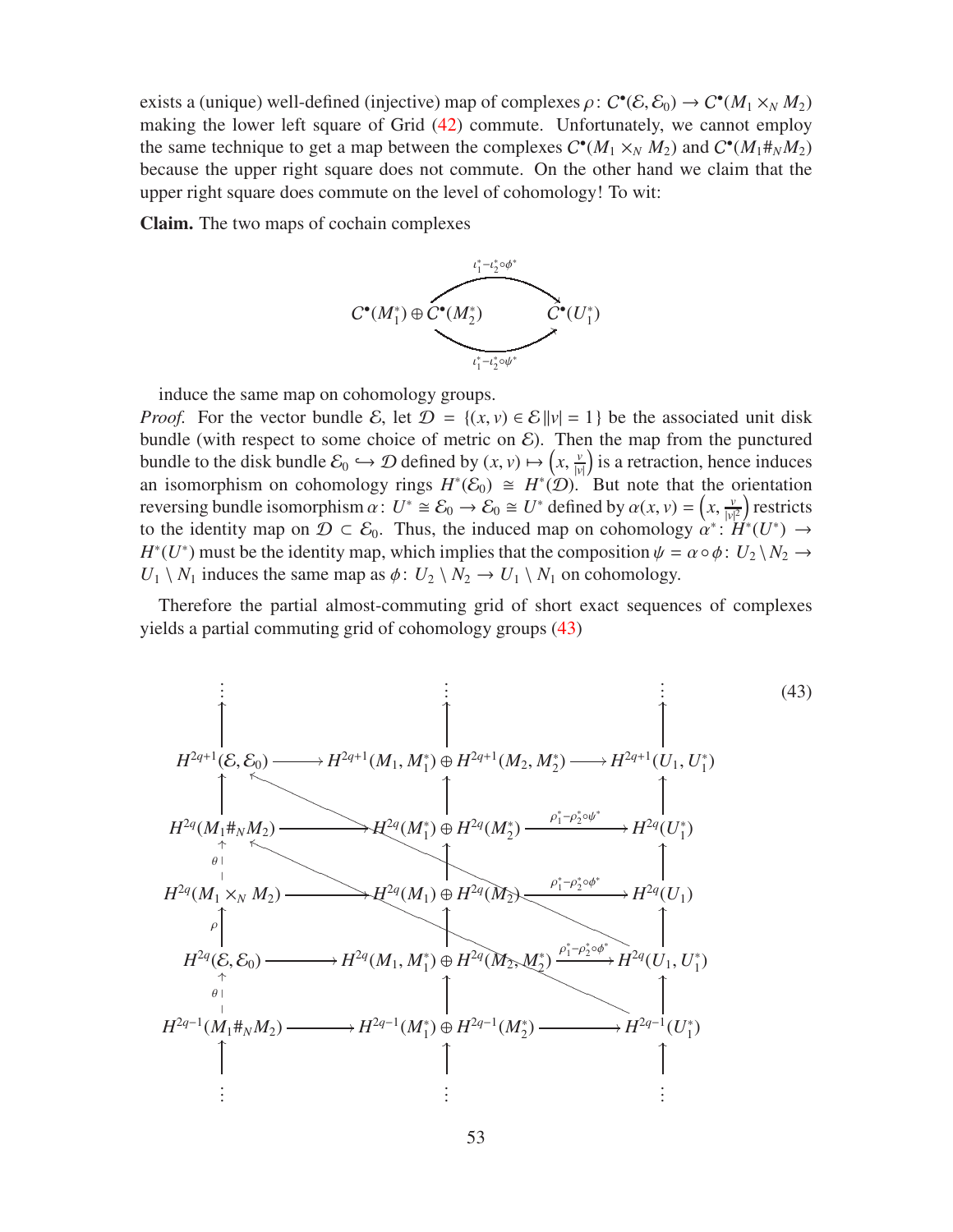First note that by our assumptions,  $H^{2q-1}(M_i) = 0$ , and hence  $H^{2q-1}(N) \cong H^{2q-1}(U) = 0$ also vanishes. Thus, by the Thom Isomorphism Lemma [A.2,](#page-50-3) we have  $H^{2q-1}(\mathcal{E}, \mathcal{E}_0) \cong$  $H^{2q-1}(M_i, M_i^*) \cong H^{2q-1-2(d-k)}(N) = 0$  also vanishes. Moreover it follows from surjectivity of the restriction maps  $\iota_i^* : H^*(M_i) \to H^*(N)$  that the Gysin maps

 $H^*(M_i, M_i^*) \cong H^{*-2(d-k)}(N) \to H^*(M_i)$ 

are injective, cf. Remark [A.3.](#page-51-1) It follows by the commutativity of the diagram that the map  $\rho: H^{2q}(\mathcal{E}, \mathcal{E}_0) \to H^{2q}(M_1 \times_N M_2)$  is also injective.

By the above analysis, Grid [\(43\)](#page-52-0) breaks into the following grid of exact sequences of cohomology groups:

<span id="page-53-0"></span>

Set

$$
A_* = H^{2*}(M_1), B_* = H^{2*}(M_2), T_* = H^{2*}(N)
$$

with surjective projection maps  $\pi_A = \iota_1^* : A \to T$  and  $\pi_B = \iota_2^* : B \to T$ . Then note that the exact sequence in the middle row of Grid  $(44)$  is the analogue of Sequence  $(3)$ , and hence we have a ring isomorphism

$$
(A\times_T B)_*\cong H^{2*}(M_1\times_N M_2),
$$

which is item (2).

Next note that by composing with the Thom isomorphism, the left vertical map  $\rho: H^{2q}(\mathcal{E}, \mathcal{E}_0) \to$  $H^{2q}(M_1 \times_N M_2)$  is really just multiplication by the Thom class

$$
\times \tau \colon H^{2q-2(d-k)}(N) \to H^{2q}(M_1 \times_N M_2)
$$

and the restriction of the Thom class to  $H^{2(d-k)}(M_i)$  is exactly the Thom class of the normal bundle  $\mathcal{E}_i \to N$ , which proves item (1).

Finally we need to justify the existence of a surjective map  $\theta$ :  $H^{2q}(M_1 \times_N M_2) \rightarrow$  $H^{2q}(M_1\#_N M_2)$  making the left column a short exact sequence. By the commutativity and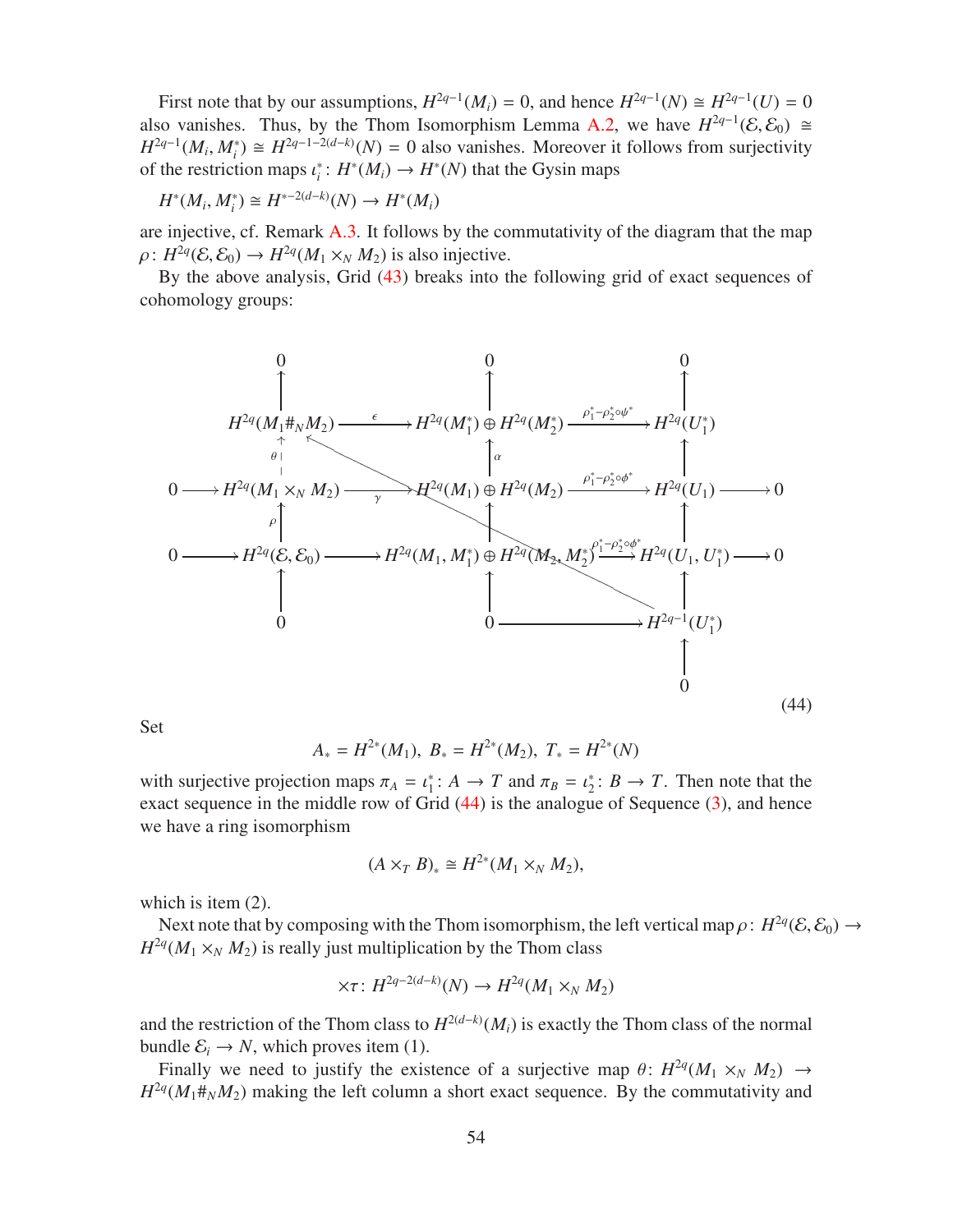the exactness of Grid  $(44)$ , we claim there exists a (non-canonical) map of  $\mathbb{Q}$ -vector spaces  $\theta$ :  $H^{2q}(M_1 \vee_N M_2) \rightarrow H^{2q}(M_1 \#_N M_2)$  which makes Grid [\(44\)](#page-53-0) commute. Indeed, from Grid [\(44\)](#page-53-0) we extract the diagram



and we deduce that  $\theta$  exists because  $H^{2q}(M_1 \vee_N M_2)$  is a projective Q-module.

Thus, the leftmost column gives an exact sequence of even cohomology groups analogous to Sequence [\(4\)](#page-12-0):

$$
0 \longrightarrow H^{2*-2(d-k)}(N) \xrightarrow{\times \tau_1 \oplus \times \tau_2} H^{2*}(M_1 \times_N M_2) \xrightarrow{\theta} H^{2*}(M_1 \#_N M_2) \longrightarrow 0 \quad (45)
$$

and hence we see that as graded vector spaces we have the equality

$$
(A\#_T B)_* \cong H^{2*}(M_1\#_N M_2)
$$

which is item (3), and this completes the proof.

<span id="page-54-0"></span>Remark A.4. Looking back, we see that Proposition [5.23](#page-43-0) reflects the fact the connected sum of two projective manifolds need not be a projective manifold. Indeed consider the topological connected sum of a complex projective space with itself over a projective subspace, say  $X = \mathbb{CP}^{m-1} \#_{\mathbb{CP}^{n-1}} \mathbb{CP}^{m-1}$ . Then the cohomology rings are  $H^{2*}(\mathbb{CP}^{m-1}, \mathbb{F}) \cong$  $\mathbb{F}[x]/(x^m) = A, B$  and  $H(\mathbb{CP}^{t-1}, \mathbb{F}) \cong \mathbb{F}[z]/(z^t) = T$ , and Theorem [A.1](#page-48-0) implies that the cohomology ring of the topological connected sum is the algebraic connected sum of cohomology rings:

$$
H^{2*}(X,\mathbb{F}) \cong A \#_T B \cong \frac{\mathbb{F}[z_1,z_2]}{(z_1^{m-t}, z_1^t z_2 - z_2^2)}.
$$

On the other hand, we saw in Proposition [5.23](#page-43-0) that this ring does not have SLP, and hence *X* cannot be a projective manifold, or even homotopically equivalent to one.

Question. There have been studies of the algebraic rational homotopy properties of the connected sum of two manifolds over a point, see for example [\[13,](#page-55-14) §3.1.2]. It would be of interest to see what results might extend to our more general setting.

Acknowledgment. We thank J. Migliore and U. Nagel for organizing the special session on Lefschetz properties at the March, 2018 AMS Sectional meeting in Columbus, Ohio, where this project was started. We appreciate comments and suggestions of a referee. The second author appreciates his sabbatical support from Endicott College in Spring 2019, and the hospitality of Northeastern University for a visit January - March, 2019. The third author was supported by NSF grant DMS–1601024 and EpSCOR award OIA–1557417.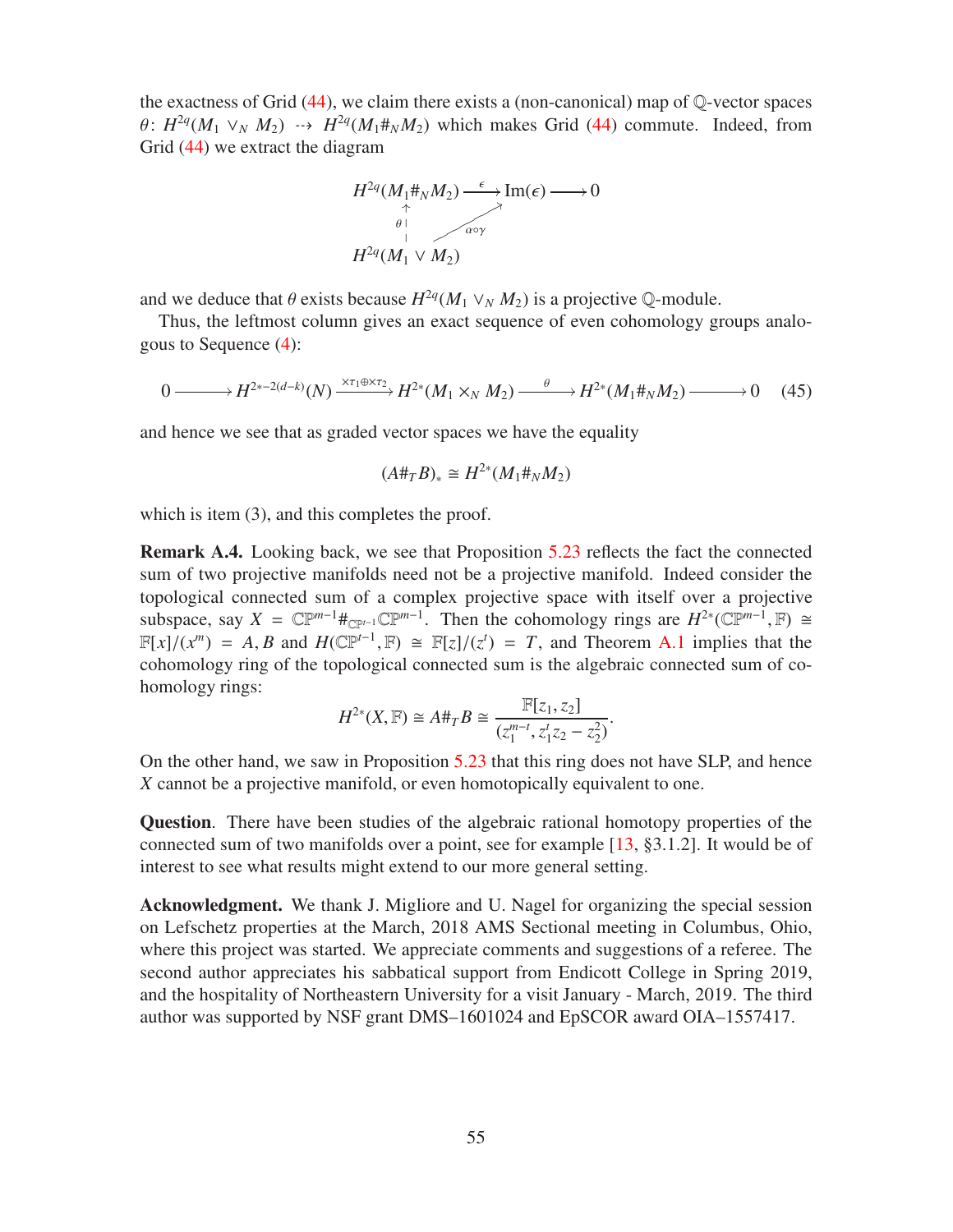## <span id="page-55-0"></span>**References**

- <span id="page-55-2"></span>[1] H. Ananthnarayan, L. Avramov, W.F. Moore, *Connected sums of Gorenstein local rings.* J. Reine Angew. Math. 667 (2012), 149–176.
- <span id="page-55-3"></span>[2] H. Ananthnarayan, E. Celikbas, J. Laxmi, Z. Yang, *Decomposing Gorenstein Rings as connected sums.* J. Algebra 527 (2019), 241–263.
- <span id="page-55-5"></span>[3] H. Ananthnarayan, E. Celikbas, J. Laxmi, Z. Yang, *Associated graded rings and connected sums.* Czech Math J (2019), https://doi.org/10.21136/CMJ.2019.0259-18.
- <span id="page-55-11"></span>[4] E. Babson, E. Nevo, *Lefschetz properties and basic constructions on simplicial spheres.* J. Algebr. Comb. 31 (2010), 111–129.
- [5] M. Boij, J. Migliore, R. Mir´o-Roig, U. Nagel, F. Zanello, *On the weak Lefschetz property for Artinian Gorenstein algebras of codimension three*, J. Algebra 403 (2014), 48–68
- <span id="page-55-6"></span><span id="page-55-1"></span>[6] R. Bott, L. Tu, *Di*ff*erential forms in algebraic topology.* Graduate Texts in Mathematics, 82. Springer-Verlag, New York, 1982.
- [7] W. Bruns, J. Herzog, *Cohen-Macaulay rings*. Cambridge Studies in Advanced Mathematics, 39. Cambridge University Press, Cambridge, 1993.
- <span id="page-55-4"></span>[8] W. Buczyńska, J. Buczyński, J. Kleppe, Z. Teitler, *Apolarity and direct sum decomposability of polynomials.* Michigan Math. J. 64 (2015), no. 4, 675–719.
- <span id="page-55-8"></span>[9] D. Cook, *The Lefschetz properties of monomial complete intersections in positive characteristic.* J. Algebra 369 (2012), 42–58.
- <span id="page-55-9"></span>[10] D. Cook, U. Nagel, *The weak Lefschetz property for monomial ideals of small type.* J. Algebra 462 (2016), 285–319.
- <span id="page-55-12"></span><span id="page-55-7"></span>[11] S.J. Diesel, *Irreducibility and dimension theorems for families of height 3 Gorenstein algebras*, Pacific J. Math. 172 (1996), no. 2, 365–397.
- [12] D. Eisenbud, *Commutative algebra with a view toward algebraic geometry.* Graduate Texts in Mathematics, 150. Springer-Verlag, New York, 1995.
- <span id="page-55-14"></span>[13] Y. Félix, J. Oprea, D.Tanré, *Algebraic models in geometry*. Oxford Graduate Texts in Mathematics, 17. Oxford University Press, Oxford, 2008.
- <span id="page-55-13"></span><span id="page-55-10"></span>[14] T. Fox, *An introduction to algebraic deformation theory*, J. Pure Appl. Algebra 84 (1993), no. 1, 17–41.
- [15] W. Fulton, *Young Tableau.With applications to representation theory and geometry*. London Mathematical Society Student Texts, 35. Cambridge University Press, Cambridge, 1997.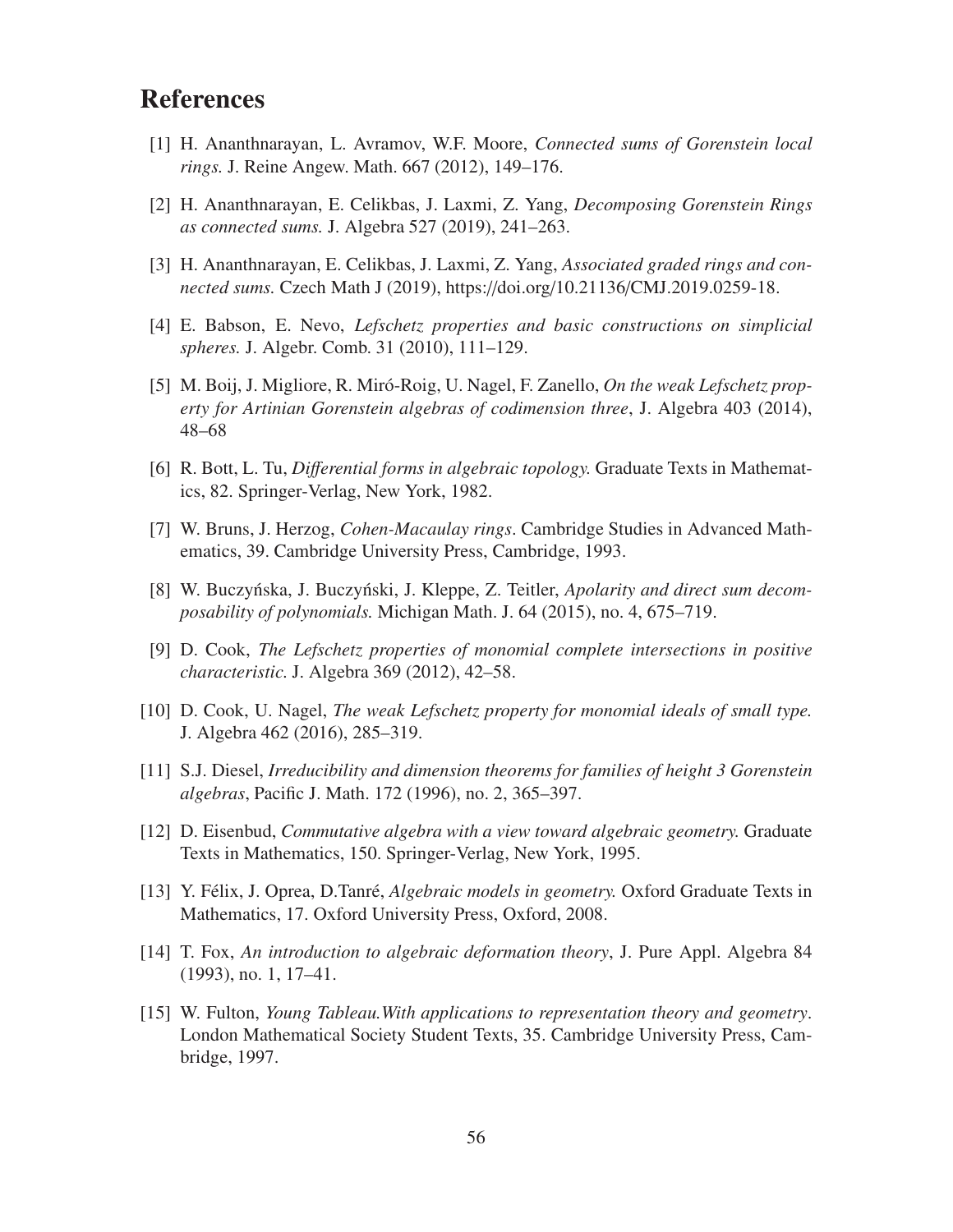- <span id="page-56-13"></span>[16] W. Fulton, *Intersection theory.* Second edition. Ergebnisse der Mathematik und ihrer Grenzgebiete. 3. Folge. A Series of Modern Surveys in Mathematics 2. Springer-Verlag, Berlin, 1998. xiv+470 pp. ISBN: 3-540-62046-X.
- <span id="page-56-10"></span><span id="page-56-6"></span>[17] M. Hara, J. Watanabe, *The determinants of certain matrices arising from the Boolean lattice.* Discrete Math. 308 (2008), no. 23, 5815–5822.
- <span id="page-56-3"></span>[18] T. Harima, *Characterization of Hilbert functions of Gorenstein Artin algebras with the weak Stanley property*, Proc. Amer. Math. Soc. 123 (1995), no. 12, 3631–3638.
- [19] T. Harima, T. Maeno, H. Morita, Y. Numata, A. Wachi, J. Watanabe, *The Lefschetz properties.* Lecture Notes in Mathematics, 2080. Springer, Heidelberg, 2013. xx+250 pp. ISBN: 978-3-642-38205-5.
- <span id="page-56-9"></span><span id="page-56-4"></span>[20] T. Harima, J. Migliore, U. Nagel, and J. Watanabe, *The weak and strong Lefschetz Properties for Artinian K-algebras*. J. Algebra 262 (2003), 99–126.
- <span id="page-56-8"></span>[21] R. Hartshorne, *Algebraic geometry*, Graduate Texts in Mathematics, No. 52. Springer-Verlag, New York-Heidelberg, 1977.
- <span id="page-56-7"></span>[22] D. Huybrechts, *Complex geometry. An introduction.*, Springer-Verlag, Berlin, 2005.
- <span id="page-56-11"></span>[23] A. Iarrobino, *Associated graded algebra of a Gorenstein Artin algebra.*, Mem. Amer. Math. Soc. 107 (1994), no. 514.
- <span id="page-56-12"></span>[24] A. Iarrobino, P. Macias Marques, C. McDaniel, *Artinian algebras and Jordan type.* [ArXiv:1802.07383v4,](https://arxiv.org/abs/1802.07383) preprint (2019).
- <span id="page-56-0"></span>[25] J. O. Kleppe, *Families of Artinian and one-dimensional algebras*, J. Algebra 311 (2007), no. 2, 665–701.
- <span id="page-56-14"></span>[26] A. Kosinski, *Di*ff*erentiable Manifolds.* Pure and Applied Mathematics, 138, Academic Press, 1993.
- <span id="page-56-5"></span>[27] D. Laksov, *Splitting algebras and Gysin homomorphisms.* J. Commutative Algebra 2, No. 3 (2010), 401–425.
- [28] T. Maeno, J. Watanabe, *Lefschetz elements of Artinian Gorenstein algebras and Hessians of homogeneous polynomials.* Illinois Journal of Mathematics Vol. 53, No. 2 (2009), 591–603.
- <span id="page-56-2"></span><span id="page-56-1"></span>[29] T. Matsumura, W. Frank Moore, *Connected sums of simplicial complexes and equivariant cohomology.* Osaka J. Math. 51 (2014), 405–423.
- [30] D. M. Meyer, L. Smith, *Poincaré duality algebras, Macaulay's dual systems, and Steenrod operations.* Cambridge Tracts in Mathematics, 167, Cambridge University Press, 2005.
- [31] J. Migliore, R. Miró-Roig, U. Nagel, *Monomial ideals, almost complete intersections*, *and the weak Lefschetz property.* Trans. Am. Math. Soc. 363, No. 1 (2011), 229–257.